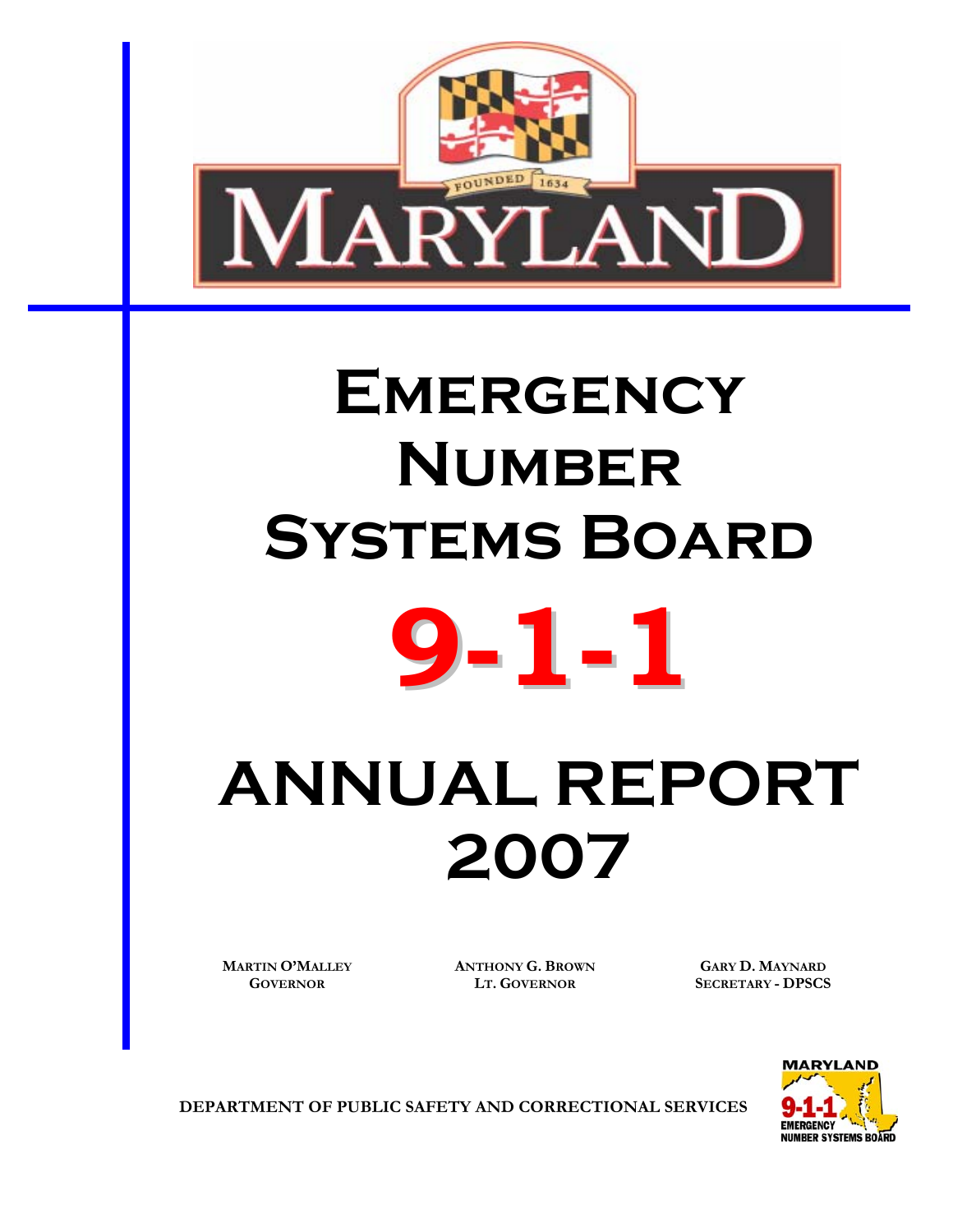

MARTIN O'MALLEY GOVERNOR

ANTHONY G. BROWN LT. GOVERNOR

GARY D. MAYNARD **SECRETARY** 

G. LAWRENCE FRANKLIN DEPUTY SECRETARY

DIVISION OF CORRECTION

DIVISION OF PAROLE AND **PROBATION** 

DIVISION OF PRETRIAL DETENTION AND SERVICES

PATUXENT INSTITUTION

MARYLAND COMMISSION ON CORRECTIONAL STANDARDS

CORRECTIONAL TRAINING COMMISSION

> POLICE TRAINING **COMMISSION**

MARYLAND PAROLE **COMMISSION** 

CRIMINAL INJURIES COMPENSATION BOARD

EMERGENCY NUMBER SYSTEMS BOARD

SUNDRY CLAIMS BOARD

INMATE GRIEVANCE OFFICE

# **Department of Public Safety and Correctional Services**

**Office of the Secretary** 

300 E. JOPPA ROAD • SUITE 1000 • TOWSON, MARYLAND 21286-3020 (410) 339-5000 • FAX (410) 339-4240 • TOLL FREE (877) 379-8636 • V/TTY (800) 735-2258 • www.dpscs.state.md.us STATE OF MARYLAND

May 8, 2008

The Honorable Martin O'Malley Governor of the State of Maryland 100 State Circle Annapolis, Maryland 21401-1991

Dear Governor O'Malley:

I am pleased to forward to you the Emergency Number Systems Board's FY 2007 Annual Report as required by the Public Safety Article of the *Annotated Code of Maryland*. The report outlines the activities, progress, and challenges the Board must address to provide quality 9-1-1 services to the people of Maryland.

I am proud to say that Maryland has a robust 9-1-1 System that annually receives over five million requests for emergency service. The Emergency Number Systems Board (ENSB) continues to provide funding directed to system enhancements, equipment replacements, and training mandates to ensure reliable and adequate capacity is available for 9-1-1 service.

The Emergency Number Systems Board continues its efforts to modernize Maryland's 9-1-1 system to keep pace with evolving technology. The Board is poised to take advantage of Next Generation 9- 1-1 technologies as they emerge to remain responsive to the needs of our citizens and visitors.

The Emergency Number Systems Board and I are very proud of the achievements accomplished in the past year. We thank you for your ongoing support and leadership and look forward to the continued advancement of public safety.

Sincerely,

ry W Maynard

Secretary Secretary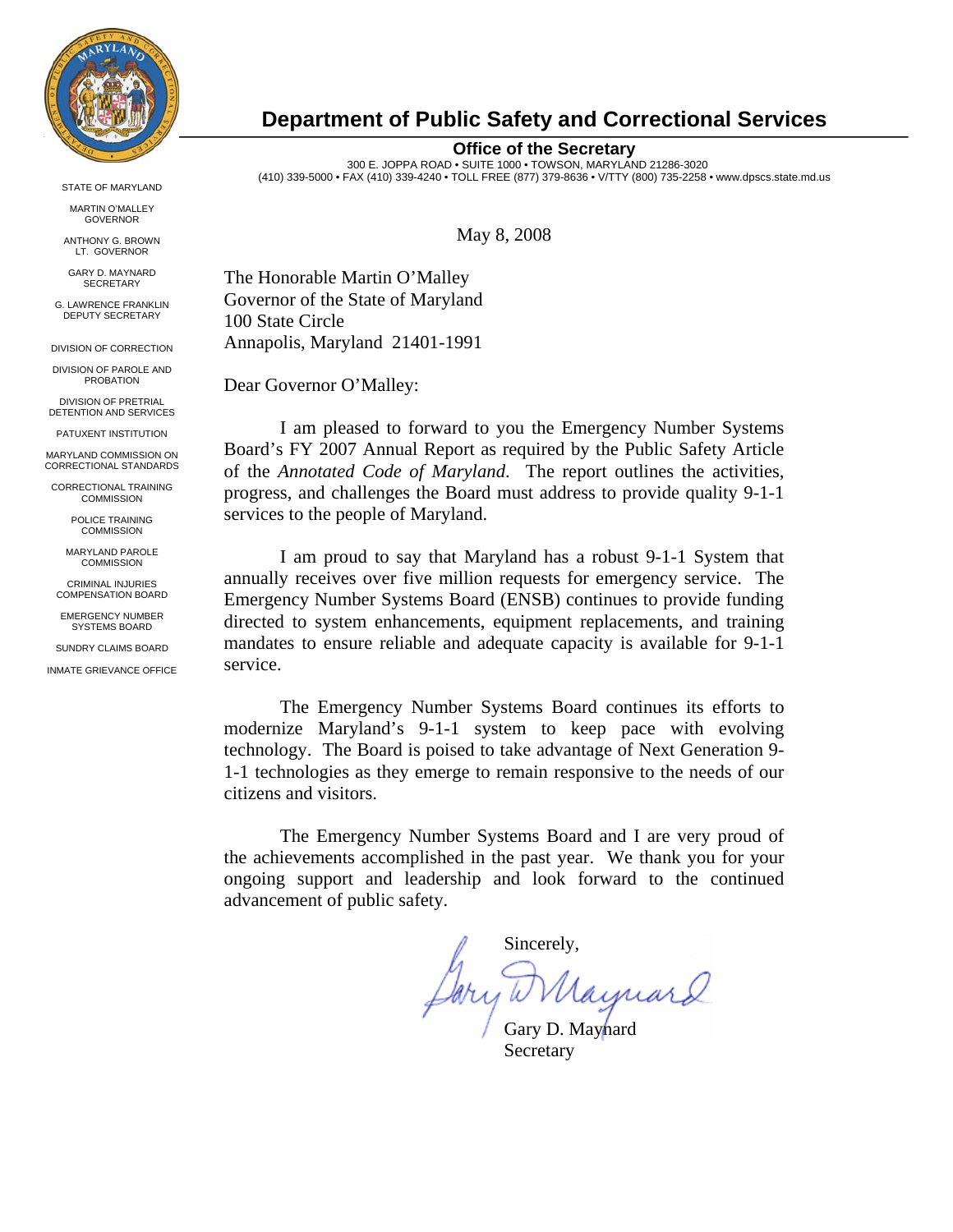

MARTIN O'MALLEY GOVERNOR

ANTHONY G. BROWN LT. GOVERNOR

GARY D. MAYNARD ACTING SECRETARY

G. LAWRENCE FRANKLIN DEPUTY SECRETARY

> ANTHONY MYERS CHAIRMAN

GORDON DEANS EXECUTIVE DIRECTOR

JUMARY WEST FISCAL COORDINATOR

HOWARD REDMAN TRAINING COORDINATOR

# **Department of Public Safety and Correctional Services**

**Emergency Number Systems Board** 115 Sudbrook Lane – Suite 201, Pikesville, Maryland 21208-4199 (410) 585-3015 • FAX (410) 764-4136 • www.dpscs.state.md.us/ensb/

May 5, 2008

Secretary Gary Maynard Department of Public Safety and Correctional Services 300 East Joppa Road - Suite 1000 Baltimore, MD 21286

Dear Secretary Maynard:

I am pleased to provide you with the Annual Report of the Emergency Number Systems Board for fiscal year 2007. The Board has assembled monthly, and more often in sub-committees, to consider a variety of 9-1-1 related issues and projects. The attached Report outlines the collective efforts of the 911 community in making Maryland a safer place for its residents and visitors.

Recent Board efforts to further enhance 9-1-1 service include upgrading mapping technology at primary Public Safety Answering Points (PSAPs), formally examining "Next Generation" 911 technologies, providing a variety of training opportunities for 911 call takers, and funding call processing protocol technology. The Board is pleased to report that Maryland continues to enjoy an effective 911 system.

The Board remains focused on the enhancement of 911 and the critical role it plays in public safety. On behalf of the members of the Emergency Number Systems Board and the more than eight hundred call takers around the state, I thank you for your continued support and the diligent assistance your staff routinely provide.

The attached document and appendices constitute the 2007 Annual Report of the Emergency Number Systems Board as required by the Public Safety Article.

Sincerely,

Q Nyers

Anthony Myers, Chairman Emergency Numbers Systems Board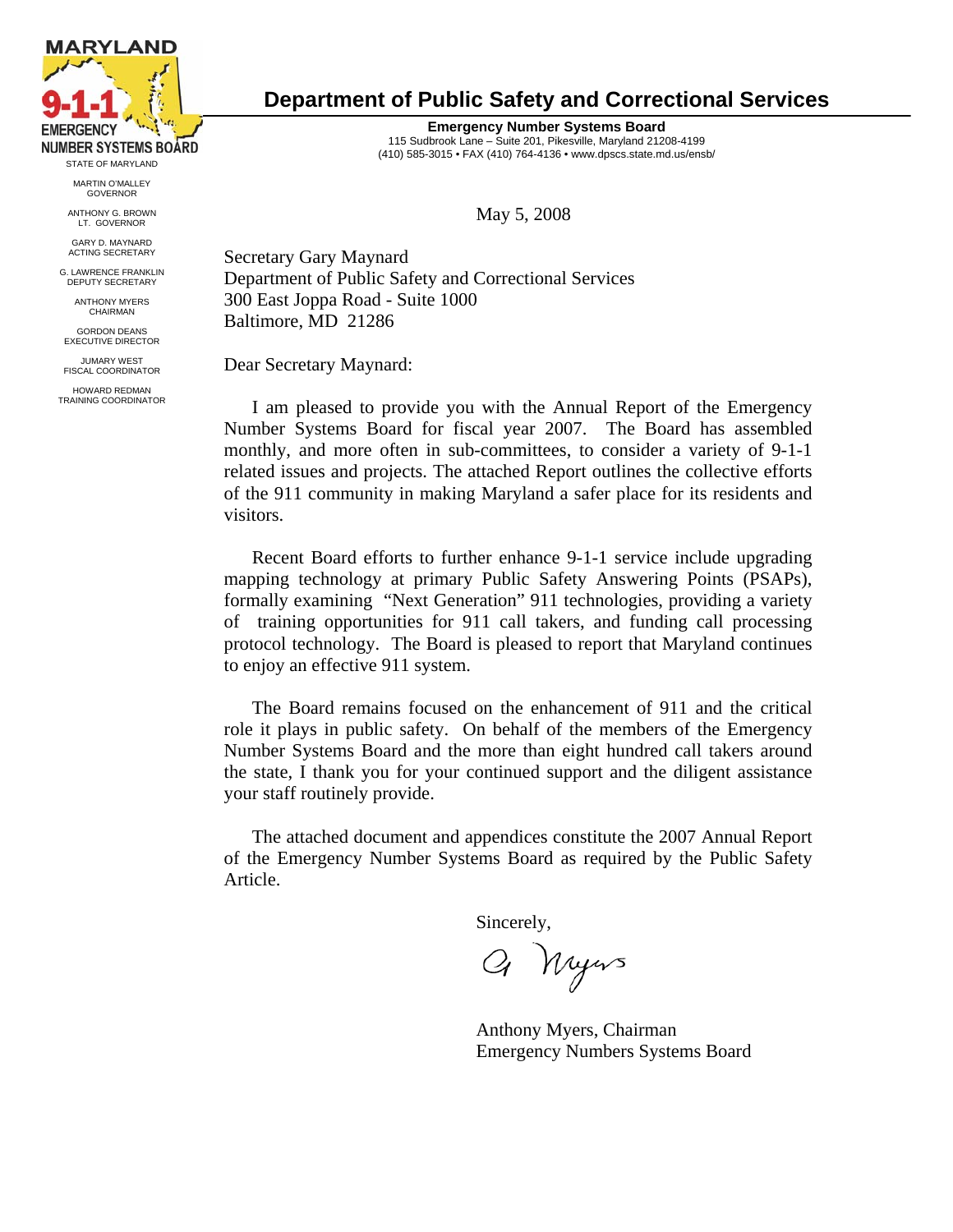# **TABLE OF CONTENTS**

| <b>MSP NEXT GENERATION 9-1-1 FEASIBILITY PROJECT  22</b> |
|----------------------------------------------------------|
|                                                          |
|                                                          |
|                                                          |
|                                                          |
|                                                          |
| <b>Appendix</b>                                          |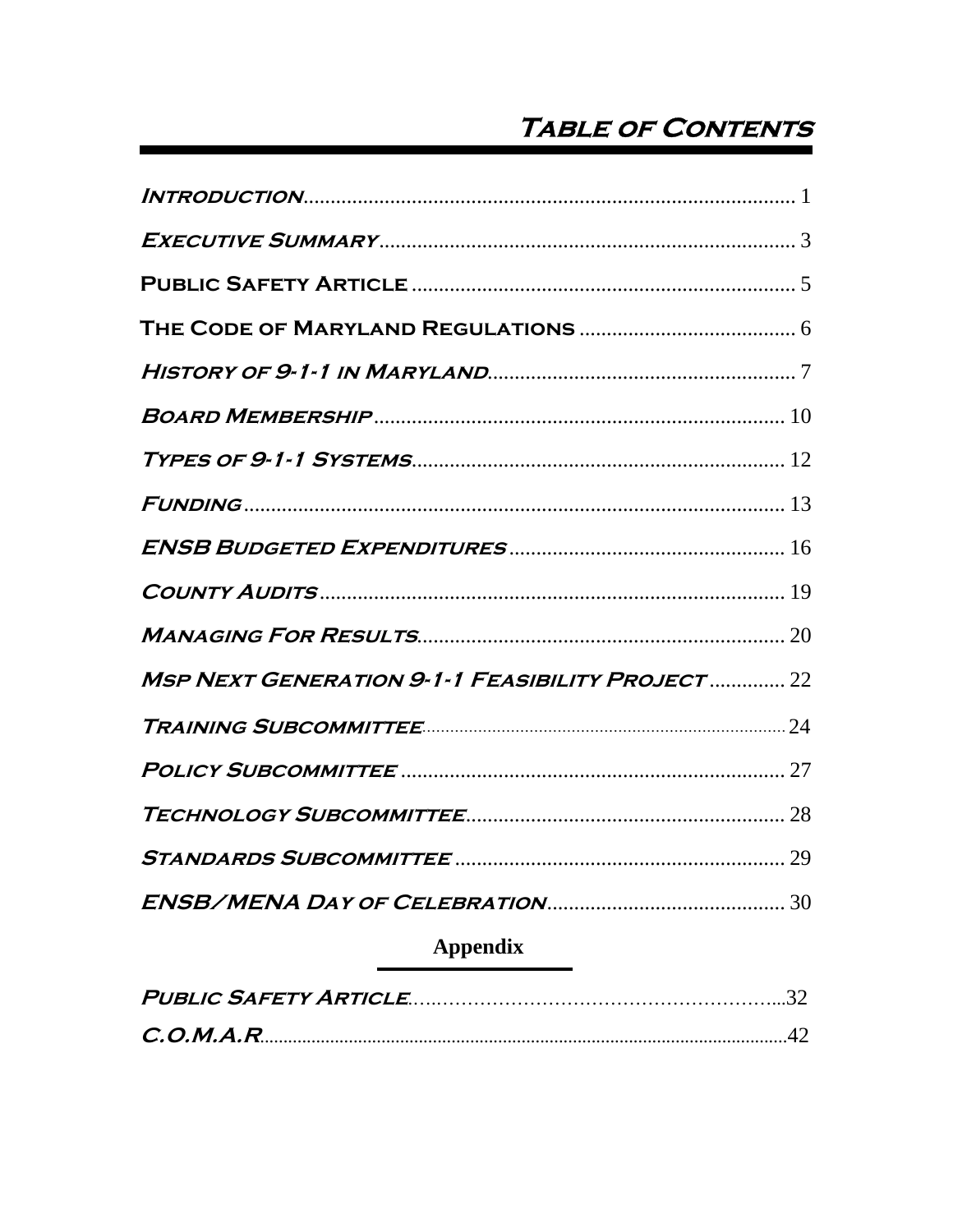# **Introduction**

The Emergency Number Systems Board's (ENSB or Board) duties are defined by Sections 1-301 through 1-312 of Public Safety Article of the Annotated Code of Maryland. Those duties include coordinating the enhancement of County 9-1-1 systems and the oversight of the 9-1-1 Trust Fund. This report details the activities of the Board and Trust Fund expenditures from July 1, 2006 to June 30, 2007.

The Public Safety Article requires that the following six topics be included in the annual report:

| 1. | Types of 9-1-1 Systems in Operation                 | Page 12    |
|----|-----------------------------------------------------|------------|
| 2. | <b>Total State and County Fees Charged</b>          | Page 13    |
| 3. | Funding Formula in Effect by County                 | Page 14    |
| 4. | <b>Statutory or Regulatory Violations by County</b> | None Noted |
| 5. | Efforts to Establish an NG 9-1-1 System             | Page 22    |
| 6. | Any Suggested Changes to this Subtitle              | Page 5     |

This report goes significantly beyond these six areas in an effort to provide additional insight into the work of the Emergency Number Systems Board. As the communications industry introduces new technological enhancements, Maryland's 9-1-1 system continues to evolve to ensure that Maryland's citizens and visitors are afforded a robust and responsive system when they call 9-1-1. Since many of the activities of the Board go beyond the scope of the statutory reporting requirements, this report includes references to additional efforts to promote the reader's knowledge of the Board's work.

The mission of the ENSB, at its inception, was to provide guidance and direction with the goal of realizing "enhanced" service in all of Maryland's PSAPs. Enhanced is defined by the statute as having the capacity for the 9-1-1 call taker to view automatically displayed callback number and location information either in the form of an address or more recently the latitude and longitude for mapping the location. This statewide goal was achieved for wireline calls in 1998 and for wireless calls in June 2005 when wireline and wireless enhanced 9-1-1 service became available to all Maryland communities.

# **ENSB MISSION STATEMENT**

*The Emergency Number Systems Board works cooperatively with the counties to provide an effective and efficient Maryland 9-1-1 system through the administration of the 9-1-1 Trust Fund revenues.*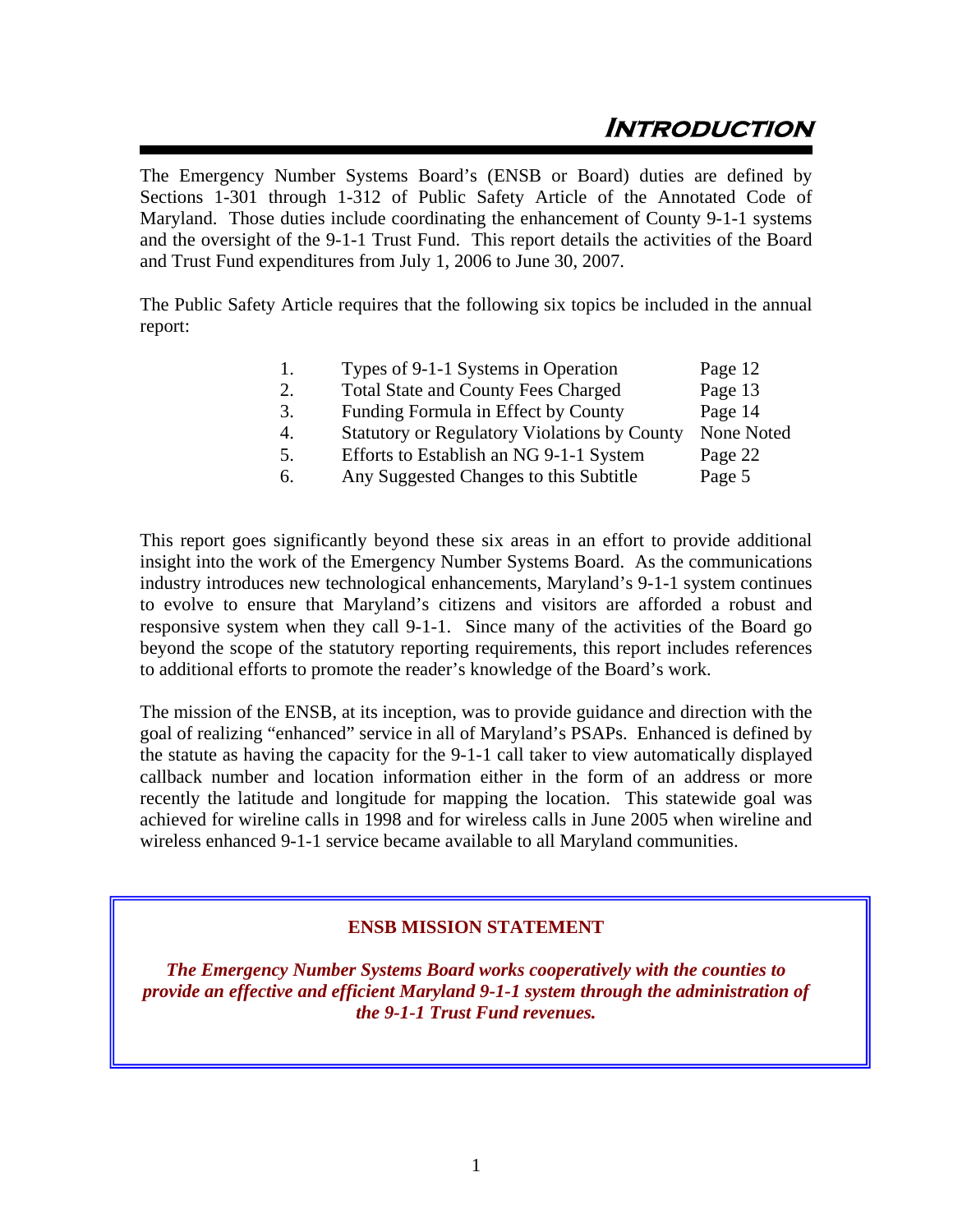The current direction of the Board is to evaluate and fund local jurisdiction plans for enhancements consistent with the Public Safety Article, Board guidelines, the availability of Trust Fund dollars, and technological advancements. The Board is examining the following current issues:

- The proliferation of wireless communications systems;
- Integration of mapping technologies;
- The evolution of Internet Protocol (IP) based communication systems (VoIP);
- Training and "protocol" software enhancements that promotes standardization of 9-1-1 call processing throughout the State; and
- The feasibility of integrating "Next Generation" IP based 9-1-1 service delivery of voice, text, data, and video messaging in Maryland.

The engagement of local leadership has created a positive and constructive working relationship among Maryland's PSAP community, its legislative delegations, its first responder community, and the Department of Public Safety and Correctional Services to collectively address these issues.

# **ENSB VISION STATEMENT**

*The Emergency Number Systems Board is dedicated to ensuring Maryland's 9-1-1 system remains robust and responsive to the public-safety needs of our citizens and visitors. The Board is committed to providing fiscally responsive funding to maintain a technologically advanced 9-1-1 system staffed with appropriately trained emergency operators. Through a partnership with the 9-1-1 community, the Board will provide leadership and guidance for Maryland to be recognized nationally for excellence in providing 9-1-1 service.*

Questions regarding this report and its content should be forwarded to the ENSB Office of the Executive Director at 115 Sudbrook Lane – Suite 201, Pikesville, Maryland 21208.

The ENSB web site is:

www.dpscs.state.md.us/ensb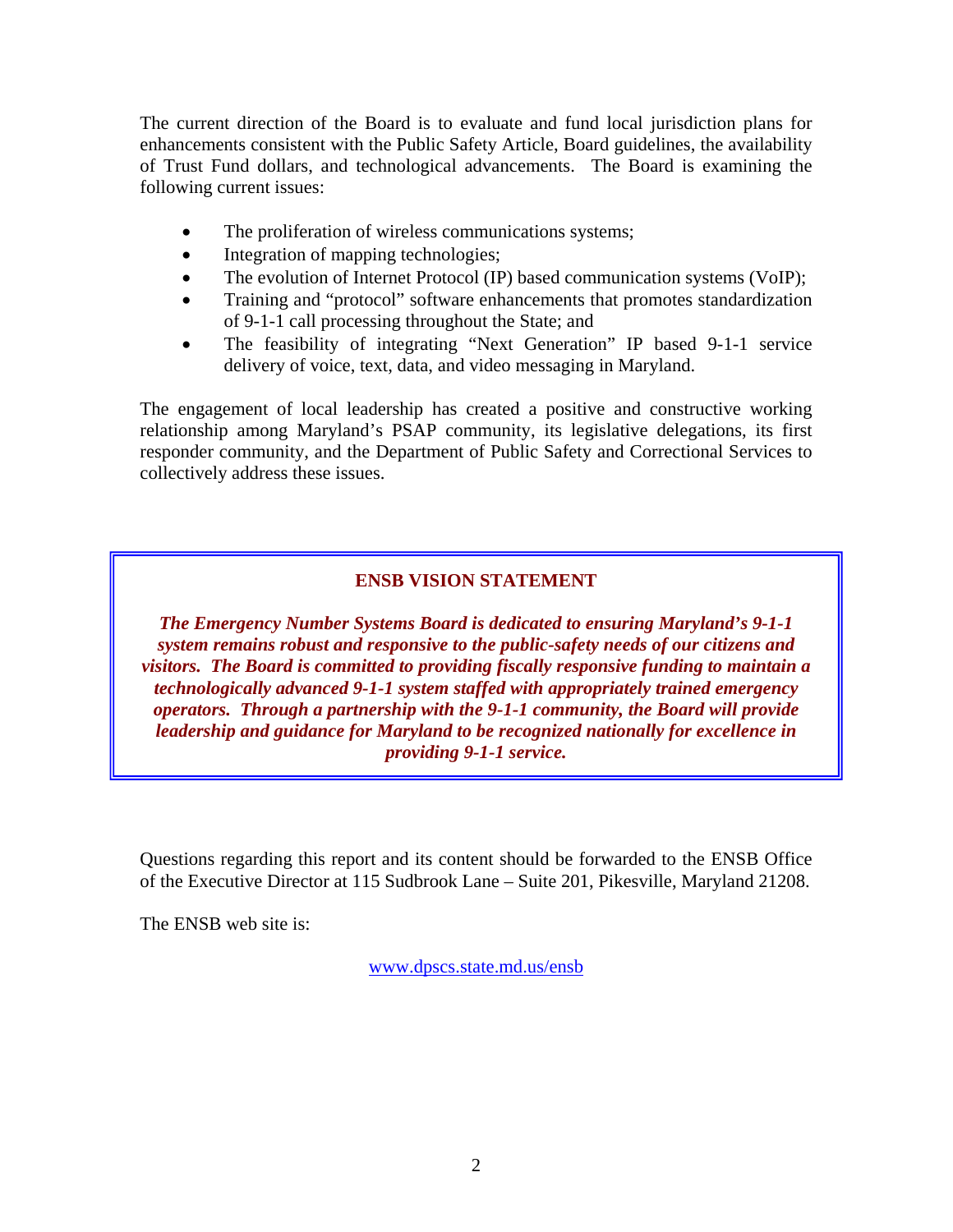Maryland's Public Safety Article defines the membership of the Emergency Number Systems Board as consisting of fifteen members drawn from private and public sectors representing all aspects of public safety and the citizens they serve. The current membership of the Board includes a diverse group of police, fire, emergency management, regulatory, and communications industry professionals. The members serve a Governor appointed Senate confirmed, four-year term without compensation. While only required to meet quarterly, the ENSB meets at least monthly to examine current trends and needs of Maryland's Public Safety Answering Points (PSAP).

The proliferation of wireless devices and advancements in modern communications technologies has created the need for a more sophisticated 911 system. The existing 911 infrastructure has performed admirably for decades, however new data rich communications devices are driving the existing 911 infrastructure towards its operational limits. Consumers are increasingly relying on new wireless and IP-based communications technologies, which offer expanded data capabilities such as text, picture, and video messaging. The Board continues to examine the development of a Next Generation 911 system that would capture the benefits of expanding mobile and data communications technologies, as well as continuing to meet the evolving needs of 9- 1-1 callers.

Some of the more prominent achievements and current activities of the ENSB include:

- Securing statewide regulatory compliance through annual Public Safety Answering Point (PSAP or 9-1-1 Center) inspections;
- Interacting with federal agencies and national organizations to consider evolving 9-1-1 issues;
- Encouraging counties to secure additional funding resources to augment the 9- 1-1 Trust Fund;
- Providing ongoing training on new 9-1-1 technologies and evolving 9-1-1 service delivery techniques, offering 18 training opportunities attended by 388 students;
- Working in cooperation with the Maryland State Highway Administration to obtain statewide aerial-photography to assist Maryland counties to update and maintain the accuracy of their mapping capacity;
- Furthering the Managing for Results (MFR) goal and objective to implement emergency police and fire protocol systems at our PSAPs to provide 9-1-1 caller interrogation consistency coupled with an established quality assurance program; and
- Working with the Maryland State Police (MSP) to develop a RFP to explore "Next Generation" 9-1-1 Systems technologies for the development of a 9-1-1 Public Safety Network for transferring emergency calls.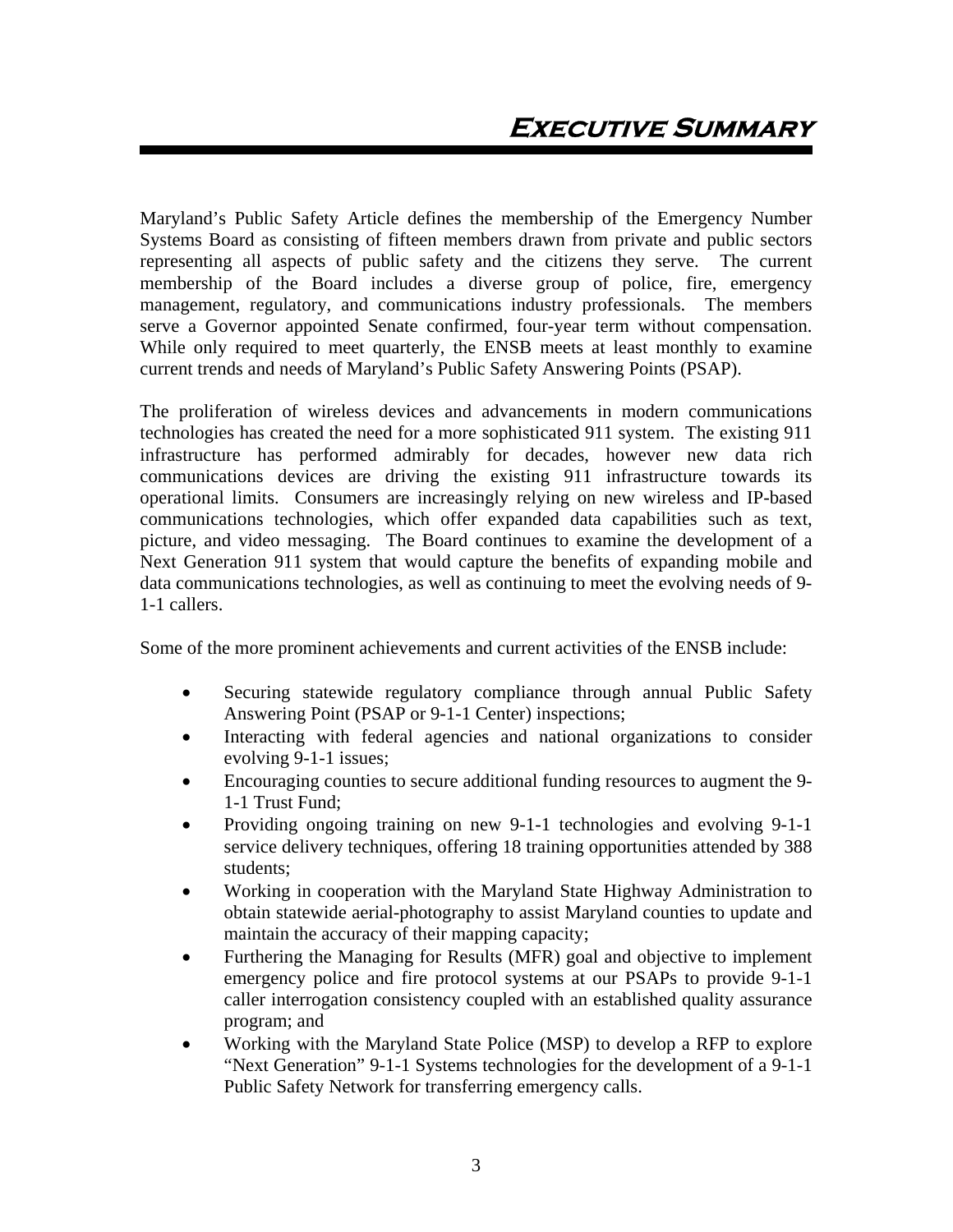In order to further facilitate the execution of the mission of the ENSB, the Board established several sub-committees, comprised of Board members and supporting consultative membership from outside the Board. These subcommittees include:

- **Training and Education** to provide and enhance entrance level training for 9-1-1 dispatchers as well as in-service training for existing personnel;
- **Standards** to provide guidance on best practices in selecting and purchasing PSAP equipment and providing funding guidelines;
- **Policy/Legislative** to establish and publish policy guidance for ENSB membership and PSAP Directors and to make recommendations for Legislative changes; and
- **Technology** to investigate current and future technological advancements impacting the delivery of 9-1-1 services.

The Board also enjoys membership and actively participates on two separate Maryland Boards. These include:

- **2-1-1 Board** to provide input to the creation of a 2-1-1 system in Maryland and coordinating the transfer of possible emergency calls.
- **SEMSAC Board** to assist the Statewide Emergency Medical Systems Advisory Council, comprised of representatives from organizations involved in providing emergency care services, provide advice and assistance to the SEMSAC Board.

The ENSB remains committed to supporting 9-1-1 in Maryland and believes Maryland has been well served by the excellent service 9-1-1 callers receive, from each of its 9-1-1 centers. Maryland continues to be a national leader in providing enhanced emergency wireline and wireless service to its citizens and visitors. With the introduction of Internet based phone services, Maryland is again poised to embrace a new technology and work towards a smooth transition as "next generation" 9-1-1 systems and service are realized.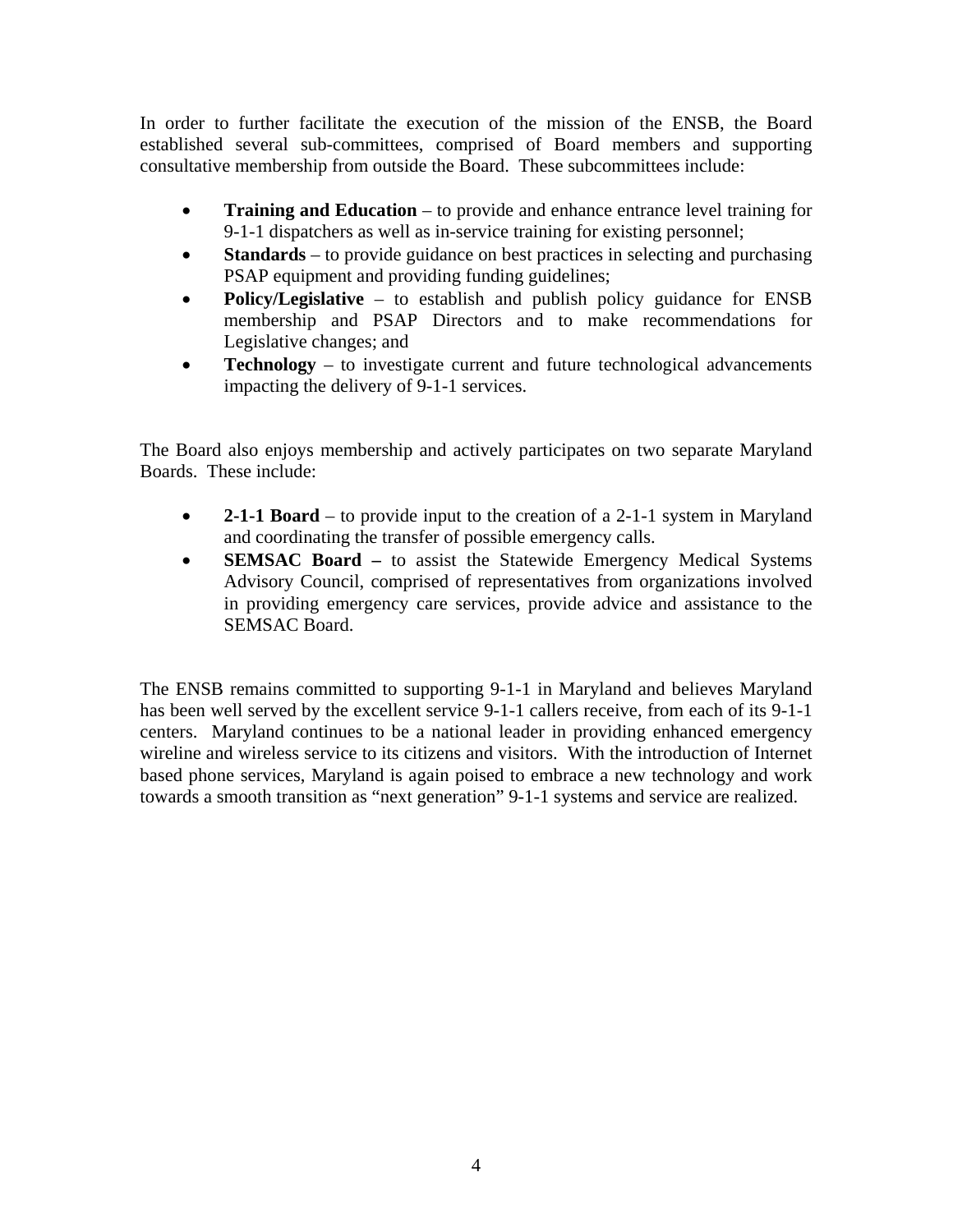The Maryland Public Safety Article (Title-1, Subtitle-3) is the enabling legislation that established the 9-1-1 Trust Fund and the Emergency Number Systems Board (ENSB or Board). It was originally crafted to create a funding mechanism and oversight Board to provide for the orderly installation, maintenance, and operation of 9-1-1 systems in Maryland and establish the three-digit number, 9-1-1, as the primary emergency telephone number to summon emergency assistance.

The legislation established the Maryland 9-1-1 Surcharge, derived from a monthly surcharge levied on each telephone bill, to provide a constant funding source for enhancing and maintaining Maryland's 9-1-1 system. The 9-1-1 Surcharge is comprised of two separate fees designated to offset 9-1-1 capital and operational costs. The first portion of the Maryland 9-1-1 Surcharge is the "9-1-1 State fee". The state fee is distributed to the Maryland counties at the discretion of the Emergency Number Systems Board in response to county 9-1-1 enhancement requests. The second portion is the "Additional Fee", which is determined by each county through local resolution. The Public safety Article limits the "Additional Fee", which currently is a maximum of \$0.75. All Maryland Counties have taken advantage of this legislative authority and have passed local resolutions establishing their "additional fee".

Revised in 2003 this legislation provided the impetus and fiscal mandates for Maryland's 9-1-1 call takers to receive callback phone number and location information of wireless callers (defined as "enhanced wireless 9-1-1"). This milestone was achieved in June 2005 when Maryland became only the eighth state in the nation to receive and display enhanced wireless information, when available from a wireless carrier, at all primary Maryland PSAPs.

The revisions to the Public Safety Article also expanded the definition of "9-1-1 assessable service" to include "telephone service or another communications service that connects an individual dialing the digits 9-1-1 to an established public safety answering point". This new definition expanded the communication service providers required to collect and remit the 9-1-1 surcharge to include carriers utilizing Internet Protocol technology (VoIP) for voice connectivity to 9-1-1 Centers.

**The Public Safety Article is sufficient in its current content to be responsive to the needs of Maryland's 9-1-1 community and no further changes are recommended.**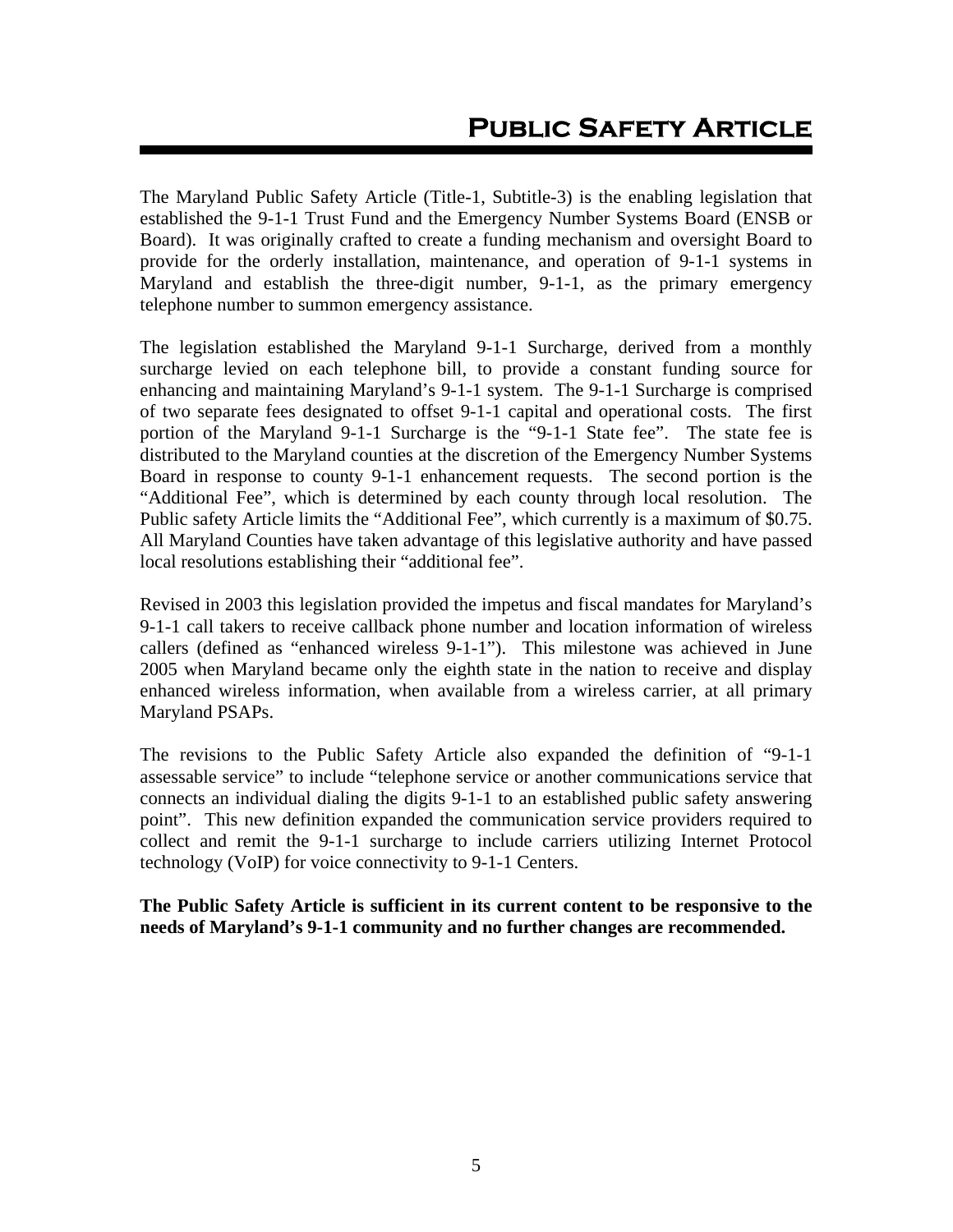# **The Code of Maryland Regulations**

The Code of Maryland Regulations (COMAR) Title 12, Subtitle 11, Chapter 03 further codifies the activities of the Board and describes in detail its essential functions, responsibilities, and training standards. In FY 07, recommendations made by the Emergency Number Systems Board's Policy Subcommittee for updating COMAR were published in the Maryland Registry and adopted. These changes were made to modify COMAR language to reflect revisions adopted by the re-codification of the Public Safety Article. Significant updates include:

- All redundant wording of items appearing in COMAR that are verbatim from the Public Safety Article were removed and language added to reference the reader back to the appropriate section of the Public Safety Article;
- The Board requires a majority of confirmed members present at a meeting to constitute a quorum;
- PSAPs provide access to services for individuals who do not speak or understand the English language;
- PSAPs have sufficient call takers and equipment to consistently answer incoming calls on a daily average, of 10 seconds or less;
- Within six months of hiring a Public Safety Answering Point call taker, a county shall train the new call taker using a curriculum adopted or approved by the Board;
- A county shall provide a public safety answering point call taker with yearly in-service training using a curriculum adopted or approved by the Board; and
- In requesting funding form the Board, the county shall ensure that the county's procurement laws and policies are followed;

**COMAR is sufficient in its current content to be responsive to the needs of Maryland's 9-1-1 community and no further changes are recommended.**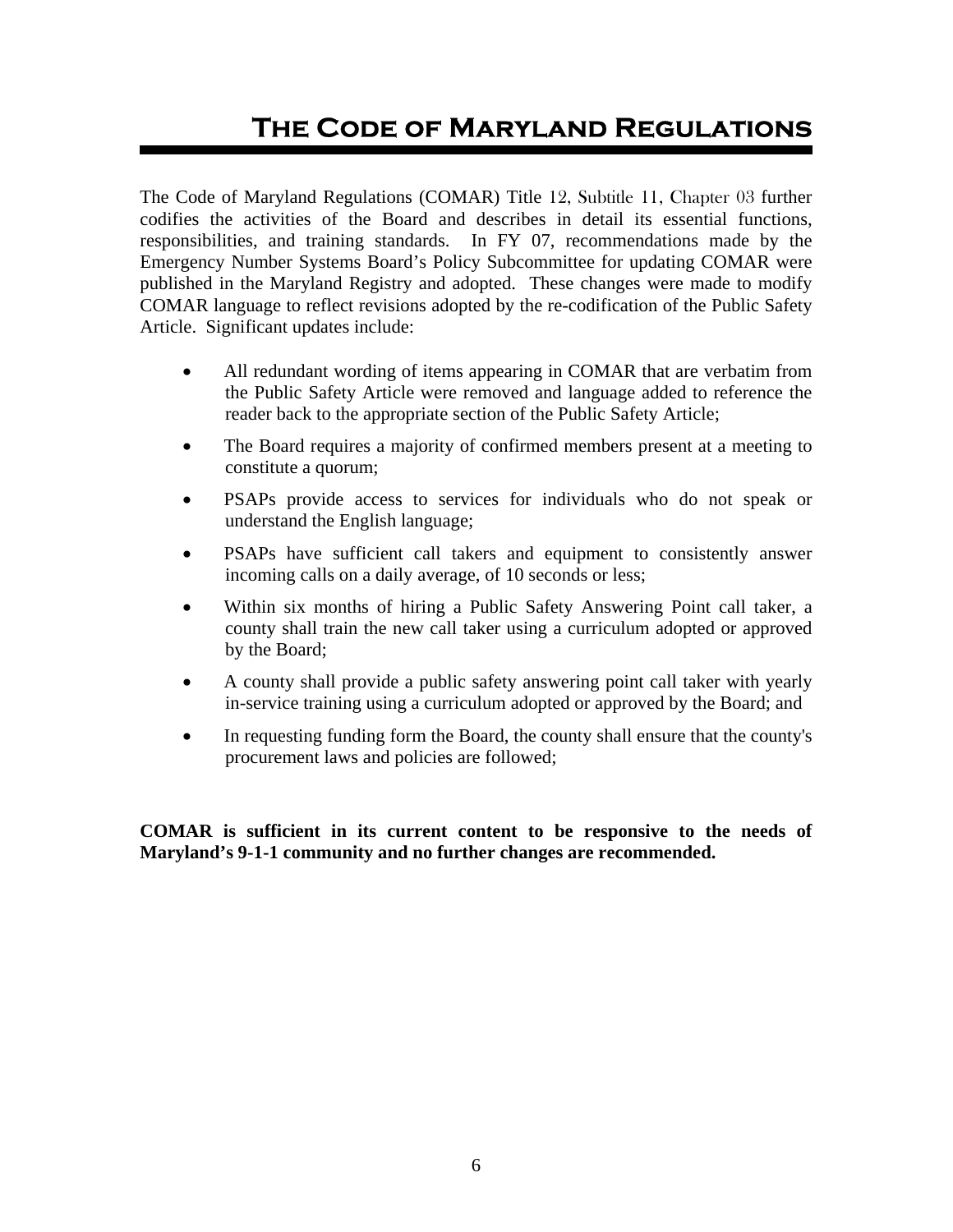# **History of 9-1-1 in Maryland**

In the early 1970s the Federal Law Enforcement Assistance Administration provided funding to a number of local jurisdictions to implement 9-1-1. Charles County was the first in 1972 followed by Prince George's in 1973 and Montgomery in 1974.

1979 - Maryland became the second state in the nation to adopt 9-1-1 as the universal number for emergency services access. Since that time, it has become a household icon for public safety access and information.

The standards of the emergency communications industry required a 24-hour answering service. Automatic number information (ANI) and automatic location information (ALI), which display caller number and location information respectively, were on the drawing board. This automatic information was designed to streamline the information gathering/dispatch processes of 9-1-1 and allow the location of persons unable to identify their location or to verbally communicate.

1980 - The ENSB published Local Government Planning Guidelines for 9-1-1 Systems followed by a series of planning and implementation meetings with PSAP directors.

Ten Cent phone bill surcharge is established to fund development.

- 1983 The Statute enabling the ENSB was amended to include authority for Counties to charge a fee via monthly phone bills to offset operational expenses.
- 1995 All counties were required to have enhanced systems in place, i.e. city style addresses vs. route and box numbers and ANI and ALI capability. County authority to extend fee to wireless providers was granted.

The ENSB was expanded to include a member of the wireless community

- 1996 FCC regulation including milestones for ANI and ALI for the wireless industry were published. Wireless Phase I with ANI displayed to the 9-1- 1 call taker was to be complete by April 1, 1998 and Wireless Phase II with ALI displayed wireless call identification was to be in place by October 1, 2001.
- 1998 The Training Sub-committee developed a standardized 40-hour entrance level training course for 9-1-1 dispatchers. Twenty-five trainers and seven regional coordinators were identified to disseminate the curriculum.
- 2000 Legislative initiative re-drafting Article 41 sent to summer study.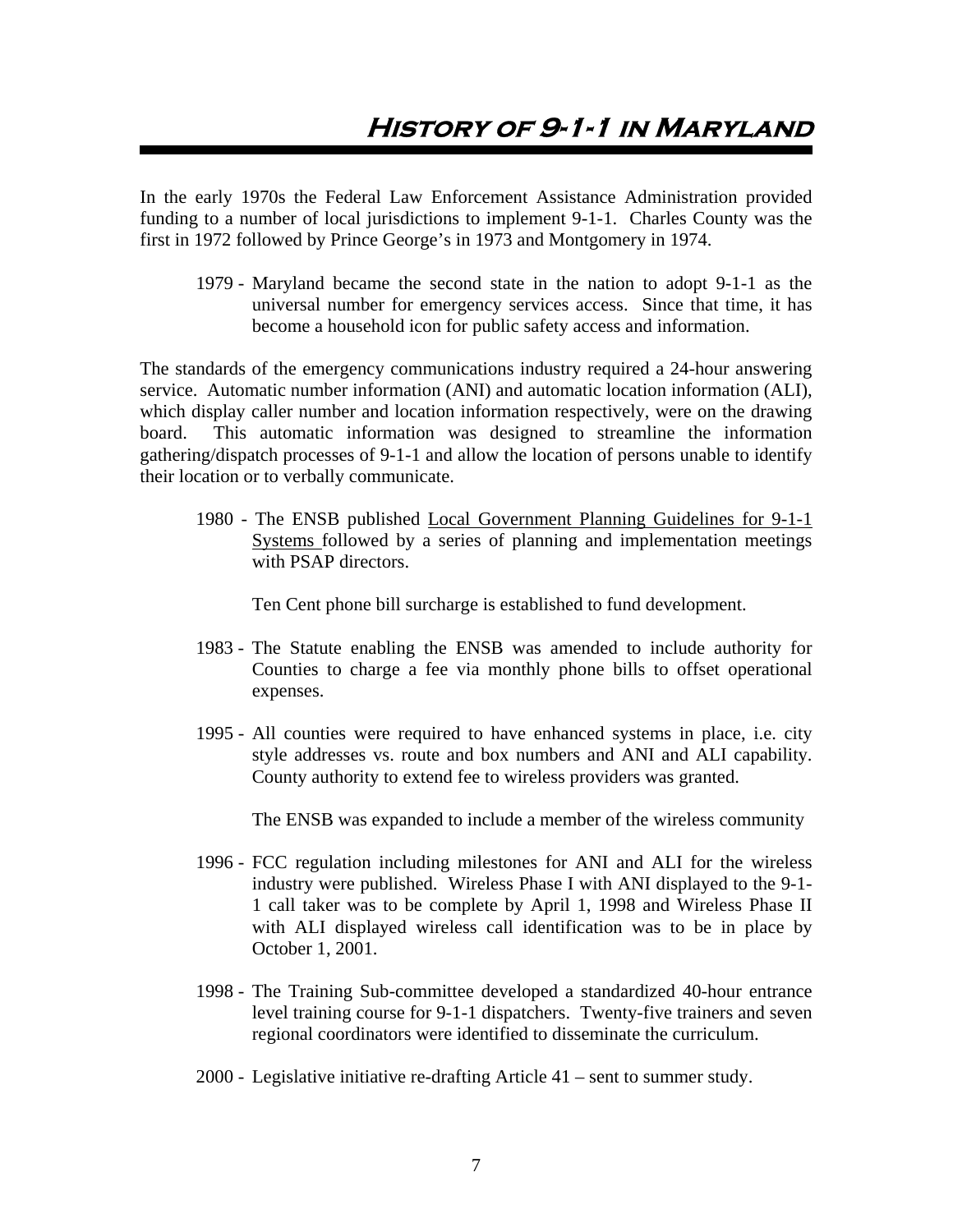- 2001 University of Maryland conducted study of 9-1-1 and provides administrator for coordination and evaluation. Evaluation attests to health of system but need for enhancements.
- 2002 Anne Arundel County, selected as the State's test site for enhanced wireless service, becomes Wireless Phase I operational (call back number displayed).
- 2003 HB 780 increased the 10-cent fee to 25 cents per bill per month. County fee authority increased from a maximum of 50 cents per bill per month to 75 cents. Board membership increased to 15 by adding representatives from the Maryland Emergency Number Association, a large county (population  $> 200,000$ ), and a small county (population  $< 200,000$ ) and deleting a public at large position.

Anne Arundel County becomes the first Wireless Phase II operational jurisdiction (wireless callers location displayed at the call taking station) 22 of 24 jurisdictions become Phase I operational and three Phase II operational.

2004 - All of Maryland becomes Wireless Phase I operational and 15 of 24 jurisdictions become Wireless Phase II operational. For the first time in most jurisdictions, more than 50% of all 9-1-1 calls originated from wireless callers.

Each of Maryland's PSAPs identified 10-digit phone numbers to enable Internet "phone" service providers (VoIP) to connect their subscribers to a PSAP when 9-1-1 is dialed to receive emergency service.

The Training Sub-committee adopted the National Academy of Emergency Dispatch's "Emergency Telecommunicator Course" as the standard for entry-level training, replacing the previously "in-house" developed training program.

Pilot Project implemented in four Eastern Shore Counties (Caroline, Dorchester, Queen Anne's, and Talbot) to examine the value and best practices of implementing police and fire dispatch protocols established by the National Academy of Emergency Dispatch.

2005 - All of Maryland's primary PSAPs become Wireless Phase II operational, making Maryland, according to the National Emergency Number Association, only the eighth state overall and the second most populous to accomplish this milestone.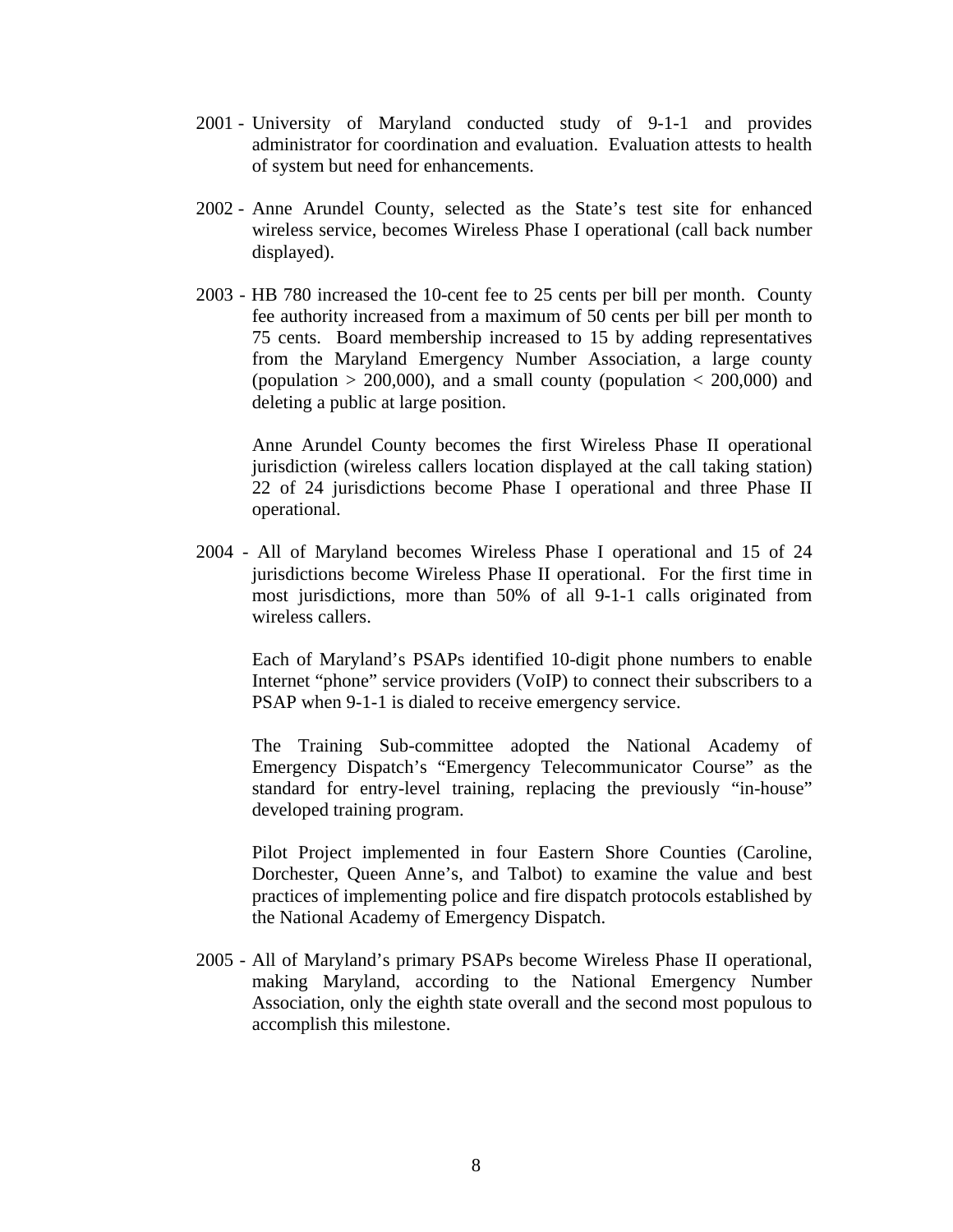VoIP service providers, under FCC mandate to provide E9-1-1 service by November 2005, began successful PSAP testing of routing Internet based calls (with enhanced caller information) to the appropriate primary PSAP.

Baltimore was the host to the 2005 "Navigator" Conference sponsored by the National Academy of Emergency Dispatch. The weeklong conference, held in Baltimore's Inner Harbor, provided a venue for training opportunities and information sharing for 9-1-1 professionals from around the country. The Board also conducted a seminar detailing the experiences by four Maryland counties implementing emergency police and fire dispatch protocols system.

The process for the electronic submission of funding requests was completed and integrated into a secure link from the ENSB website. Board members now have Internet access to all project funding requests, facilitating the review and approval process.

2006 - VoIP Service Providers began routing their 9-1-1 calls through the Verizon selective router and 9-1-1 trunks to the appropriate PSAP presenting the call taker with the callback number and location of the caller (I2 solution).

Maryland establishes the Telecommunicator Emergency Response Taskforce (TERT) program to assist PSAPs cope with the demands of a natural or manmade disaster. PSAP administrators and potential TERT team members were identified and trained under the National Emergency Number Association's national TERT initiative program.

The Board submitted a report to the Legislature detailing the feasibility and possible time-line for implementing a next generation 9-1-1 system (NG 9-1-1) using an Internet Protocol (IP) backbone to deliver voice, data, text, and video messaging to a 9-1-1 Center.

2007 - The Board worked in cooperation with the Maryland State Highway Administration to obtain statewide aerial-photography to assist Maryland counties in updating and maintaining the accuracy of their mapping capacity.

The Board worked with the Maryland State Police (MSP) to develop a RFP to explore "Next Generation" 9-1-1 Systems technologies for the development of a 9-1-1 Public Safety Network for transferring emergency calls.

The Board submitted a report to the Maryland Legislature detailing the State of the 9-1-1 Trust Fund. Funding levels were adequate for current anticipated expenditures.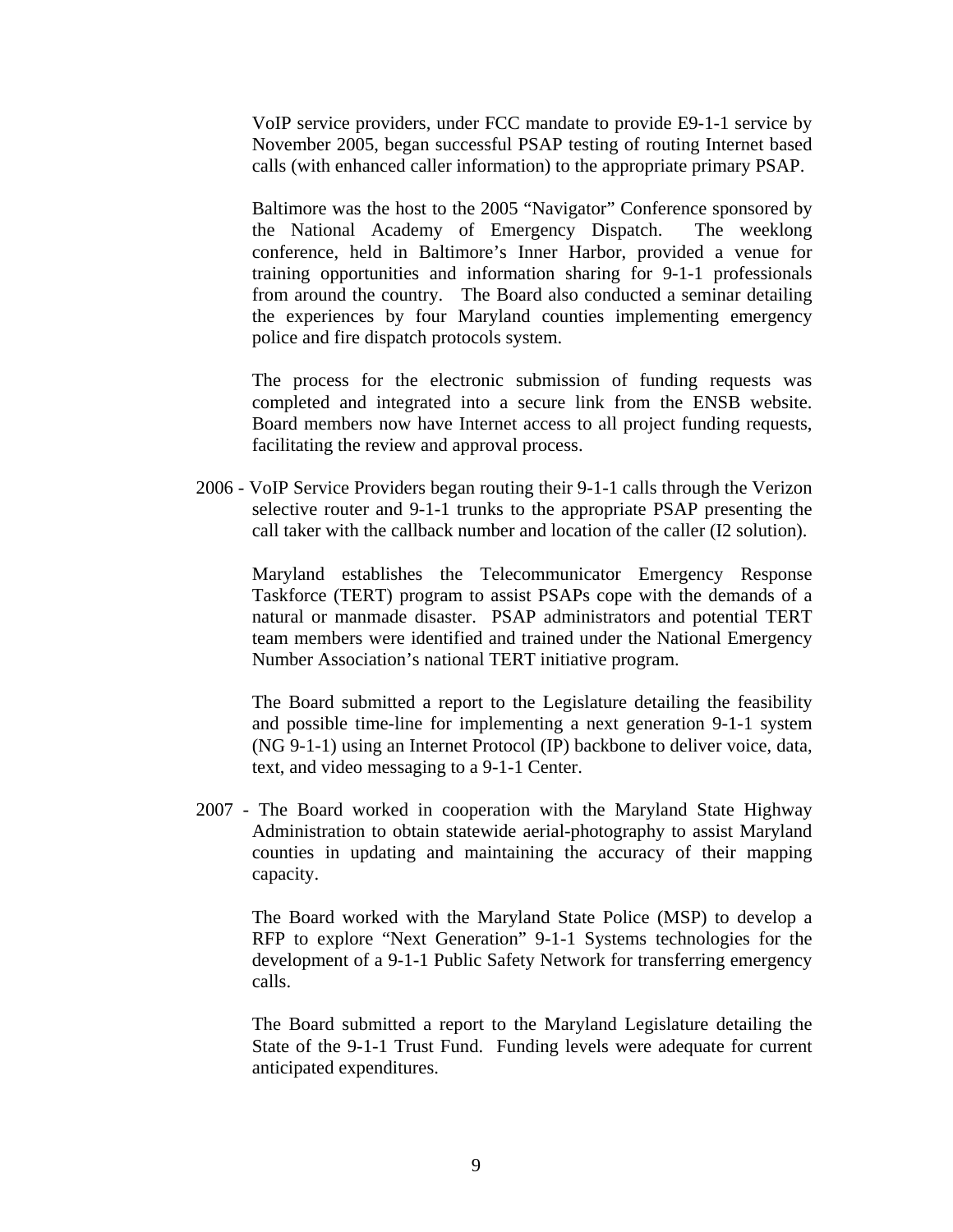The membership of the ENSB includes a diverse and technically astute group of professionals from the emergency services, the communications and public safety industries, as well as the public at large. The members serve a Governor appointed Senate confirmed, four-year term. While only required to meet quarterly, the ENSB has met at least monthly to examine current trends and needs of the twenty-four Public Safety Answering Points, hereafter called PSAPs.

The Board has enjoyed the support of the Department of Public Safety and Correctional Services (DPSCS) fiscal offices in providing auditing and accounting support. In recognition of time demands, the ENSB through DPSCS has employed a full time fiscal coordinator and contractual accountant to support the ENSB's efforts in administering the 9-1-1 Trust Fund.

The Board recognizes the need for entrance and in-service level training for dispatchers and supervisors. The Department established an administrative officer position, working directly for the Office of the Executive Director, advancing the training mission described in COMAR and handling special project assignments.

The wisdom of the 1979 General Assembly is evident in the diversity of stakeholders who make up the Board. It has been the practice of the appointing authority to seek diversity in the membership and Maryland is well represented. The following page outlines Board membership and the organization each member represents.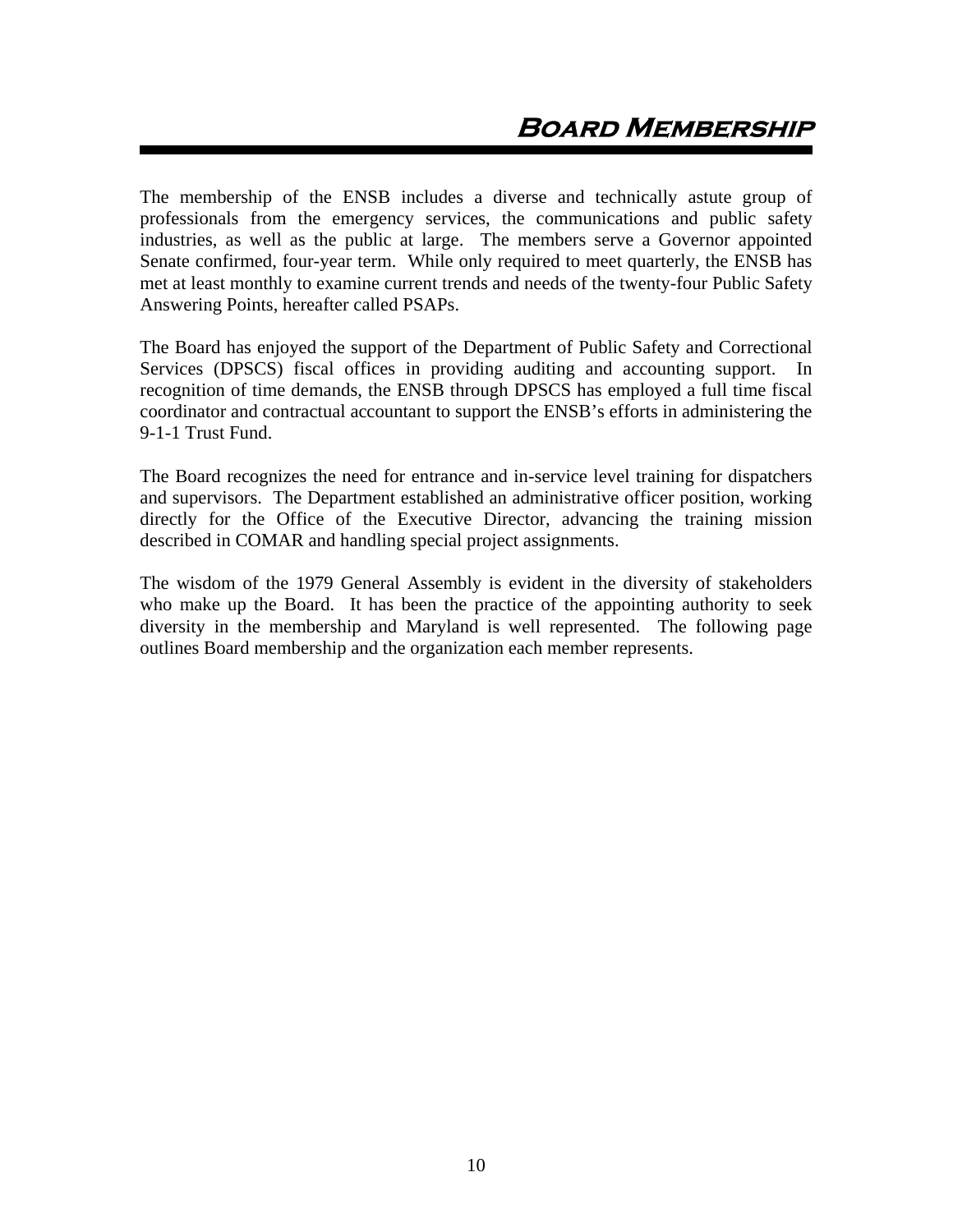# **DEPARTMENT OF PUBLIC SAFETY AND CORRECTIONAL SERVICES**

# **Emergency Number Systems Board**

| <b>Term</b>        | <b>Represent</b>                    | <b>Member Name</b>             |
|--------------------|-------------------------------------|--------------------------------|
| $7/1/04 - 6/30/08$ | <b>Public Service Commission</b>    | <b>Anthony Myers</b>           |
| $7/1/08 - 6/30/12$ | <b>MIEMSS</b>                       | Thomas H. Miller               |
| $7/1/04 - 6/30/08$ | <b>Volunteer Fire Service</b>       | Brian C. Ebling                |
| $7/1/05 - 6/30/09$ | Career Fire Service                 | David H. Balthis               |
| $7/1/08 - 6/30/12$ | Public-At-Large                     | William H. Walton              |
| $7/1/06 - 6/30/10$ | <b>Emergency Management Systems</b> | W. Edward Mullikin             |
| $7/1/06 - 6/30/10$ | <b>Telephone Utility</b>            | <b>Wally Campbell</b>          |
| $7/1/05 - 6/30/09$ | APCO <sup>1</sup>                   | John C. Crabill                |
| $7/1/06 - 6/30/10$ | <b>Maryland State Police</b>        | Lt. Col. Robert J. McGainey    |
| $7/1/06 - 6/30/10$ | <b>Police Services</b>              | <b>Captain Charles Summers</b> |
| $7/1/04 - 6/30/08$ | Public-At-Large                     | Roderick W. Hart               |
| $7/1/05 - 6/30/09$ | Large County                        | Andrew M. Johnston             |
| $7/1/04 - 6/30/08$ | <b>Wireless Industry</b>            | <b>Jim Nixon</b>               |
| $7/1/06 - 6/30/10$ | <b>Small County</b>                 | <b>Steve Marshall</b>          |
| $7/1/06 - 6/30/10$ | NENA <sup>2</sup> – Local Chapter   | Vacant                         |

# **Board Member Listings**

1 – Association of Public-Safety Communications Officials

2 – National Emergency Number Association (vacant after 2/1/06)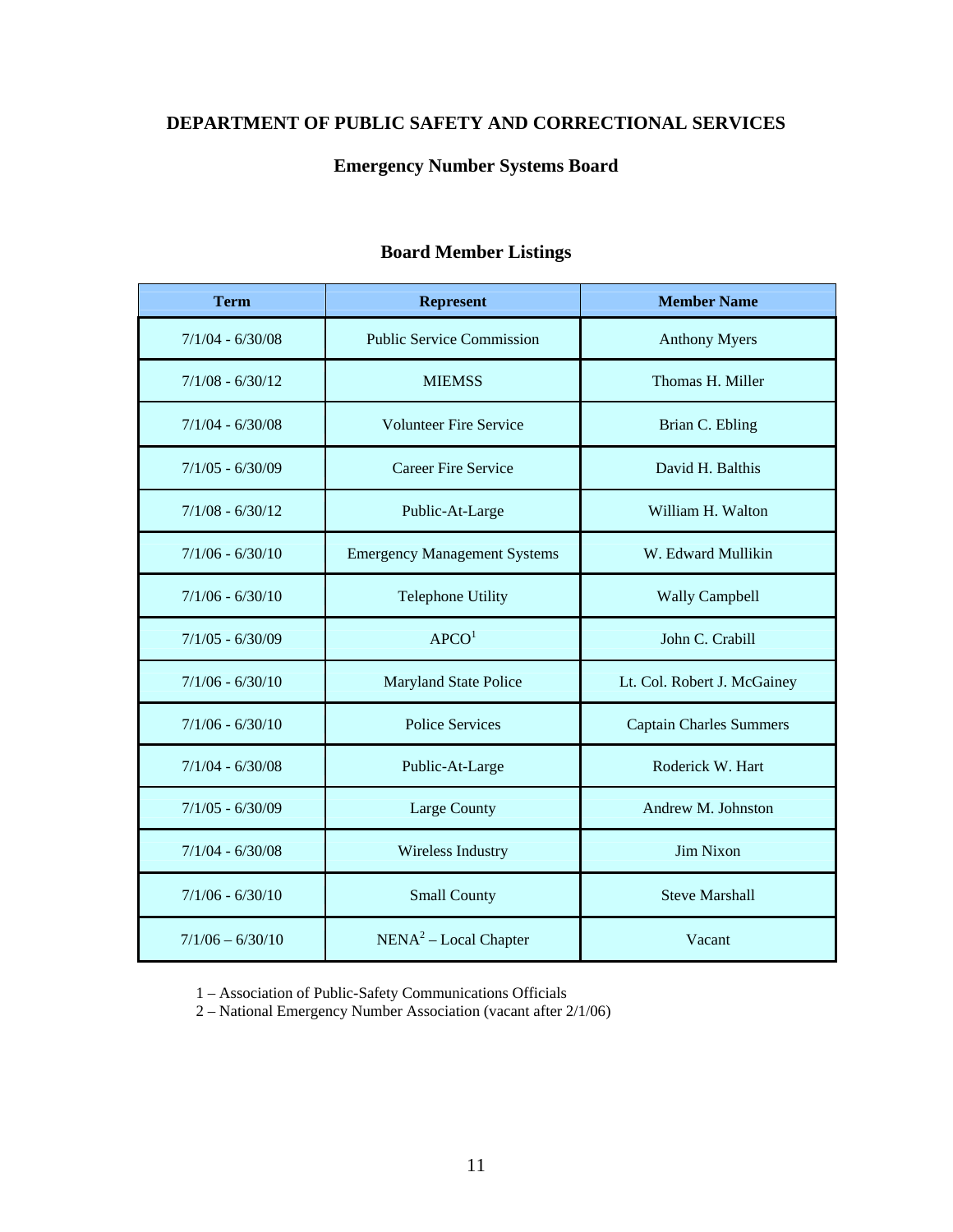In the late 1980s, Maryland PSAPs achieved "enhanced" capability, successfully enabling each to display Automatic Number Information (ANI) and Automatic Location Information (ALI) for *wireline* 9-1-1 calls. This capability met the requirements of the Maryland Annotated Code, which was authored prior to widespread availability of wireless phones.

The advent and proliferation of wireless communications caused the public safety community to demand the same 'enhanced" capacity as their wireline counterparts. The Federal Communications Commission required the wireless industry, by regulation, to be ANI compliant (Wireless Phase I) by April 1998 and ALI (Wireless Phase II) compliant by October 2001, but due to technological difficulty and lack of funding deadlines were extended. Today, the wireless industry has largely managed to comply with the FCC regulations and has been able to provide enhanced wireless service to technologically capable PSAPs that have requested the service. Maryland's twenty-four primary PSAP's are now receiving ANI and ALI information displayed for *wireless* 9-1-1 calls.

The Public Safety Article tasked the Board to develop and publish before July 1, 2004, with input from counties, an implementation schedule for deployment of wireless enhanced 9-1-1 service. This published report established June 2005 as the statewide deployment goal, which in cooperation with the primary PSAPs and wireless industry was realized.

During 2007, the Board continued to approve project funding to upgrade various PSAP phone systems and mapping capacity to receive and display enhanced wireless data. The caller location information (ALI) provided through enhanced wireless service is received at the PSAP in measurements of latitude and longitude. Mapping of this information is required to facilitate meaningful application in processing the 9-1-1 call. The Board, in cooperation with the State Highway Administration, entered into a partnership to obtain statewide aerial-photography to assist Maryland counties to update and maintain the accuracy of their mapping capacity. This cooperative effort to obtain current statewide aerial-photography mapping is anticipated to be an ongoing project.

The Board is currently examining the feasibility of migrating to an IP network based 9-1- 1 system for receiving voice, data, text, and video messaging. As a pilot-project, the Board is working with the Maryland State Police (MSP) to develop a RFP to explore "Next Generation" 9-1-1 Systems technologies for the development of a 9-1-1 Public Safety Network for transferring emergency calls. The Next Generation 9-1-1 System is examined further later in this report.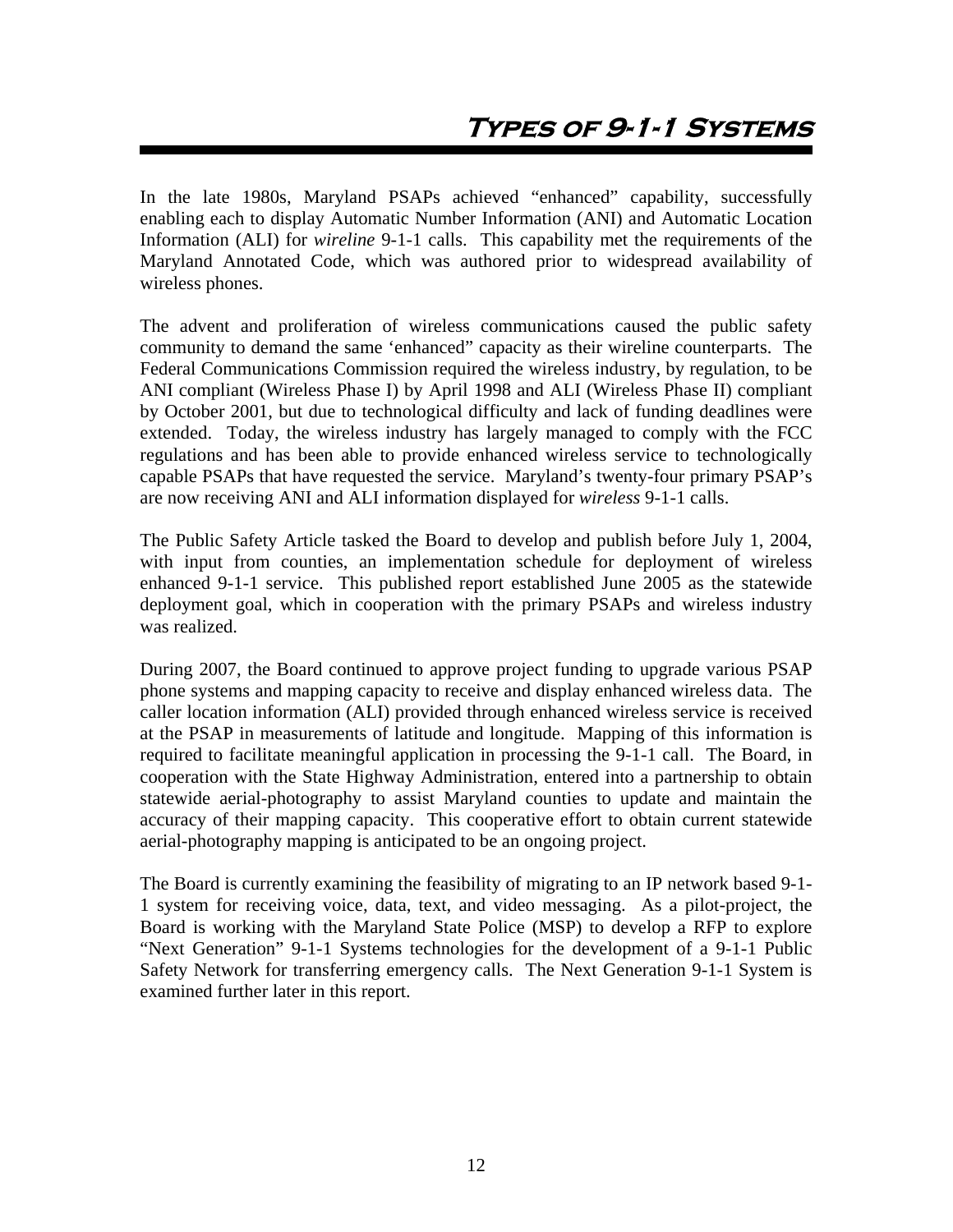Maryland's PSAPs derive a significant portion of their funding from a monthly surcharge levied on each telephone bill and remitted by the carriers to the State Comptroller. There are currently two funding streams to support 9-1-1. The first is the State Trust Fund fee which during the 2004 fiscal year increased to \$0.25 per subscriber per month and which is distributed at the discretion of the ENSB to counties making enhancement requests. The second is the "County Additional Fee" in an amount determined by each county, through local ordinance, up to \$.0.75 per bill per month (increased from \$0.50 in October 2003). The Additional fee is utilized to defray local operating expenses.

Communication service carriers providing connectivity to 9-1-1 in Maryland are required by the Public Safety Article to collect the appropriate 9-1-1 surcharge and remit these collections to the Office of the Comptroller. The ability to increase the county "additional charge" resulted in all Maryland counties passing local resolutions modifying their local 9-1-1 fees to provide additional funding. The following chart indicates the 9- 1-1 Surcharge fees associated with each county and the date of resolution modifying the county additional fee.

| <b>County</b>         | <b>State Fee</b> | <b>County Fee</b> | <b>Effective Date</b> |
|-----------------------|------------------|-------------------|-----------------------|
| Allegany              | \$0.25           | \$0.75            | October 1, 2003       |
| Anne Arundel          | \$0.25           | \$0.75            | July 1, 2005          |
| <b>Baltimore City</b> | \$0.25           | \$0.75            | June 23, 2004         |
| <b>Baltimore</b>      | \$0.25           | \$0.75            | April 23, 2004        |
| Calvert               | \$0.25           | \$0.75            | June 15, 2004         |
| Caroline              | \$0.25           | \$0.75            | November 9, 2004      |
| Carroll               | \$0.25           | \$0.75            | June 8, 2004          |
| Cecil                 | \$0.25           | \$0.75            | October 1, 2003       |
| Charles               | \$0.25           | \$0.75            | January 1, 2004       |
| Dorchester            | \$0.25           | \$0.75            | October 1, 2003       |
| Frederick             | \$0.25           | \$0.75            | July 1, 2004          |
| Garrett               | \$0.25           | \$0.75            | October 1, 2003       |
| Harford               | \$0.25           | \$0.75            | May 4, 2004           |
| Howard                | \$0.25           | \$0.75            | July 1, 2007          |
| Kent                  | \$0.25           | \$0.75            | January 30, 2004      |
| Montgomery            | \$0.25           | \$0.75            | October 1, 2003       |
| Prince George's       | \$0.25           | \$0.75            | March 5, 2004         |
| Queen Anne's          | \$0.25           | \$0.75            | October 1, 2003       |
| Somerset              | \$0.25           | \$0.75            | February 10, 2004     |
| St. Mary's            | \$0.25           | \$0.75            | July 1, 2004          |
| Talbot                | \$0.25           | \$0.75            | May 11, 2004          |
| Washington            | \$0.25           | \$0.75            | October 21, 2003      |
| Wicomico              | \$0.25           | \$0.75            | January 1, 2004       |
| Worcester             | \$0.25           | \$0.75            | October 1, 2003       |

**Maryland 9-1-1 Surcharge Fees**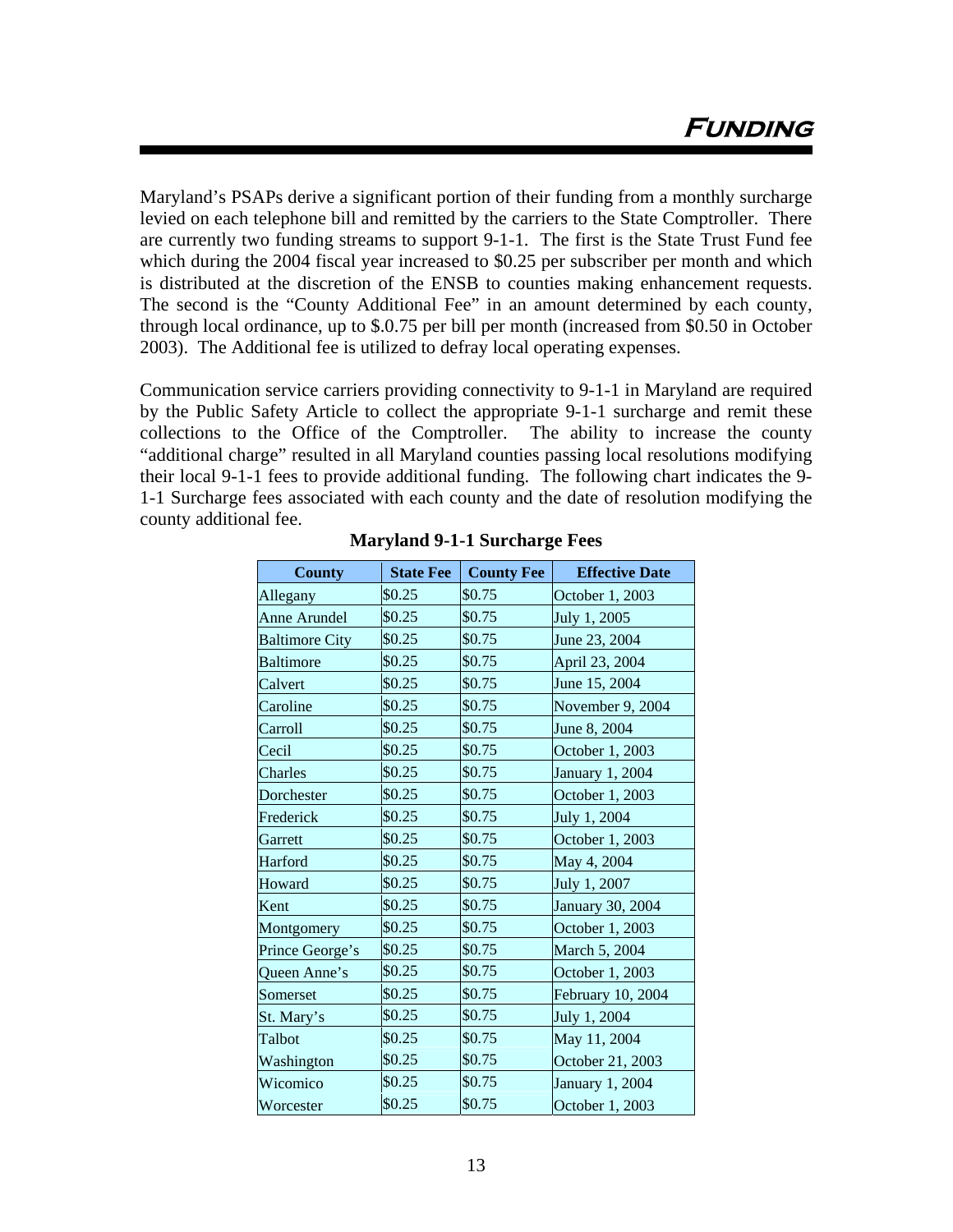The funding provided by the collection of the county "additional fee" can be used to defray the operational and personnel cost associated with providing 9-1-1 service in that particular jurisdiction. Typically, the moneys raised by this fee cover approximately 50% to 60% of the actual 9-1-1 Center operating cost with the remaining funding being supplemented by local revenues. The carriers remit the county "additional charge" fees to the Comptroller of Maryland monthly, after which they are disbursed to the counties quarterly.

The chart below reflects the previous fiscal year county distribution of the collected "additional charge" fees.

|                               |             | <b>FY 07</b>        |
|-------------------------------|-------------|---------------------|
| County                        | Population* | <b>Disbursement</b> |
| <b>Allegany County</b>        | 72,831      | \$520,244.83        |
| <b>Anne Arundel County</b>    | 509,300     | \$4,258,131.79      |
| <b>Baltimore City</b>         | 631,366     | \$5,119,421.66      |
| <b>Baltimore County</b>       | 787,384     | \$6,061,343.04      |
| <b>Calvert County</b>         | 88,804      | \$646,098.13        |
| <b>Caroline County</b>        | 32,617      | \$207,934.37        |
| <b>Carroll County</b>         | 170,260     | \$1,225,082.39      |
| <b>Cecil County</b>           | 99,506      | \$699,297.07        |
| <b>Charles County</b>         | 140,416     | \$1,066,107.41      |
| <b>Dorchester County</b>      | 31,631      | \$250,120.88        |
| <b>Frederick County</b>       | 222,938     | \$1,761,447.62      |
| <b>Garrett County</b>         | 29,859      | \$273,449.36        |
| <b>Harford County</b>         | 241,402     | \$1,713,409.21      |
| <b>Howard County</b>          | 272,452     | \$1,959,893.84      |
| <b>Kent County</b>            | 19,983      | \$146,514.76        |
| <b>Montgomery County</b>      | 932,131     | \$7,883,283.21      |
| <b>Prince George's County</b> | 841,315     | \$6,675,685.84      |
| <b>Queen Anne's County</b>    | 46,241      | \$340,865.10        |
| <b>Somerset County</b>        | 25,774      | \$146,646.54        |
| <b>St Mary's County</b>       | 98,854      | \$652,239.55        |
| <b>Talbot County</b>          | 36,062      | \$337,630.85        |
| <b>Washington County</b>      | 143,748     | \$1,015,934.62      |
| <b>Wicomico County</b>        | 91,987      | \$644,937.88        |
| <b>Worcester County</b>       | 48,866      | \$548,159.79        |
|                               |             |                     |
| <b>TOTALS</b>                 | 5,615,727   | \$44,153,879.74     |

### **FY 2007 "Additional Fee" Payments to the Jurisdictions**

\* 2006 Projected Population Estimates (Maryland Manual)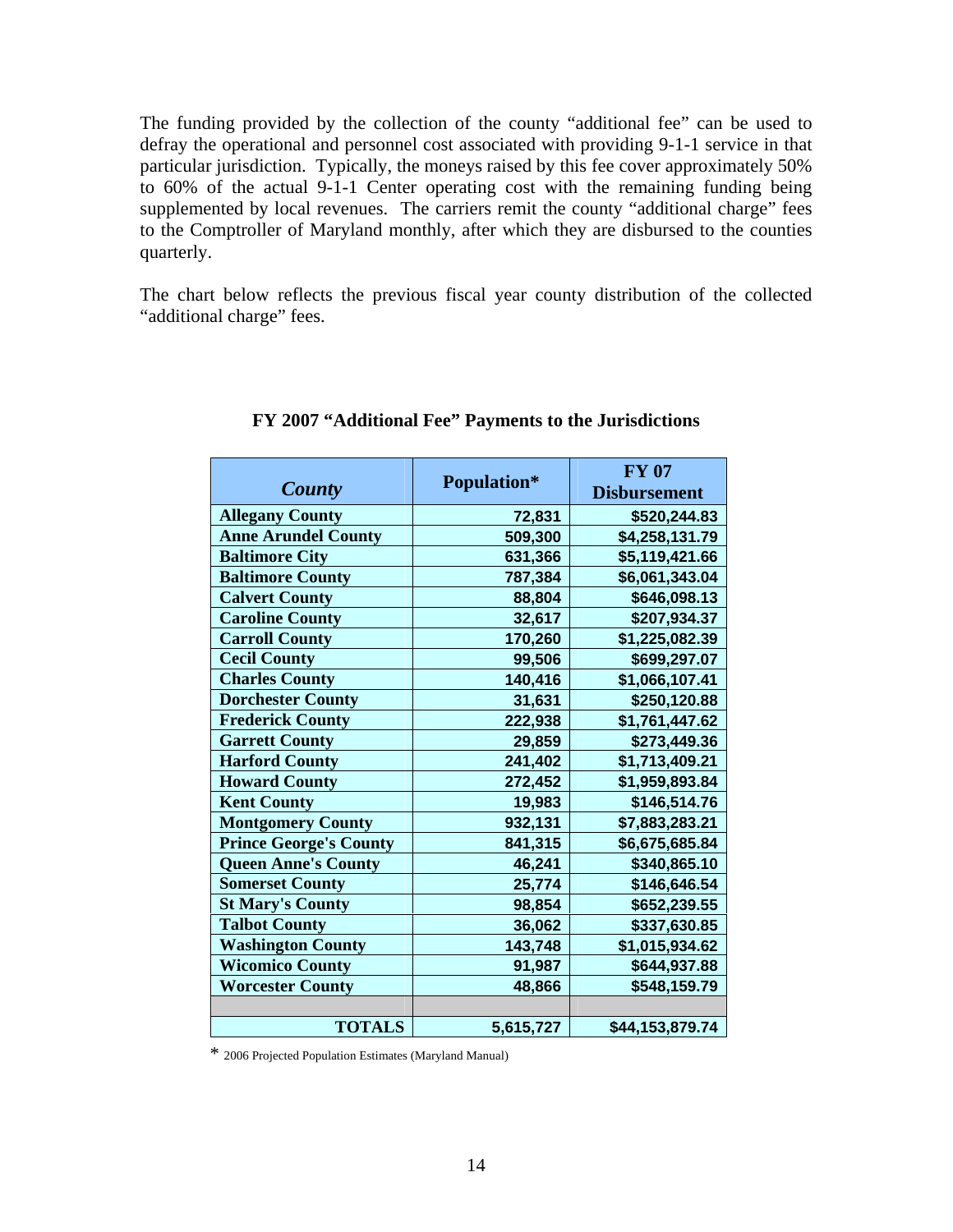The 25-cent State fee provides a fund designed to be available for requests from any County for enhancements/improvements or to maintain those aspects of the PSAP required by regulation, i.e. call recording devices and backup alternative power supplies. Enhancement requests are reviewed by the Board for their efficacy and voted on for funding from the State Trust Fund.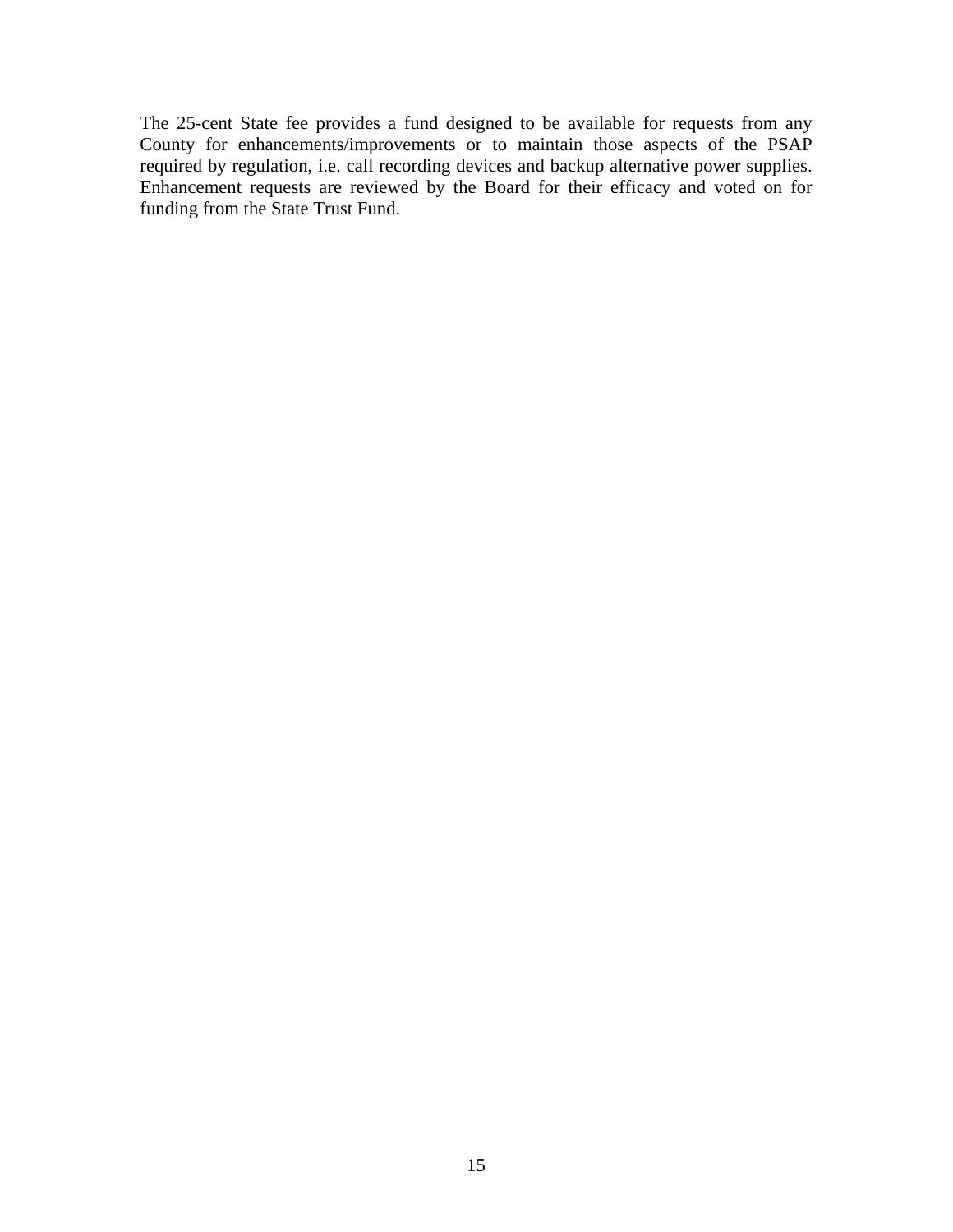The technical nature of 9-1-1 communications has evolved over time to include the advent of computer-aided dispatch, multiple agencies providing emergency response, professional and fraternal employee organizations, wireless telephone communications, and most recently, IP based communication services. These have brought about fundamental changes in the 9-1-1 infrastructure and added personnel and equipment challenges. To this end, funding requests escalated exponentially, and the Board was met with the challenge of stewardship of insufficient dollars to meet needs. Legislation was passed in 2003 increasing the 9-1-1 surcharge from 10 cents to 25 cents for the state portion of the fee.

The Department of Public Safety and Correctional Services annual budget for the Emergency Number Systems Board increased from \$5.3 M to \$13.55 M since October 2003, when legislation increased the State portion of the 9-1-1 Surcharge. Supplemental increases were requested in FY 04 and FY 05 budgets, bringing the yearly budgeted total to \$13.55M. In FY 06, and subsequent years, the Board's starting budget appropriation was established at the \$13.55 M level.

The impetus of this legislative change was in response to the anticipated costs associated with providing PSAPs with needed technology upgrades and mapping capacity to locate cellular 9-1-1 callers. With the infusion of these additional monies, Maryland was able to achieve national recognition in June 2005 becoming the eighth state to implement statewide 9-1-1 location technology for wireless callers.

Over the last three fiscal years, the vast majority of funds were allocated to upgrading phone systems and enhancing mapping capacity. During this fiscal year, the Board entered into a cooperative effort with the Maryland State Highway Administration, to assist with funding statewide orthophotography to be procured and shared with all Maryland PSAPs for enhanced emergency caller location capacity. It is anticipated that this will be an ongoing funding effort to assist Maryland develop, maintain, and further efforts to establish mapping standards, quality, and functionality leading to universal ownership of the resulting statewide mapping product.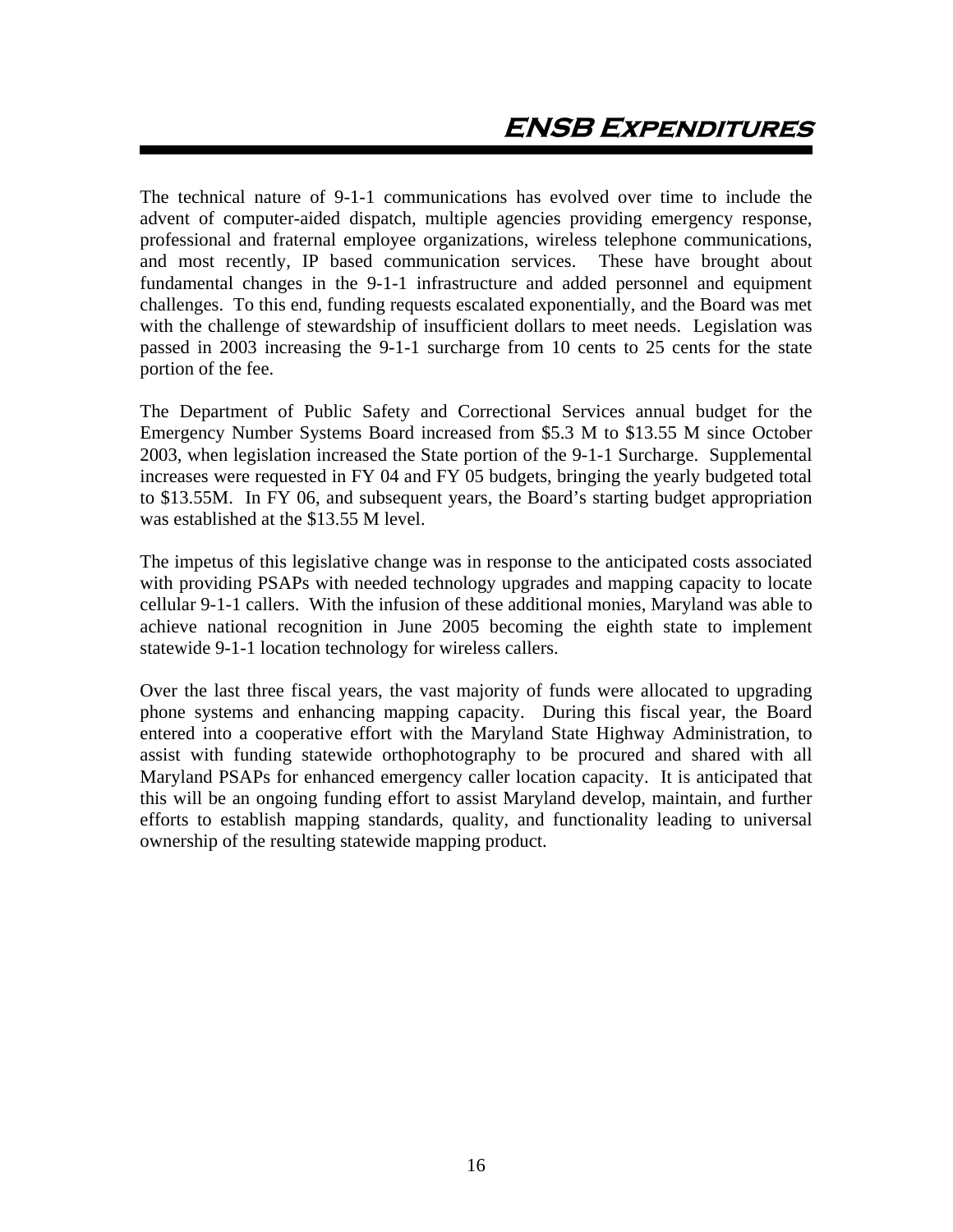

**The charts below reflect Board expenditures over the previous three fiscal years**.





\*\* see following page for "Other" expenditures description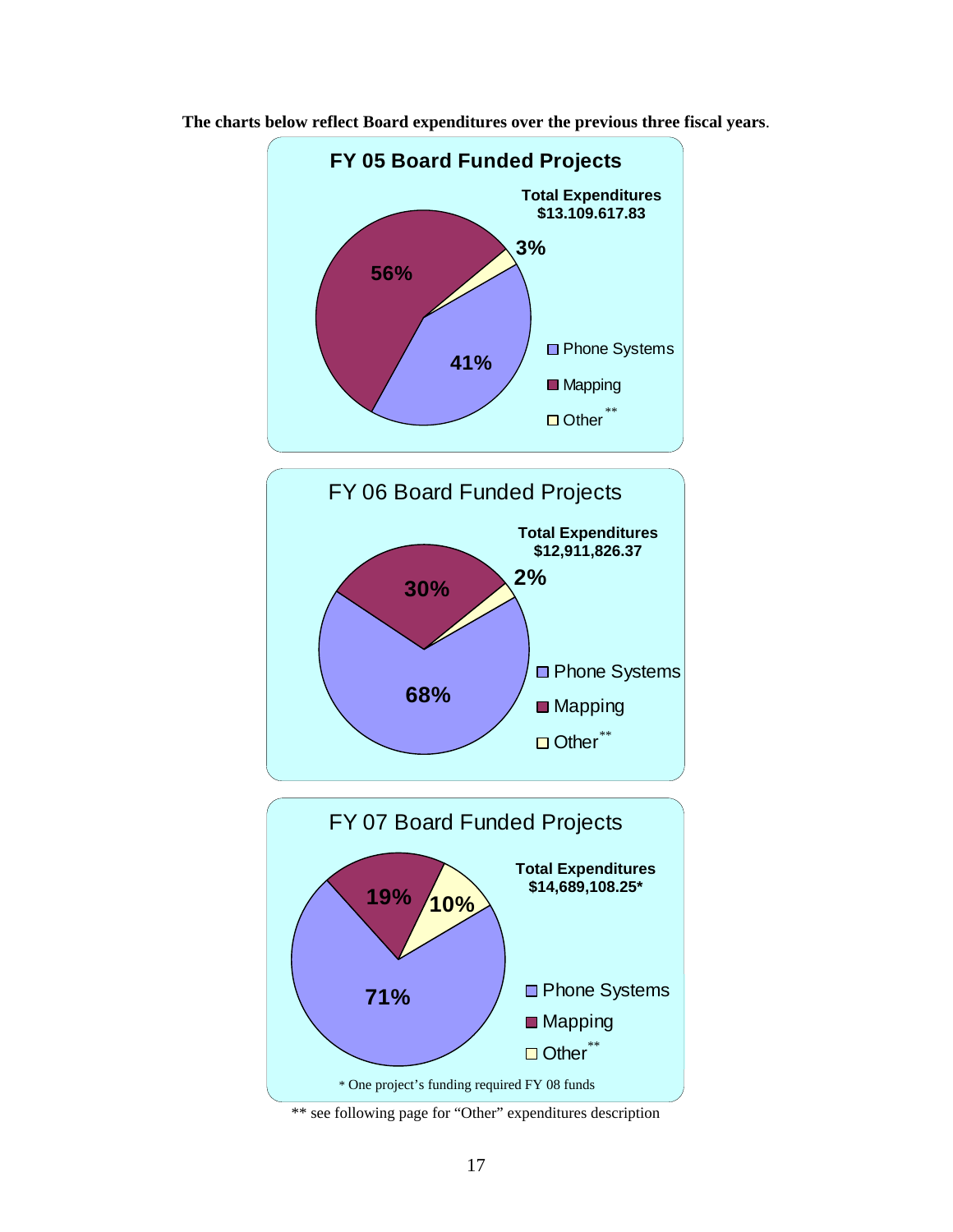# **\*\* Other Funding:**

"Other" funding is comprised of capital expenditures related to 9-1-1 call processing or its enhancement. Some examples of these capital expenditures are listed below:

- 9-1-1 Center security;
- Back-up power systems;
- Redundant/diverse 9-1-1 call routing;
- Training entry-level, in-service and supervisory/administrative;
- Lightning/surge protection; and
- Protocol call processing systems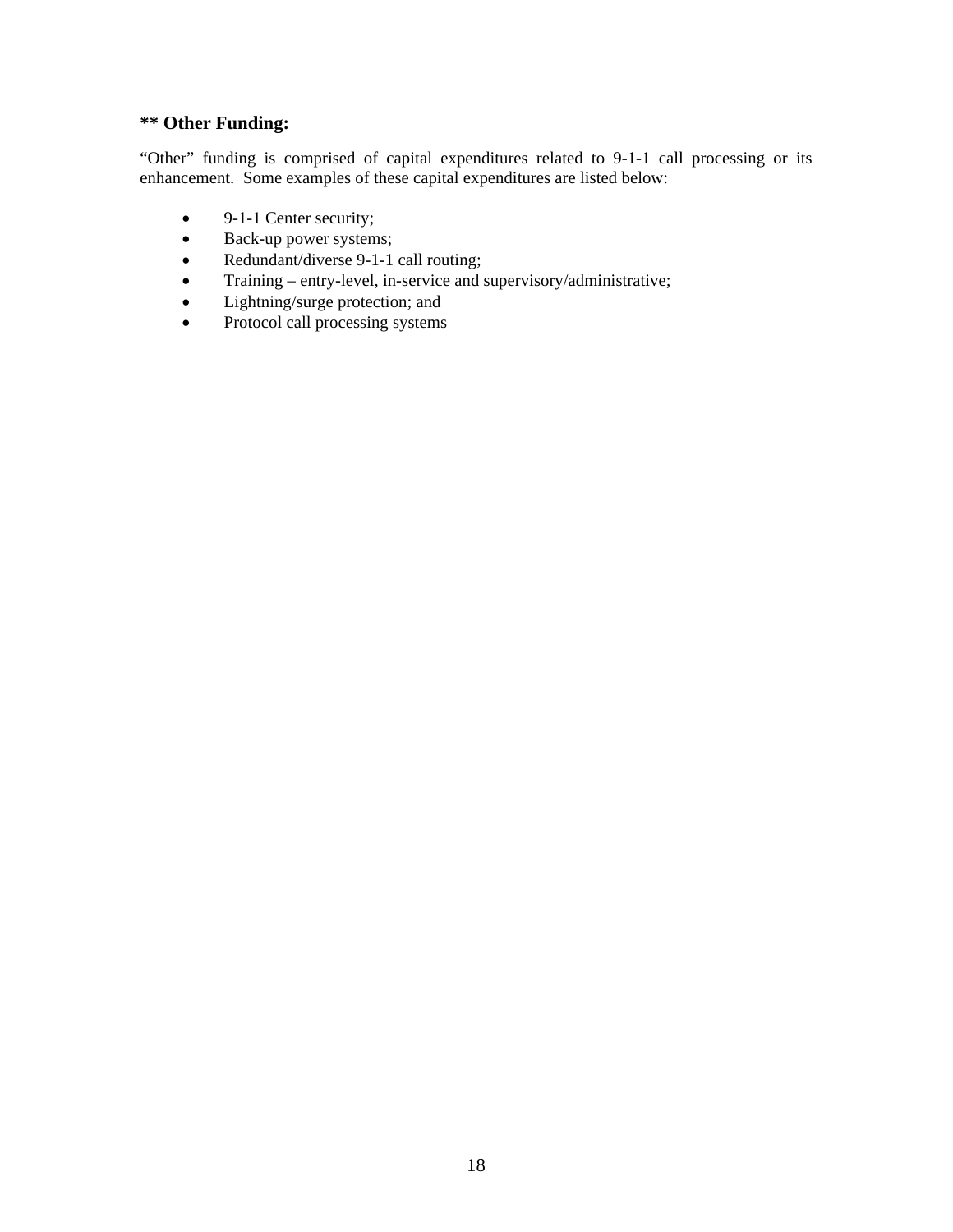The Public Safety Article requires each county to annually report to the Board how the monies received from the trust fund were spent. The Board is charged with the responsibility of evaluating the expenditures for compliance with applicable laws and regulations. To this end, the Board funds independent audits of county expenditures.

All of the audits for FY 07 were received and auditors compensated. The audits were reviewed and each county found in compliance with the spending limits articulated in the Public Safety Article.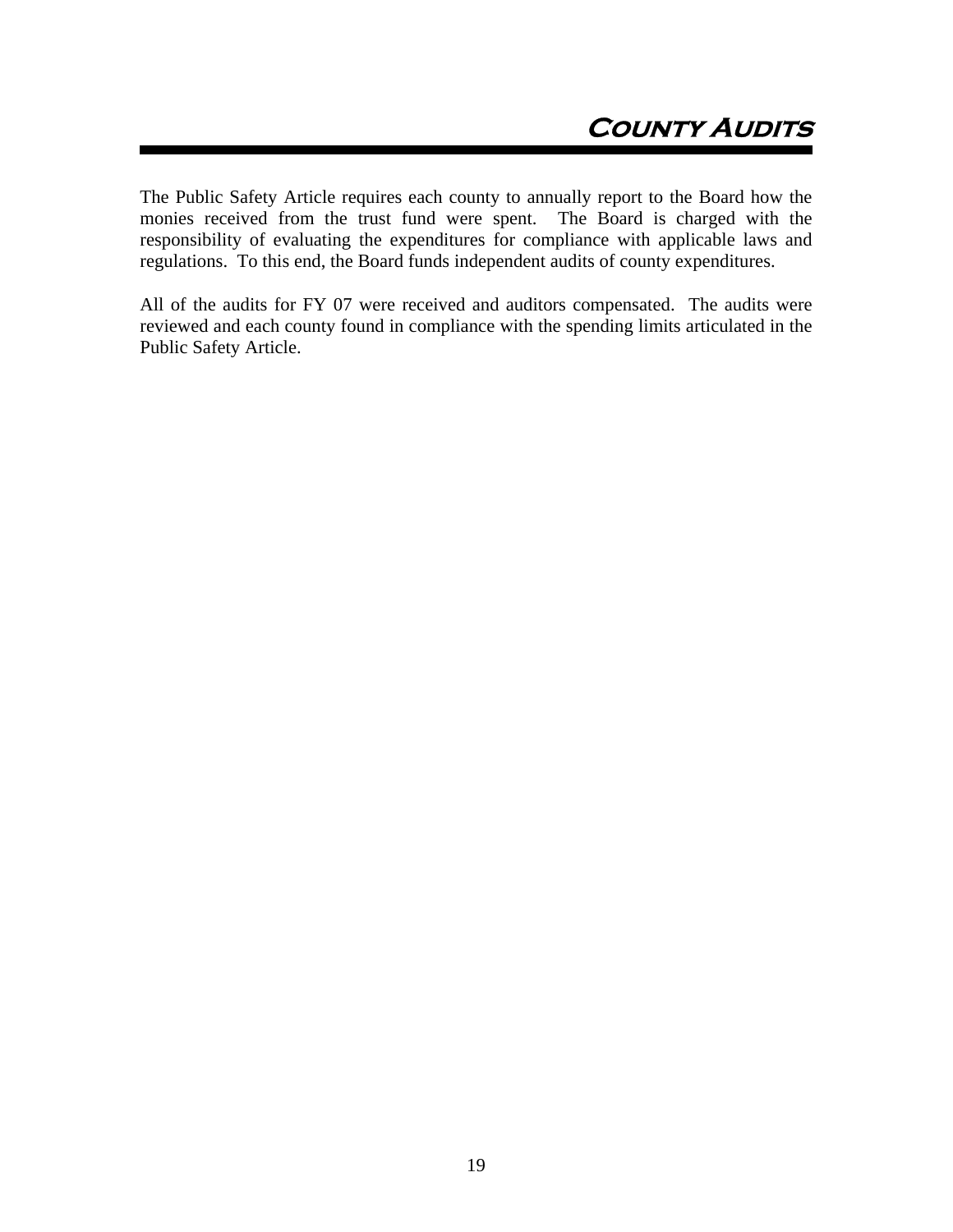Maryland's Managing for Results (MFR) initiative requires the identification of an organizational mission accompanied by specified goals and performance measures. This is incorporated in the Department's Strategic Plan. The Emergency Number Systems Board established two new Managing for Results (MFR) objectives that would track the quality and consistency of the emergency response information extracted from 9-1-1 callers by Emergency Number Operators (call takers) staffing Maryland's 24 Public Safety Answering Points.

Currently, many PSAPs in Maryland rely on the training and experience of the call taker to process a 9-1-1 call. Police and fire protocol systems have been established by national organizations to provide a standard means to query 9-1-1 callers to elicit the information required to properly respond to an emergency call. The response made by the 9-1-1 caller to initial questions identify subsequent questions needed to guide the Emergency Number Operator in appropriately processing the emergency call and providing the 9-1-1 caller with suitable pre-arrival instructions. The utilization of nationally established protocols for processing 9-1-1 calls will enhance consistency of 9- 1-1 call handling.

# **Goal To meet compliance standards for emergency number operator use of nationally established emergency processing protocols in Maryland to extract optimum information for improved emergency response.**

**Objective 1.1 –** By June 2009, at least 80% of the 9-1-1 Centers (Public Safety Answering Points) will utilize nationally established police and/or fire emergency protocol systems for emergency number operators to process 9-1-1 calls.

**Performance:** Objective 1.1 was designed to target the "use" (implementation) of police and fire protocol systems, and Objective 1.2 was designed to target subsequent compliance with protocol standards after implementation. During fiscal year 2007, ENSB funded an additional four PSAP (county) requests to implement protocol systems. With 10 PSAPs implementing these protocol systems, the target of 40% was exceeded, and the target of 60% (or 14 PSAPs) for fiscal year 2008 is expected to be achieved.

**Objective 1.2** – By June 2009, at least 80% of those 9-1-1 Centers (Public Safety Answering Points) that utilize nationally established police and/or fire emergency protocol systems for emergency number operators to process 9-1-1 calls will achieve at least a 90 % standards compliance rate.

**Performance**: ENSB's protocol funding policy is that implementation of these protocol systems should be accompanied by implementation of the associated quality assurance (standards) program, which requires a careful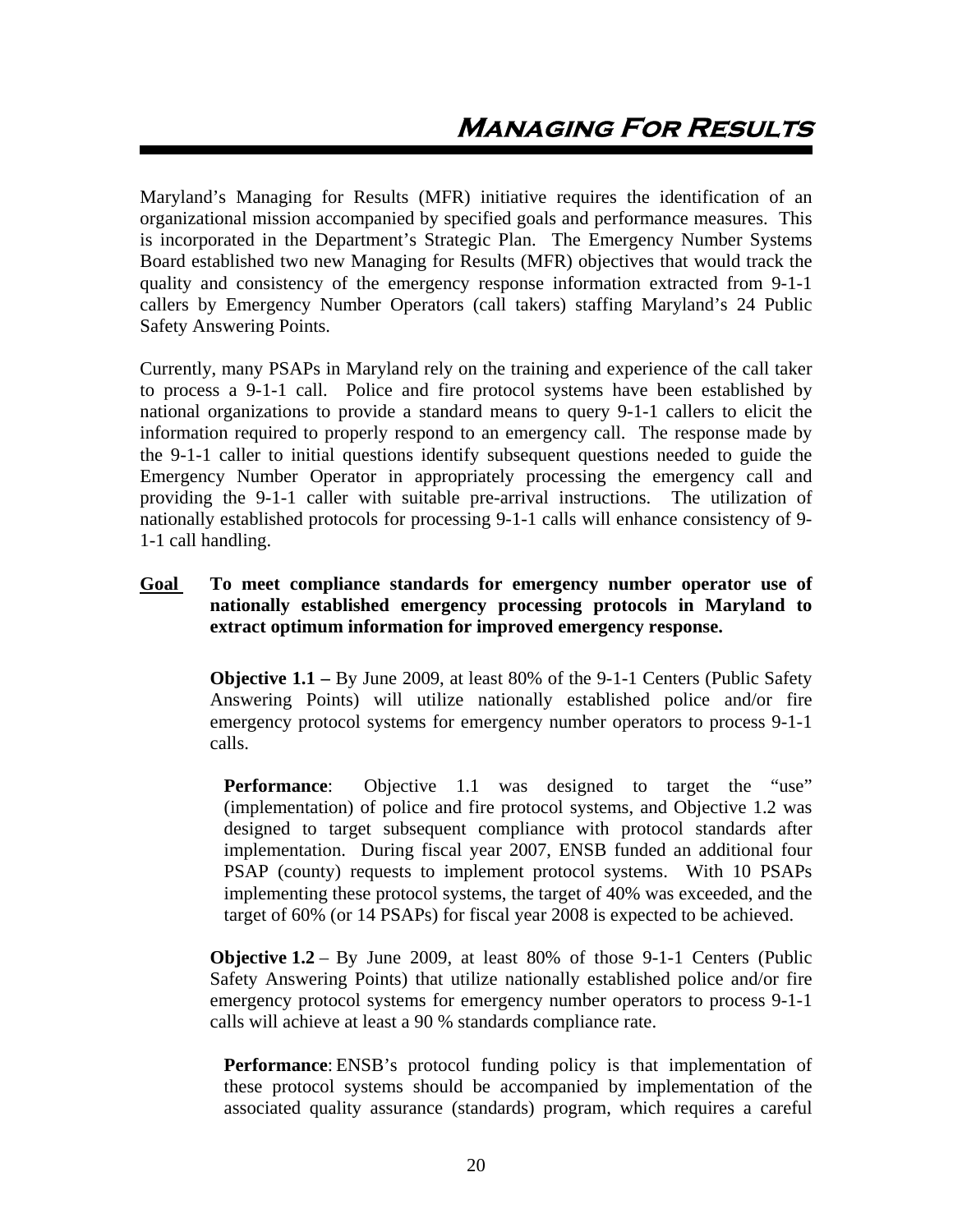review of the "processing of 9-1-1 calls" handled by each Emergency Number Operator to determine the percentage of protocol compliance for each PSAP. In fiscal year 2007, five of the ten PSAPS using the protocol systems have consistently exceeded the 90% compliance standard.

Maryland's statewide utilization of nationally established protocols for processing 9-1-1 calls, to ensure consistency of 9-1-1 call handling in any PSAP and thus to measurably improve public safety, must be tracked by how well the PSAPs comply with the protocols. Objective 1.1 will track the "use" (implementation) of these protocols; this objective (1.2) will track the compliance with the protocols. Police and fire protocol systems utilize a quality assurance checklist to review actions taken by Emergency Number Operators to determine the percent of protocol compliance. All Emergency Number Operators that have completed protocol training will be subject to quality assurance review.

"Police and fire protocols" are two sets of standardized "question and answer" systems that guide the Emergency Number Operator to obtain appropriate (police or fire) emergency response information and to provide pre-arrival instructions to 9-1-1 callers. The protocols can be implemented either manually employing a card-set system or be integrated into an existing computer system to be utilized in an electronic format.



#### **Maryland Deployment of Protocol Usage – November 2007 (Three additional counties have implemented since July 2007)**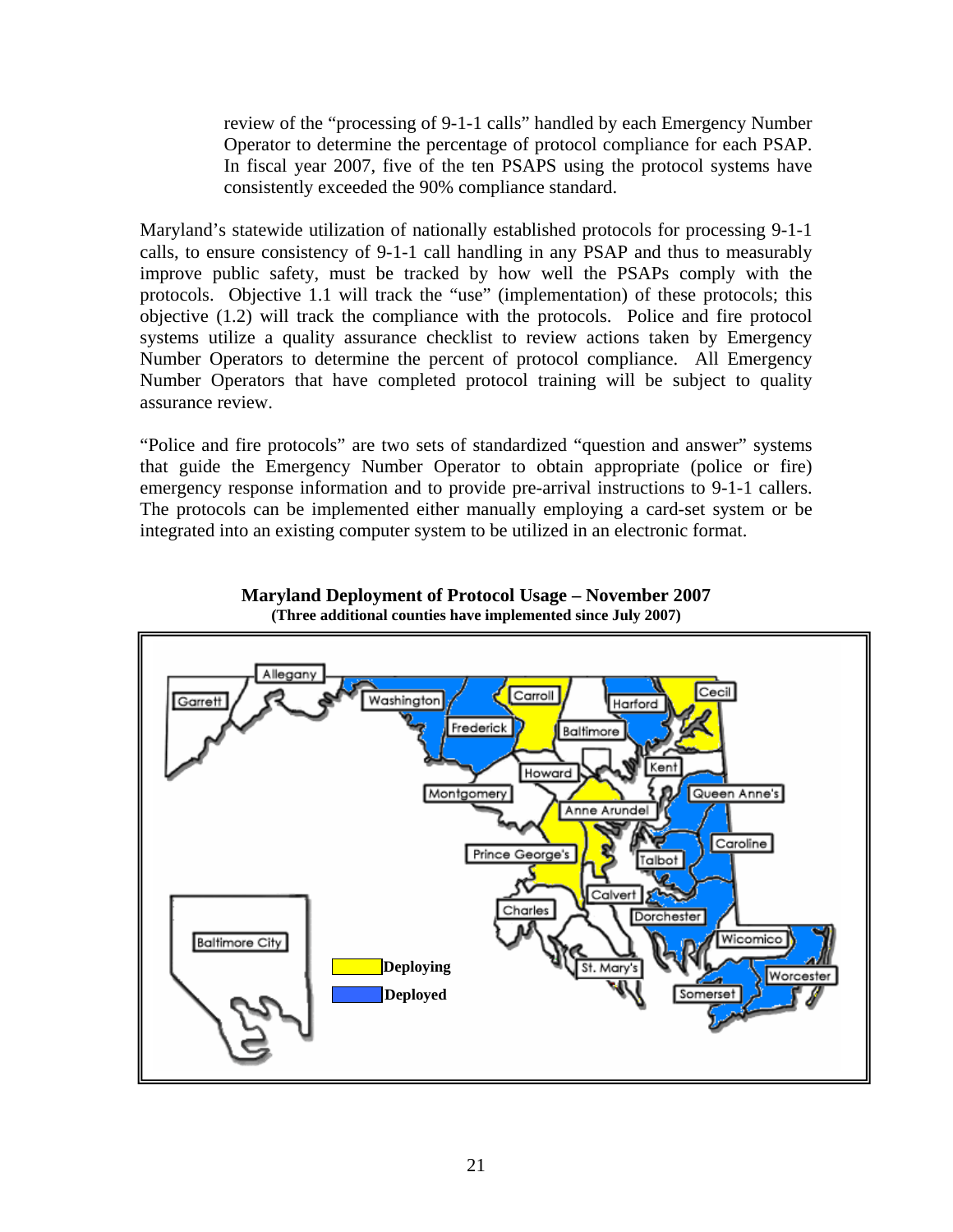# **MSP NEXT GENERATION 9-1-1 FEASIBILITY PROJECT**

The Maryland Emergency Number Systems Board and the Maryland State Police (MSP) have recognized that the potential exists for faster emergency response times and improved emergency services to the citizens of the State of Maryland. This can be accomplished by modernizing the routing and delivery of E9-1-1 calls being transferred to MSP throughout the State. To that end, the ENSB is investigating the implementation of an advanced IP-enabled network for delivery of emergency E9-1-1 traffic to the Maryland State Police barracks, known conceptually as a Next Generation E9-1-1 network solution.

IP-based systems will allow the MSP barracks and county PSAPs to work together cooperatively in ways that the current systems do not allow. An IP-based system will allow the barracks to receive more robust call-related data directly from the PSAP when emergency calls are transferred. Currently the E9-1-1 calls are transferred via the public switch telephone network (PSTN), from the neighboring PSAPs, without the public safety benefit of automatic number identification (ANI) or automatic location identification (ALI) being readily available. Direct connectivity to the 9-1-1 network supports receiving and updating ANI/ALI, providing real-time location information for wireline or wireless emergency callers.

In the future, multiple data sources such as telematics, text, video, and other communication mediums may also be able to be transferred from the primary PSAP to MSP utilizing this planned network. IP-based systems and equipment that can be upgraded to support communications alternatives for the hearing impaired or disabled community (i.e. text messaging, video relay services, etc.) are important enhancements to public safety.

The IP network is anticipated to be redundant and diverse, leveraging high-speed digital technologies where possible, to interconnect all MSP barracks. The network design and architecture anticipates improved call set-up time and enhance capability to transfer E9- 1-1 calls between all barracks in the state of Maryland. The neighboring PSAPs will continue to support all primary E9-1-1 traffic in the existing manner.

**The Board engaged a consultant, L Robert Kimball and Associates, to study the anticipated costs of a Next Generation 9-1-1 System. The Board anticipates that the capital expenditures required to establish the network, procuring the call processing equipment, and barrack workstations can be met with no increase in the state portion of the 9-1-1 Surcharge, due to the funds positive balance. Once long-term network recurring costs are determined, it may become necessary to consider increasing the county "additional fee" portion of the 9-1-1 Surcharge.** 

The recurring costs associated with maintaining the proposed MSP E9-1-1 network and equipment were identified and are estimated to be substantial, possibly in the range of \$3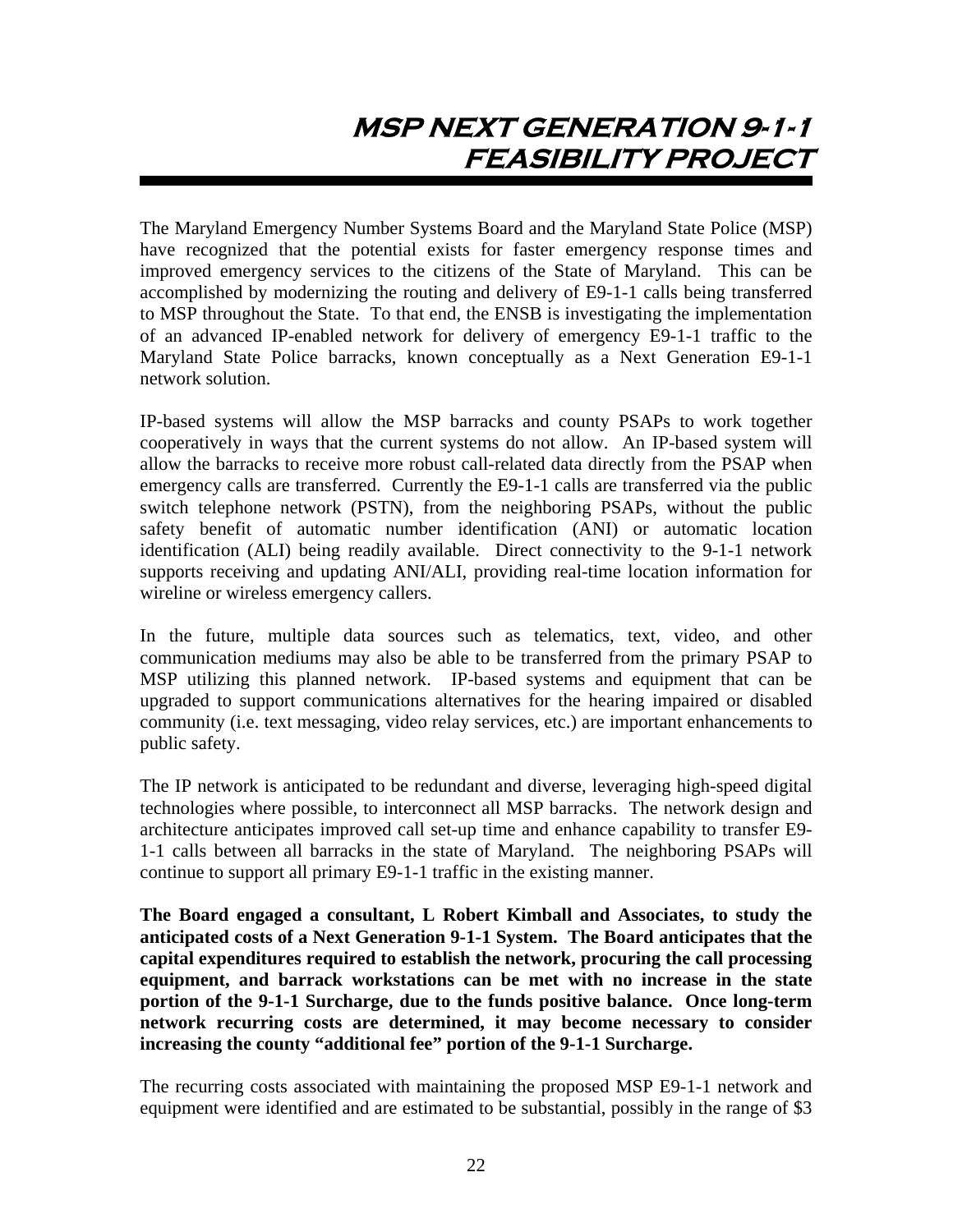M per year, by L. Robert Kimball (Board consultant). The counties receive funding from the "additional fee" portion of the 9-1-1 Surcharge to offset operational costs. **Currently, there is no designated funding source available to MSP to offset recurring expenditures.**

Finally, the experience gained in developing and deploying the NG 9-1-1 network to the MSP call centers will provide valuable experience applicable to the future implementation of a statewide NG 9-1-1 public safety network. Maryland will again be poised to be a national leader in providing a 9-1-1 system that is technologically responsive to the emergency service needs of our citizens and visitors.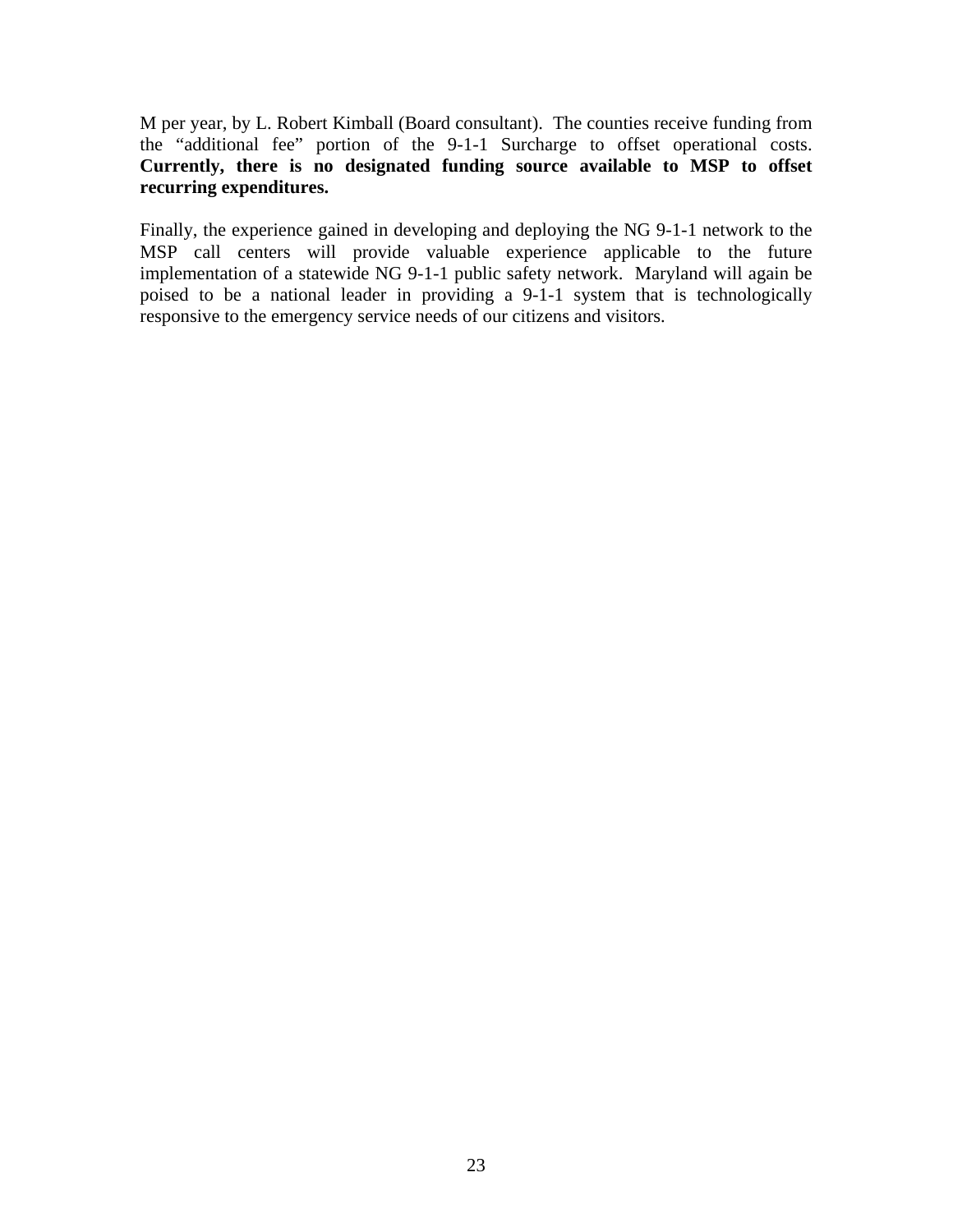The Training Subcommittee is comprised of members of the Board and the PSAP community, chaired by the Caroline County PSAP Director Bryan Ebling. In order to provide Maryland with a robust training program with the applicable content, the Training Subcommittee reviewed numerous training opportunities, programs, and seminars before deciding which programs to offer for the 2007 training sessions.



The Code of Maryland Regulations (COMAR) provides specific guidance on the topical requirements for training but does not address job relatedness, testing standards, or instructional methodologies for new, in-service, or supervisory employees. The Board, through the recommendation of the Training Subcommittee, partnered with the National Academy of Emergency Dispatch (NAED) to provide an Emergency Telecommunicator Course (ETC) to instruct Maryland's newly hired 9-1-1 call takers. This course provides a comprehensive review of the skills and abilities needed for successful handling of 9-1-1 emergency calls and is presented utilizing curriculum designed for adult based learning. Trainers from each PSAP attended NAED sponsored classes and earned ETC Instructor certification. During 2007 an additional 16 instructors were certified, increasing and maintaining the number of jurisdictions having an in-house ETC Instructor. In addition, over 168 new 9-1-1 call takers successfully completed the ETC entry-level training. For additional information of the program, the web address for the National Academy is http://www.naemd.org/.

Several of this year's training programs utilized the facilities of the Public Safety Training Center, located in Sykesville, Maryland. The facility, which is centrally located, provides a rich learning environment with state of the art technology and ample classrooms able to accommodate up to 75 students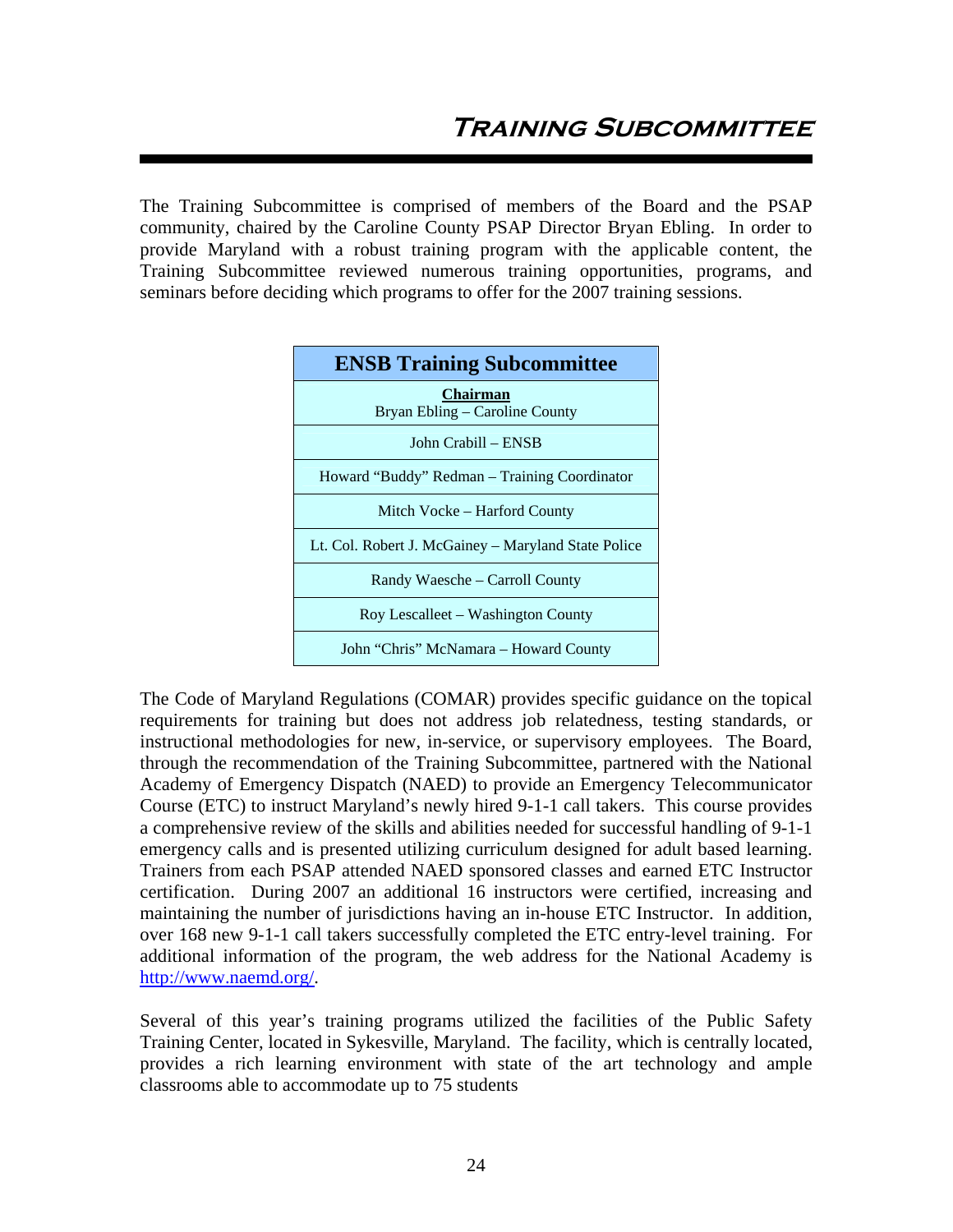The Training Subcommittee reviewed numerous training programs recommended by our 9-1-1 Centers. Course selections were made and offered during either a spring or fall timeframe, months selected to best accommodate employee scheduling. Training programs were typically provided at least twice, once on the Eastern Shore and once in the central to western part of the state.

# **Training Programs**

# **Spring Session**

# **Introduction to NG 9-1-1 48 Attendees**

This course focused on the impact that Next Generation 9-1-1 will have on the 9-1-1 community. NG 9-1-1 is changing everything about how calls for emergency services are originated, routed, and delivered to PSAPs. Attendees learned to objectively evaluate the impact that NG 9-1-1 will have on their 9-1-1 operations.

# **Customer Service the 9-1-1 Way 55 Attendees**

Participants discuss who their customers are at their agency and in their community. Instructors demonstrate how great customer service makes the job more efficient, saving unnecessary responses and improving the image of their agency. Students gain the tools to provide excellent quality service.

# **Emergency Telecommunicator Class – Instructor 16 Attendees**

Students receive instructor certification and review the Emergency Telecommunicator Course (ETC) program in preparation for teaching in their local jurisdiction. This course provides the student with the skills and knowledge to teach newly hired staff in their PSAP. This program was offered twice during the year in an effort to meet the needs of all jurisdictions.

# **Being the Best** 63 Attendees

Students are provided a tune-up to re-energize. Creative tools and techniques are shared along with vital decision-making tools. Discussions cover quality call taking, intelligent decision making, integrity, ethics, common sense and reviews new age call taking (Telematics, VoIP and Next Generation).

# **Under The Headset: Surviving Dispatch Stress\_\_\_\_\_\_\_\_\_\_\_\_\_\_\_\_\_\_\_\_\_44 Attendees**

A program designed to help the call taker recognize and understand the stress that impacts the profession. Cumulative, occupational, and critical incident stress are discussed. Coping techniques are introduced and demonstrated. Students learn the skills to facilitate the recovery process after work related stressors.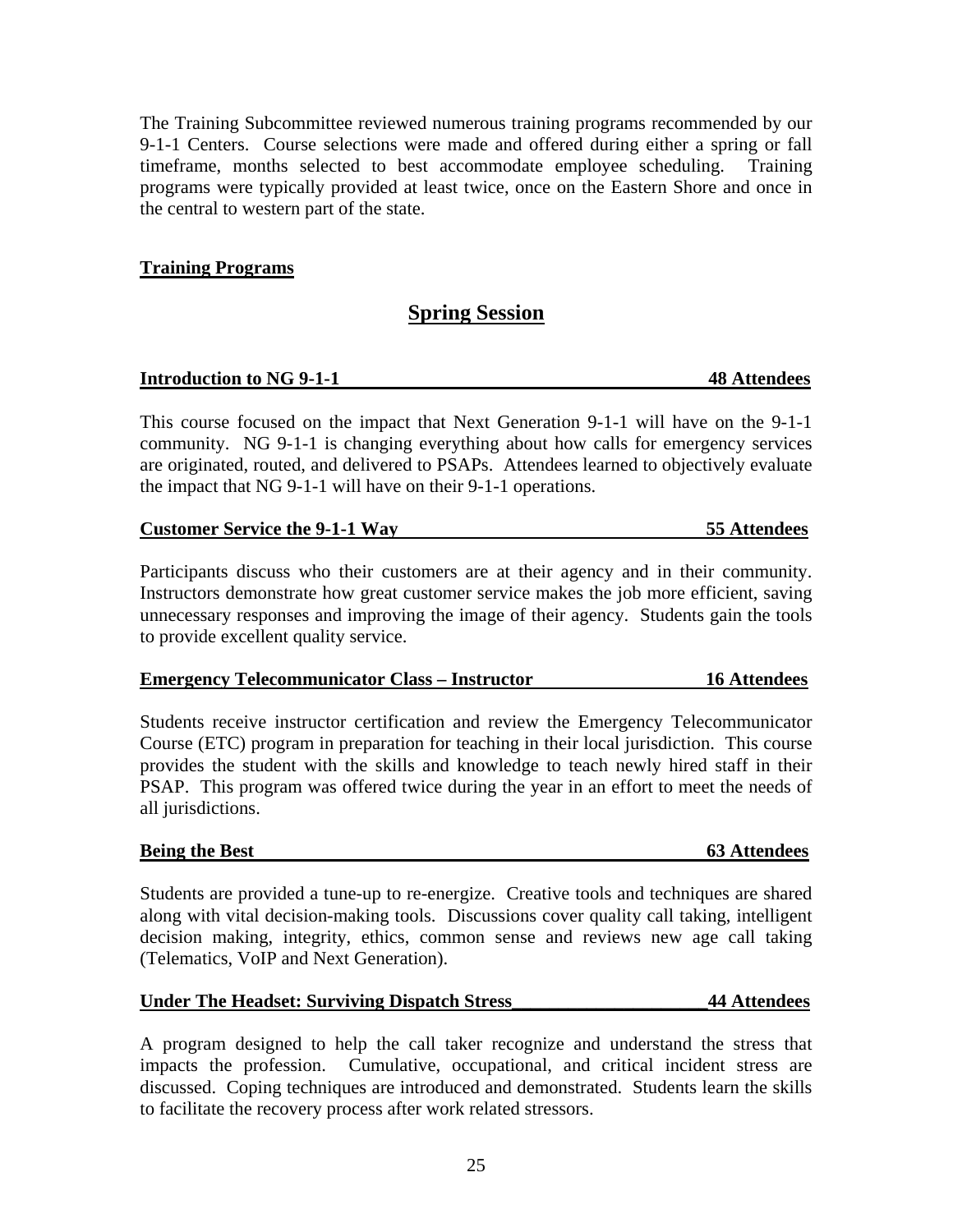# **Fall Sessions**

# **Suicide Intervention and Family Violence 15 Attendees**

9-1-1 Centers are often the first "first responder" when hostage events or barricaded suspect events occur. Call takers must know the delicate balance that they are responsible for during family emergency and various crisis calls. Improved communications skills are developed to aid the call taker in their vital role of information gathering.

# **Building Your 9-1-1 Liability Shield 24 Attendees**

Students are trained on Maryland specific information. The instructor discusses liability and all of its components to educate students and help them understand the role of call taker liability. Topics covered include legal terms, case studies, confidentiality issues, and 9-1-1 lawsuits.

# **Surviving in the Communications Center Environment 23 Attendees**

This program focuses on the critical role of the call taker in public safety. Students benefit in improved interpersonal and leadership skills, being a team player, enhanced training methods, and overall personal development.

# **Communications Training Officer Course 50 Attendees**

The course focuses on the essential elements of a one-on-one training program. Topics include the roles and responsibilities of a trainer, adult learning styles, documentation, and counseling techniques.

# **Telecommunicator Emergency Response Taskforce (TERT) 47 Attendees**

This NENA program was developed by the National Joint TERT Initiative to provide training for Telecommunicators to assist the 9-1-1 Center in a disaster. This session was an awareness program to help TERT responders prepare for working in a disaster area.

| <b>Protocol Instructor Training</b> | 3 Attendees |
|-------------------------------------|-------------|
|                                     |             |

The ENSB promotes safe and effective dispatch services through the use of standardized protocols for Fire, EMS, and Police. Training was conducted to begin developing a cadre of instructors available to teach throughout Maryland.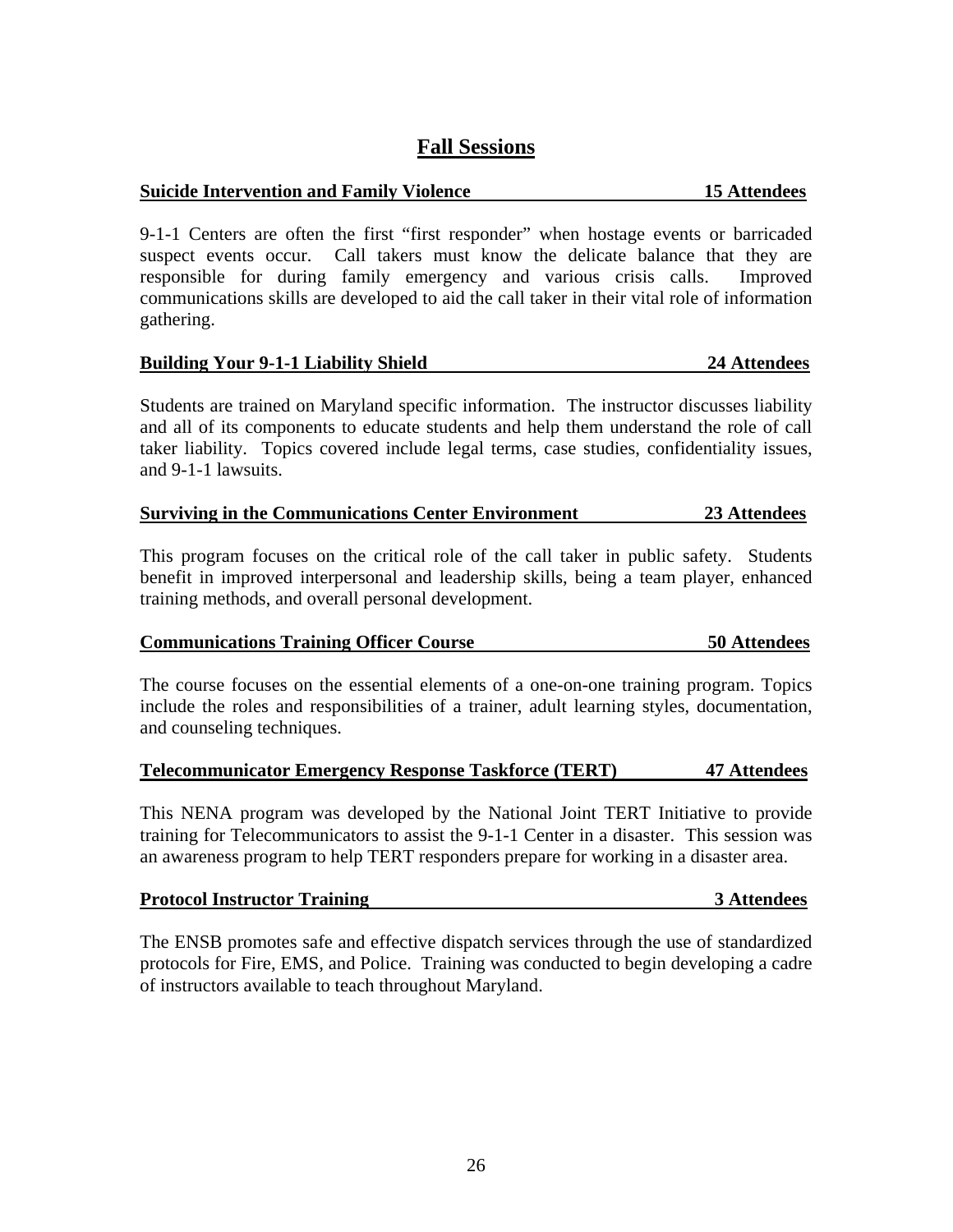The Policy Subcommittee is tasked with developing the policy and procedures to provide guidance to the Board and PSAPs with regard to requesting and encumbering funding from the 9-1-1 Trust Fund. They also craft and respond to recommendations for legislative changes affecting the Public Safety Article and the Code of Maryland Regulations (COMAR) as it relates to 9-1-1 service.

| <b>Policy/Legislative Subcommittee</b> |
|----------------------------------------|
| <b>Chairman</b><br>John Crabill        |
| Ed Mullikin - ENSB                     |
| <b>Anthony Myers - ENSB</b>            |
| <b>Charles Summers - ENSB</b>          |
| Andrew Johnston - ENSB                 |
| Jim Nixon - ENSB                       |
| Cathy Kurnas - Plant/ CML              |
| Ray Windisch – Baltimore County        |
| John Chew – Queen Anne's County        |

The Policy Subcommittee has reviewed the Code of Maryland Regulations (COMAR) for its current efficacy and relevance to Maryland's current 9-1-1 system and their revised COMAR recommendations have been adopted and discussed previously in this report. The Policy Subcommittee is currently reviewing and memorializing existing Board policies and guidelines in an effort to update the ENSB Policy/Guidelines Manual.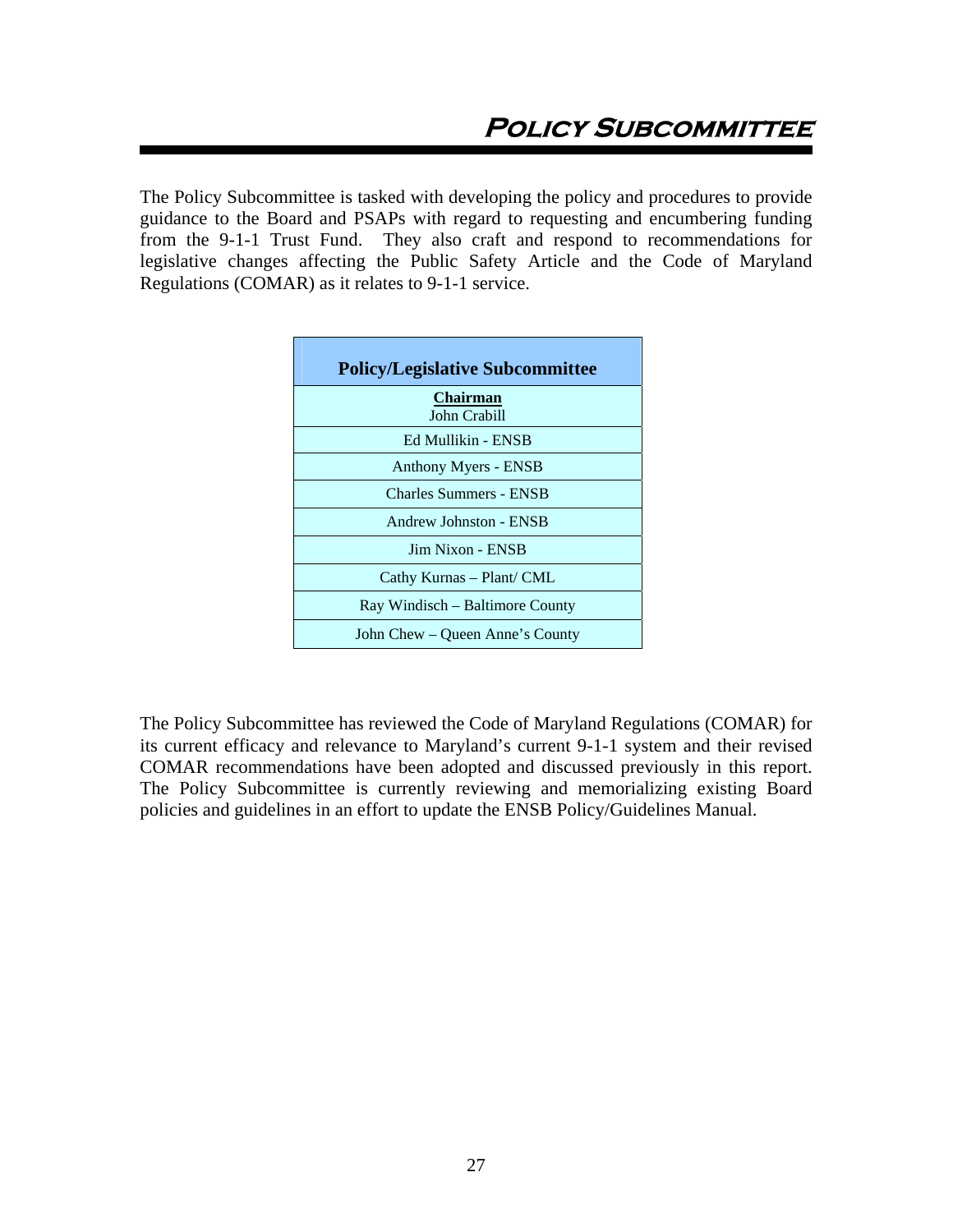**SCOPE/GOAL:** The Technology Subcommittee is responsible for the investigation, and research of technology related issues and the dissemination of technical information to the membership of the ENSB. This subcommittee will be focused on issues that could impact the management, operation, and maintenance of E9-1-1 systems serving the citizens of the State of Maryland.

**DIRECTION:** Develop and disseminate briefing materials in the areas of Data Systems, Communication Networks, Public Safety Answering Point Power Systems, and Telephone Station Equipment technologies that could be of value to the ENSB in the fulfillment of its responsibilities.

| <b>Technology Subcommittee</b>     |
|------------------------------------|
| <b>Chairman</b><br>Rod Hart - ENSB |
| John Crabill - ENSB                |
| Dave Balthis - ENSB                |
| Jim Nixon - ENSB                   |
| <b>Steve Marshall - ENSB</b>       |
| <b>Charles Summers - ENSB</b>      |
| Lt. Col. Robert McGainey - ENSB    |
| Andy Johnston - ENSB               |
| Ed Mullikin - ENSB                 |
| Cathy Kurnas - Plant/CML           |
| Ray Windisch – Baltimore County    |

The Technology Subcommittee is currently reviewing the feasibility of implementing a Next Generation 9-1-1 System (NG 9-1-1) in Maryland. Working in conjunction with the Board's consultant and monitoring activities of national organizations, the Technology Subcommittee is following NG 9-1-1 technological advancements and establishment of industry standards/regulations to better prepare and inform the Board as to NG 9-1-1 implementation options. The Technology Subcommittee assisted in the development, technical review, and is currently monitoring the release of the MSP NG 9-1-1 Network RFP.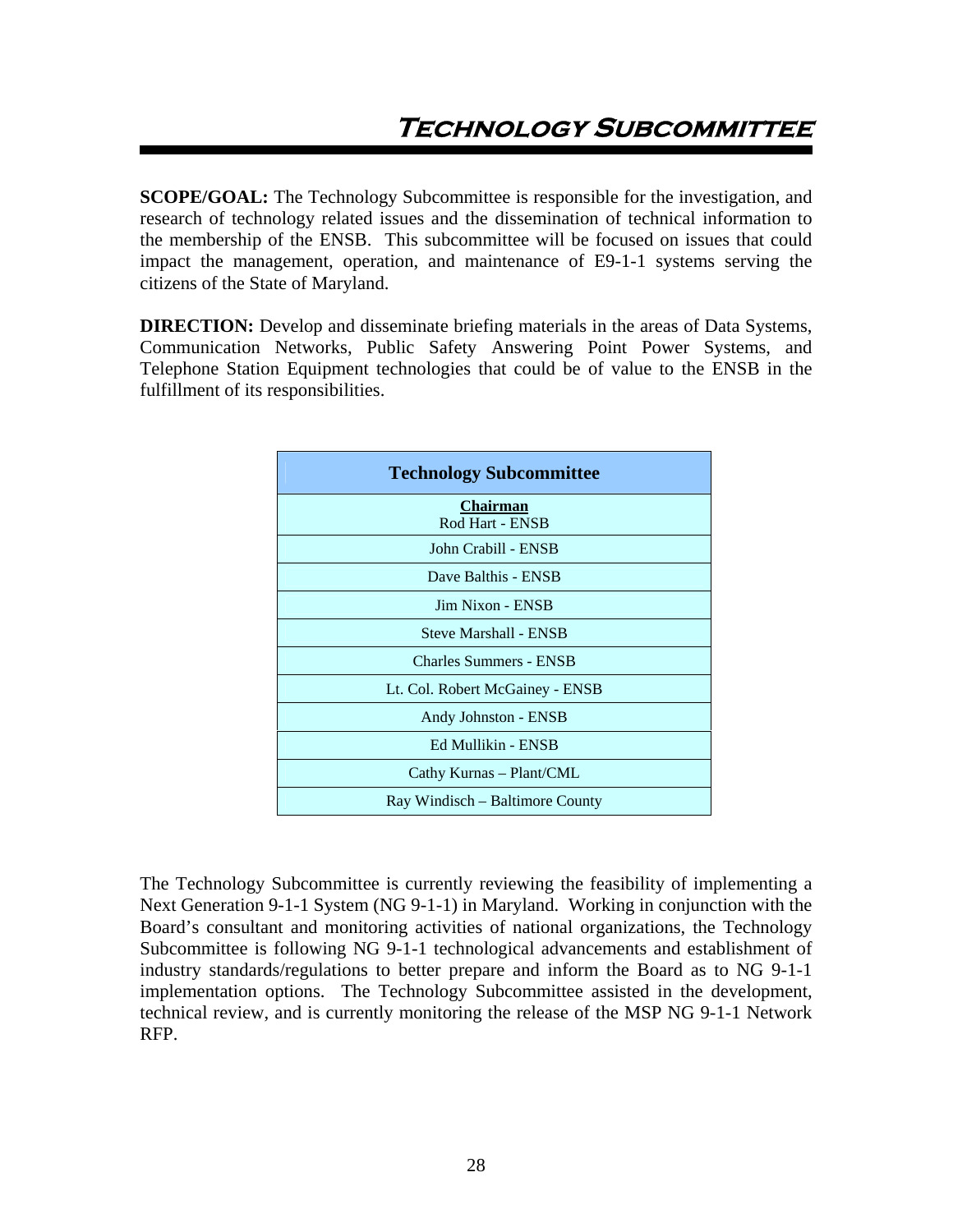# **STANDARDS SUBCOMMITTEE MISSION STATEMENT**

The subcommittee's mission is to develop guidelines to be used by the Board in its consideration of 911 equipment and service purchases. The Standards Subcommittee is responsible for the investigation, research, and development of technical, operational, procurement, and replacement standards for 911 equipment and service purchases.

# **STRATEGIES**

- Develop written guidelines to be used by the ENSB in its consideration of the pricing, functionality, and quantities proposed for routine 911 equipment and service purchases.
- Develop procurement standards including equipment replacement cycles, and minimum qualifications.
- Review the standards and procurement activities of national associations and efforts of other jurisdictions/states, to adopt best practices in Maryland.
- Identify synergistic procurement opportunities in Maryland and foster the competitive bidding process.
- Develop spare/back-up equipment purchase guidelines.
- Develop statistical models to capture and reflect information relative to the Board's procurement activities and pricing trends.
- Work with the other subcommittees as needed to support the overall goals and objectives of the Board.

| <b>Standards Subcommittee</b>            |
|------------------------------------------|
| <b>Chairman</b><br>Wally Campbell - ENSB |
| Ed Mullikin - ENSB                       |
| Tom Miller - ENSB                        |
| William Walton - ENSB                    |
| Cathy Kurnas – Plant/CML                 |
| Pete Loewenheim – Washington Co.         |
| Ray Windisch – Baltimore County          |

The Standards Subcommittee is currently working with the Policy Subcommittee in reviewing and memorializing existing Board policies and guidelines in an effort to update the ENSB Policy/Guidelines Manual.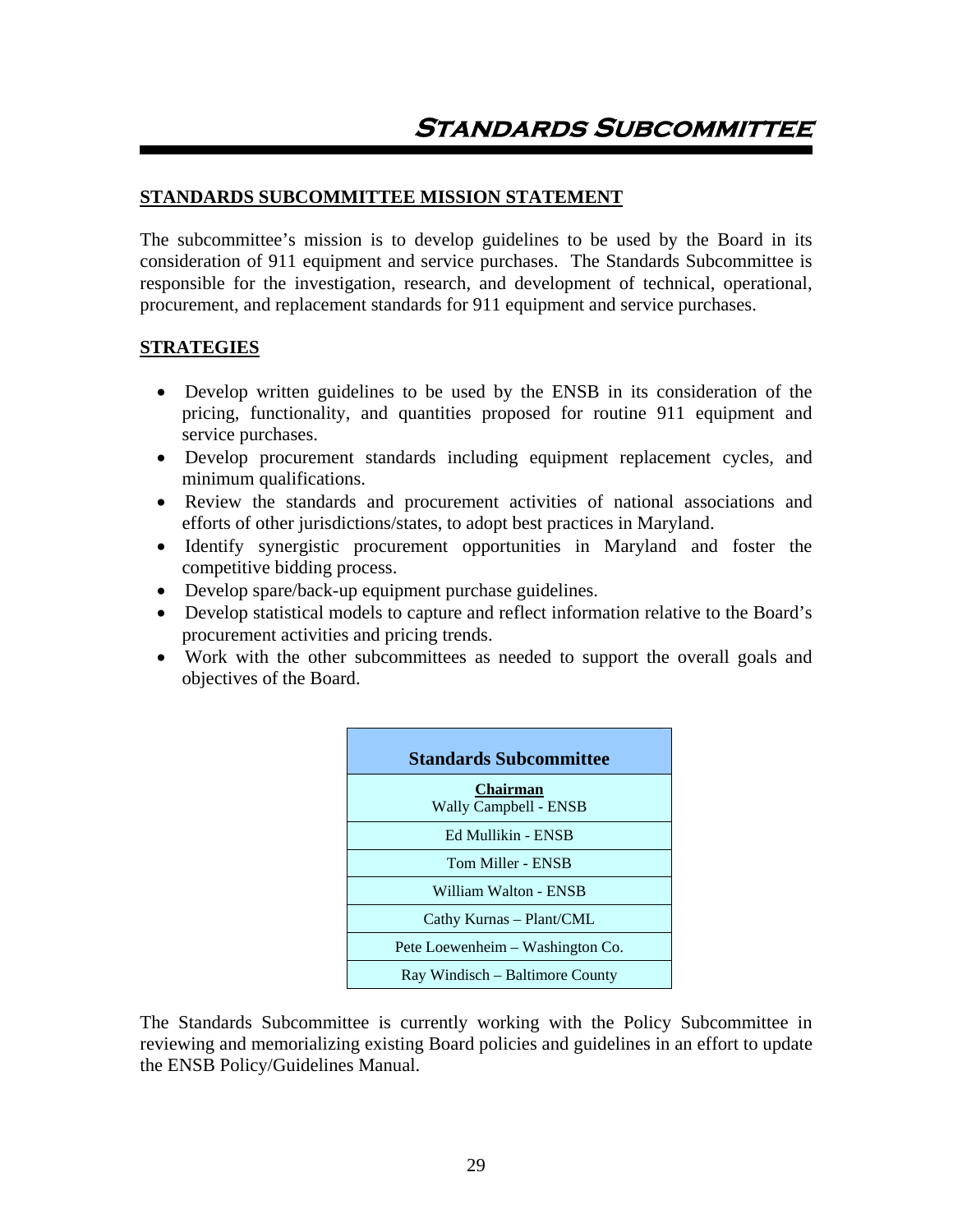# **ENSB/MENA Day of Celebration**

# **SEPTEMBER 13, 2007**

The Emergency Number Systems Board (ENSB), in cooperation with the Maryland Emergency Number Association presented the fifth annual 9-1-1 Day of Celebration on September 13, 2007. This event is intended to recognize the dedication and professional service provided by Maryland's Telecommunicators that answer 9-1-1 calls from the citizens and visitors of our State requesting emergency services. Howard County hosted the 2007 "Day of Celebration" at the Ten Oaks Ballroom in Clarksville, Maryland. More than 139 Telecommunicators, supervisors, and other 9-1-1 service related personnel were

welcomed to Howard County by Sue Greentree, President of the Maryland Chapter of NENA. Attendees then began the morning session with a training seminar titled "High Risk Situations" presented by Public Safety Training Consultants (PSTC), a nationwide leader in 9-1-1 Center training. Senator James Robey presented a keynote speech.

"Telecommunicator of the Year" awards were presented to exemplary Telecommunicators selected by their local 9-1-1 Center directors for



Bryan Ebling - ENSB (left) and Sue Greentree (right) present the Baltimore City "Telecommunicator of the Year" award to Wanda Davis

outstanding service and dedication to Public Safety through 9-1-1 communications. Nineteen of Maryland's twenty-four 9-1-1 Centers participated and those selected were presented with a plaque honoring their achievement and were acknowledged by their peers. The President of Maryland Chapter of NENA, Sue Greentree made the award presentations to the Telecommunicator of the Year recipients. Assisting in presenting these awards was Bryan Ebling, Board member.

Throughout 2007, the Board and executive office fostered relationships with a number of professional organizations in support of 9-1-1. These included the National Emergency Numbers Association (NENA), the Maryland Emergency Number Association (MENA – local chapter of NENA), the Association of Public-Safety Communications Officials (APCO), the 9-1-1 Institute, and the National Association of State 9-1-1 Administrators (NASNA).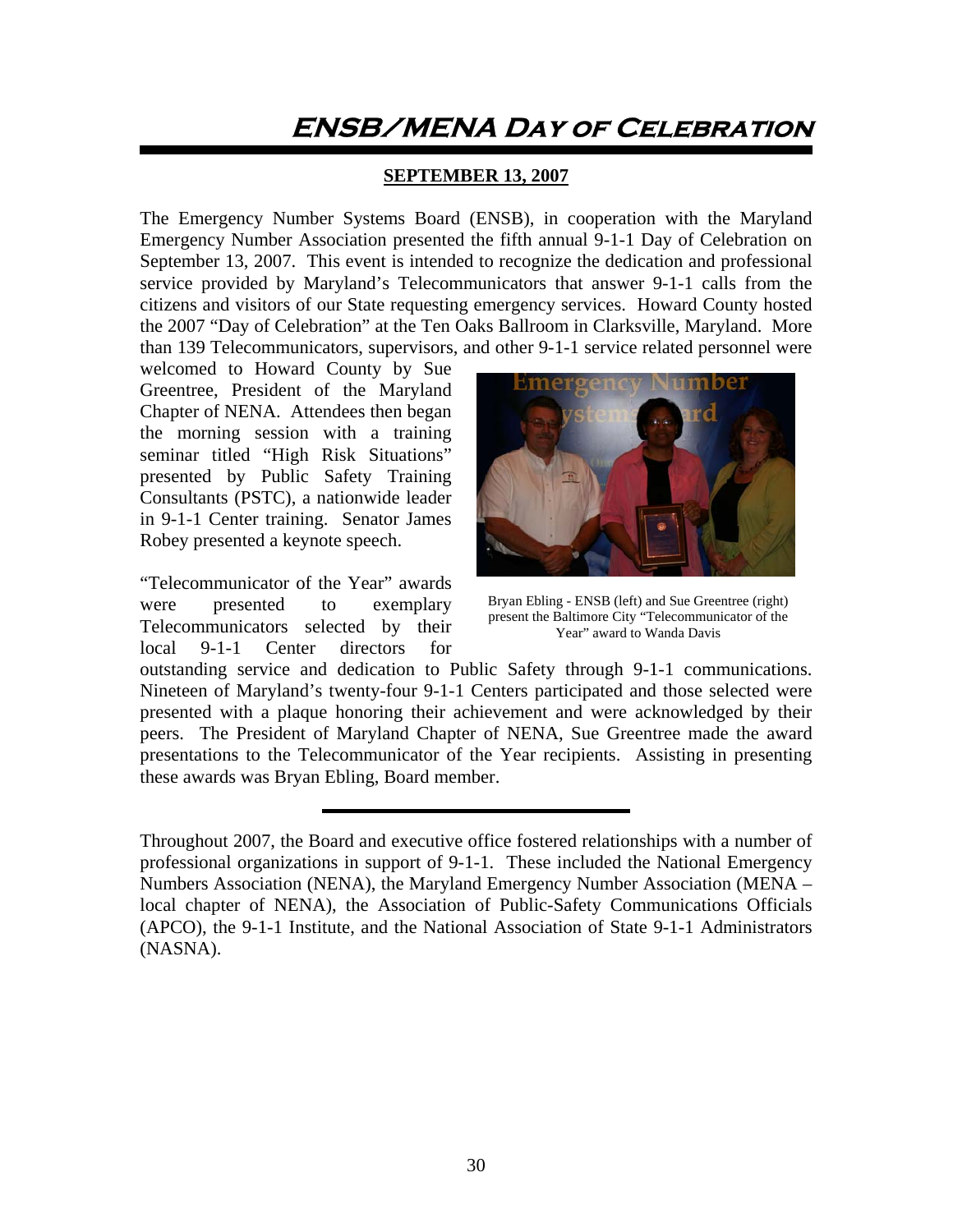# **ENSB/MENA**

# **TELECOMMUNICATOR OF THE YEAR 2007**

| <b>County</b>                     | 07 Award Winner                |
|-----------------------------------|--------------------------------|
| <b>Allegany County</b>            | Did Not Select Anyone          |
| <b>Anne Arundel County</b>        | <b>PCO II Leonardo Coleman</b> |
| <b>Baltimore City</b>             | <b>Wanda Davis</b>             |
| <b>Baltimore County</b>           | <b>ECT Lisa Peterson</b>       |
| <b>Calvert County</b>             | Mathew L. Foresta              |
| <b>Caroline County</b>            | Patrick "Troy" Plutschak       |
| Carroll County                    | Samantha H. Flater             |
| Cecil County                      | Kenneth J. Streets             |
| <b>Charles County</b>             | Did Not Select Anyone          |
| <b>Dorchester County</b>          | <b>ECS Cynthia Coker</b>       |
| <b>Frederick County</b>           | Karlea Brown                   |
| <b>Garrett County</b>             | <b>Ken Collins</b>             |
| <b>Harford County</b>             | <b>Night Shift Dispatchers</b> |
| <b>Howard County</b>              | <b>Maureen Meister</b>         |
| Kent County                       | <b>Terry Allen</b>             |
| <b>Montgomery County</b>          | 9-1-1 Police Team              |
| Prince George's County Ivy Dudley |                                |
| <b>Queen Anne's County</b>        | Michael Jordan & Kevin Carson  |
| <b>Somerset County</b>            | Did Not Select Anyone          |
| <b>St. Mary's County</b>          | James "Jay" M. Mattingly IV    |
| <b>Talbot County</b>              | <b>Holley Tyler Guschke</b>    |
| <b>Washington County</b>          | Jason K. Kline                 |
| <b>Wicomico County</b>            | Did Not Select Anyone          |
| <b>Worcester County</b>           | Did Not Select Anyone          |

# **LIST OF RECIPIENTS**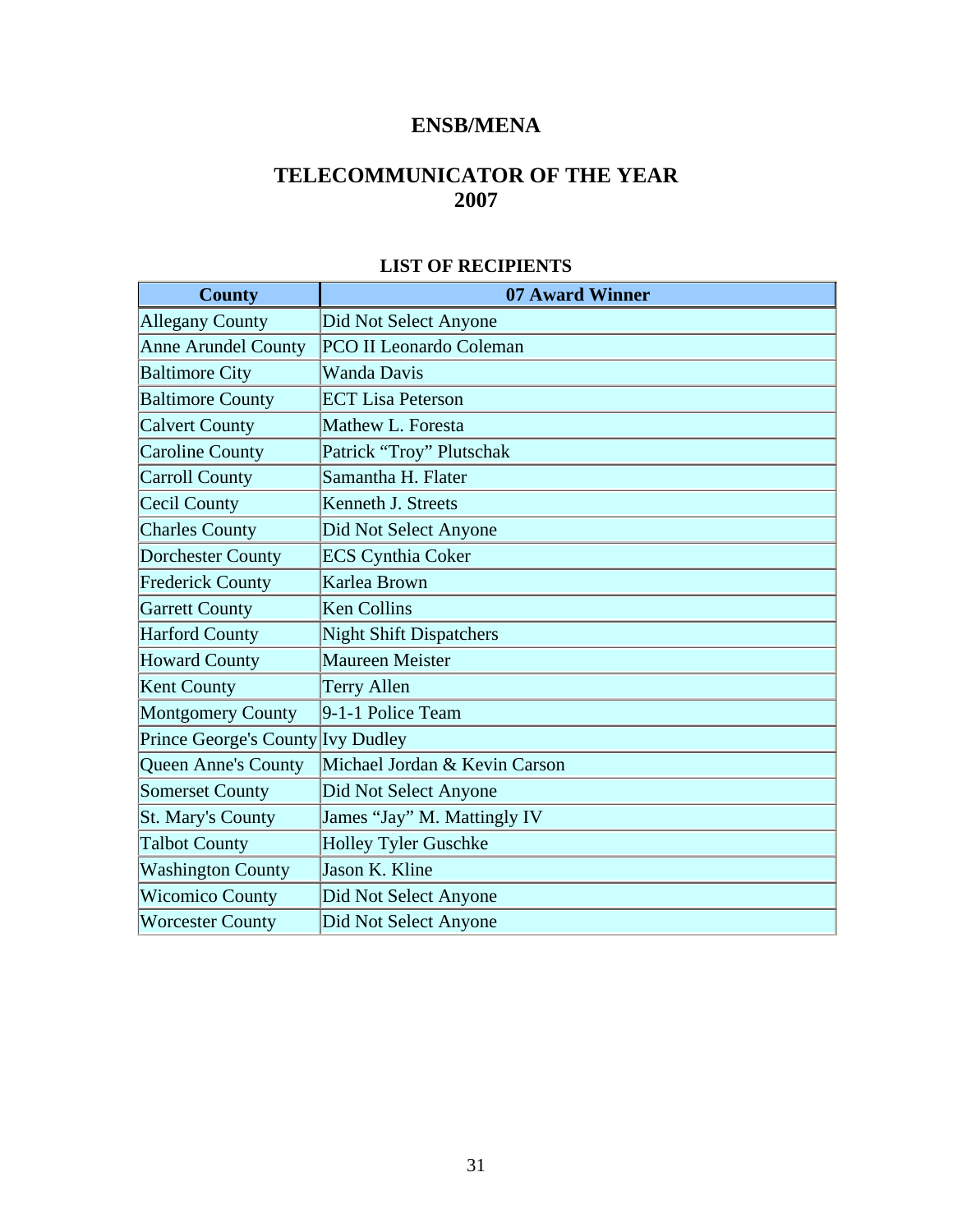# **STATE OF MARYLAND**

# **PUBLIC SAFETY ARTICLE**

# **§ 1-301**.

(a) In this subtitle the following words have the meanings indicated.

 (b) "Additional charge" means the charge imposed by a county in accordance with § 1-311 of this subtitle.

(c) "Board" means the Emergency Number Systems Board.

 (d) "Commercial mobile radio service" or "CMRS" means mobile telecommunications service that is:

 (1) provided for profit with the intent of receiving compensation or monetary gain;

(2) an interconnected, two-way voice service; and

(3) available to the public.

 (e) "Commercial mobile radio service provider" or "CMRS provider" means a person authorized by the Federal Communications Commission to provide CMRS in the State.

 (f) "County plan" means a plan for a 9-1-1 system or enhanced 9-1-1 system, or an amendment to the plan, developed by a county or several counties together under this subtitle.

 $(g)$  (1) "Customer" means:

(i) the person that contracts with a home service provider for CMRS; or

 (ii) the end user of the CMRS if the end user of the CMRS is not the contracting party.

(2) "Customer" does not include:

(i) a reseller of CMRS; or

 (ii) a serving carrier under an arrangement to serve the customer outside the home service provider's licensed service area.

(h) "Enhanced 9-1-1 system" means a 9-1-1 system that provides:

- (1) automatic number identification;
- (2) automatic location identification; and
- (3) any other technological advancements that the Board requires.

(i) "FCC order" means an order issued by the Federal Communications

Commission under proceedings regarding the compatibility of enhanced 9-1-1 systems and delivery of wireless enhanced 9-1-1 service.

 (j) "Home service provider" means the facilities-based carrier or reseller that contracts with a customer to provide CMRS.

 (k) "9-1-1-accessible service" means telephone service or another communications service that connects an individual dialing the digits 9-1-1 to an established public safety answering point.

(l) "9-1-1 fee" means the fee imposed in accordance with § 1-310 of this subtitle.

 (m) (1) "9-1-1 service carrier" means a provider of CMRS or other 9-1-1 accessible service.

(2) "9-1-1 service carrier" does not include a telephone company.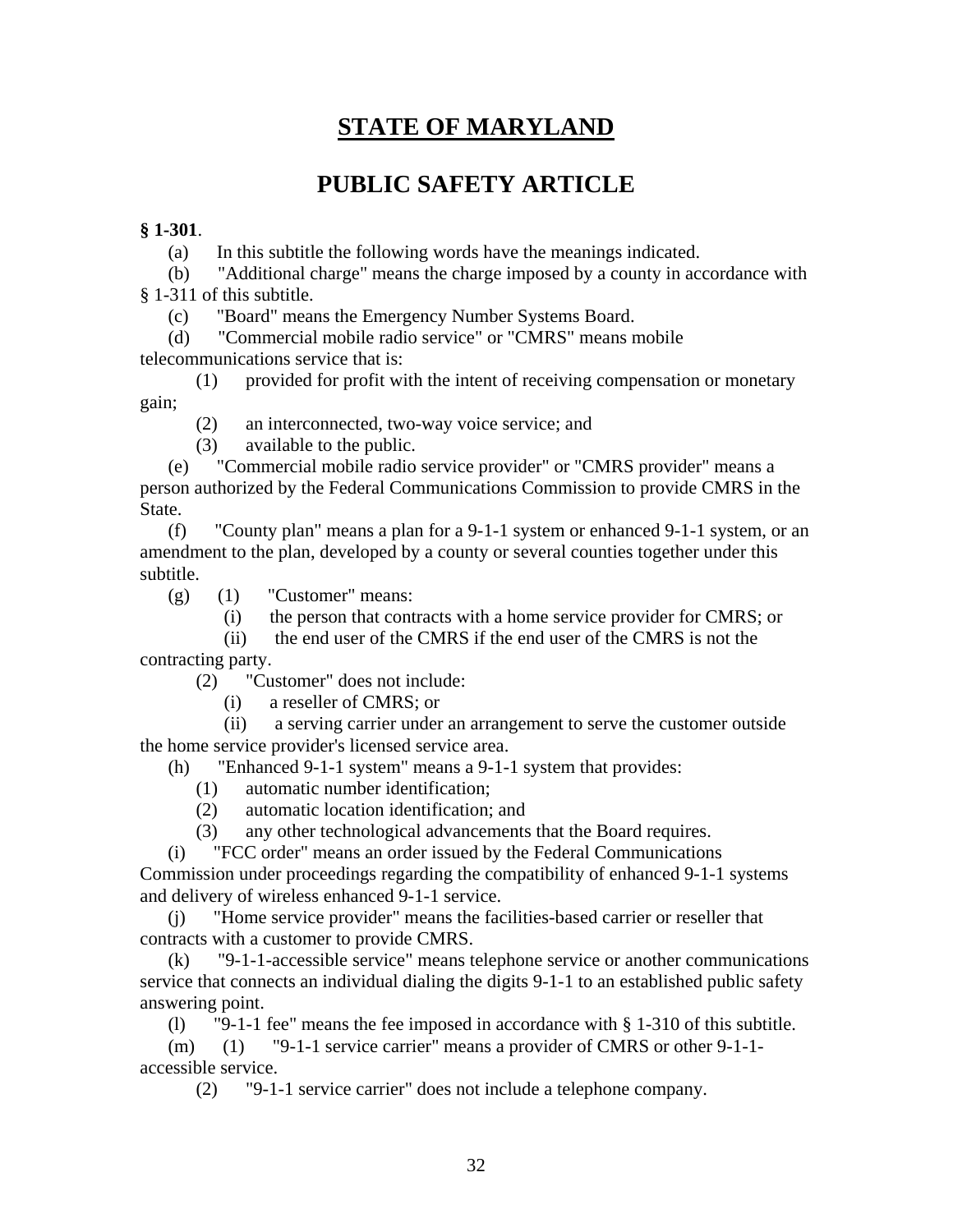(n) (1) "9-1-1 system" means telephone service that:

(i) meets the planning guidelines established under this subtitle; and

 (ii) automatically connects an individual dialing the digits 9-1-1 to an established public safety answering point.

(2) "9-1-1 system" includes:

 (i) equipment for connecting and outswitching 9-1-1 calls within a telephone central office;

 (ii) trunking facilities from a telephone central office to a public safety answering point; and

 (iii) equipment to connect 9-1-1 calls to the appropriate public safety agency.

(o) "9-1-1 Trust Fund" means the fund established under § 1-308 of this subtitle.

(p) "Public safety agency" means:

 (1) a functional division of a public agency that provides fire fighting, police, medical, or other emergency services; or

 (2) a private entity that provides fire fighting, police, medical, or other emergency services on a voluntary basis.

(q) "Public safety answering point" means a communications facility that:

- (1) is operated on a 24-hour basis;
- (2) first receives 9-1-1 calls in a 9-1-1 service area; and

 (3) as appropriate, dispatches public safety services directly, or transfers 9-1-1 calls to appropriate public safety agencies.

(r) "Secretary" means the Secretary of Public Safety and Correctional Services.

 (s) "Wireless enhanced 9-1-1 service" means enhanced 9-1-1 service under an FCC order.

# **§ 1-302.**

(a) The General Assembly:

 (1) recognizes the paramount importance of the safety and well-being of the public;

 (2) recognizes that timely and appropriate assistance must be provided when the lives or property of the public is in imminent danger;

 (3) recognizes that emergency assistance usually is summoned by telephone, and that a multiplicity of emergency telephone numbers existed throughout the State and within each county;

 (4) was concerned that avoidable delays in reaching appropriate emergency assistance were occurring to the jeopardy of life and property; and

 (5) acknowledges that the three digit number, 9-1-1, is a nationally recognized and applied telephone number that may be used to summon emergency assistance and to eliminate delays caused by lack of familiarity with emergency numbers and by confusion in circumstances of crisis.

(b) The purposes of this subtitle are to:

 (1) establish the three digit number, 9-1-1, as the primary emergency telephone number for the State; and

 (2) provide for the orderly installation, maintenance, and operation of 9-1-1 systems in the State.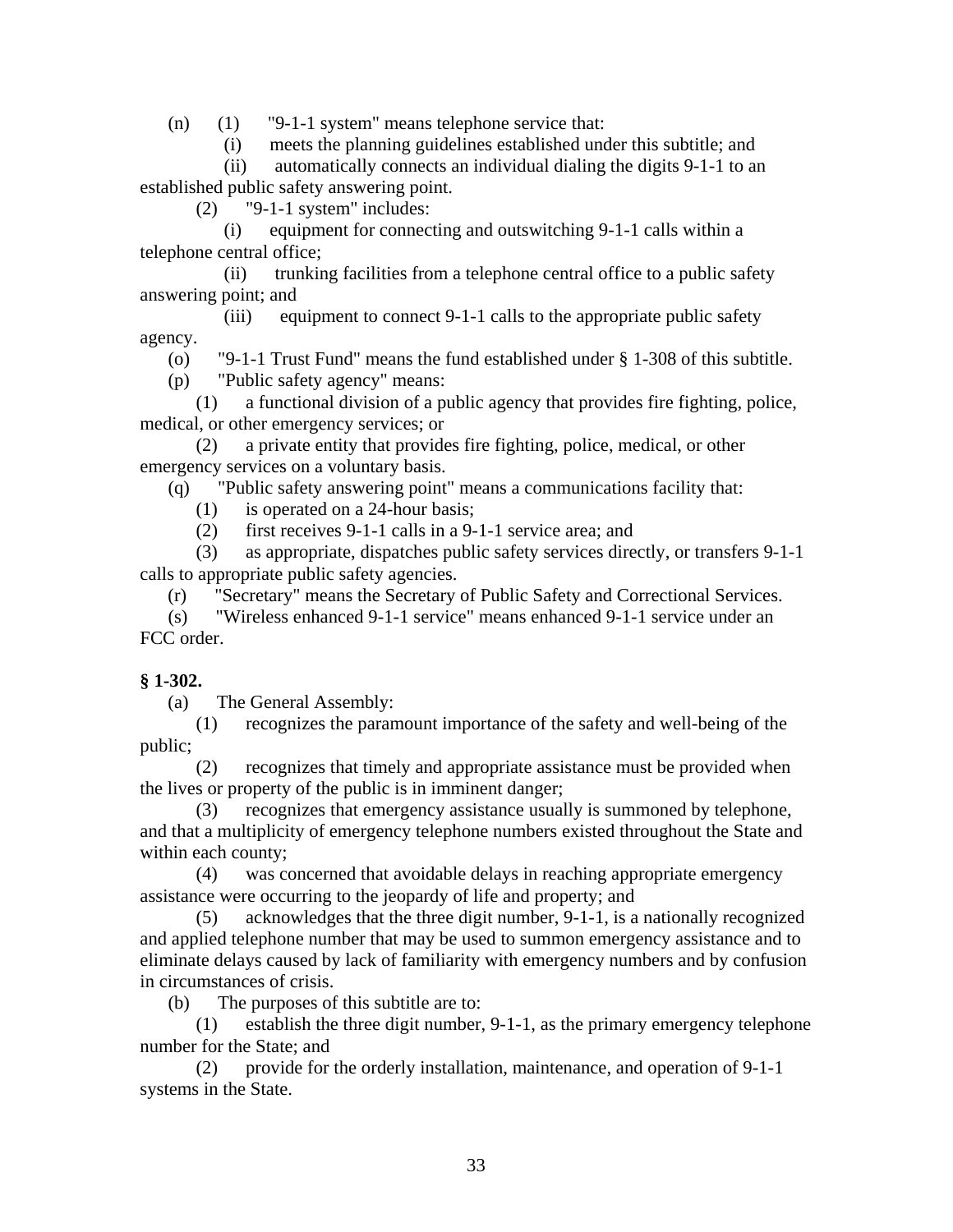**§ 1-303.** 

 (a) (1) This subtitle does not require a public service company to provide any equipment or service other than in accordance with tariffs approved by the Public Service Commission.

 (2) The provision of services, the rates, and the extent of liability of a public service company are governed by the tariffs approved by the Public Service Commission.

 (b) (1) This subtitle does not require a 9-1-1 service carrier to provide any equipment or service other than the equivalent of the equipment and service required of a telephone company under subsection (a) of this section.

(2) This subtitle does not extend any liability to a 9-1-1 service carrier.

# **§ 1-304.**

(a) Each county shall have in operation an enhanced 9-1-1 system.

 (b) If implementation is preceded by cooperative planning, the enhanced 9-1-1 system required under subsection (a) of this section may operate as part of a multicounty system.

(c) (1) Services available through a  $9-1-1$  system shall include police, fire fighting, and emergency ambulance services.

 (2) Other emergency and civil defense services may be incorporated into the 9- 1-1 system at the discretion of the county or counties served by the 9-1-1 system.

 (d) (1) The digits 9-1-1 are the primary emergency telephone number in the 9- 1-1 system.

 (2) A public safety agency whose services are available through the 9-1-1 system:

 (i) may maintain a separate secondary backup telephone number for emergency calls; and

(ii) shall maintain a separate telephone number for nonemergency calls.

 (e) Educational information that relates to emergency services made available by the State or a county:

 (1) shall designate the number 9-1-1 as the primary emergency telephone number; and

 (2) may include a separate secondary backup telephone number for emergency calls.

 (f) (1) Each public safety answering point shall notify the public safety agencies in a county 9-1-1 system of calls for assistance in the county.

 (2) Written guidelines shall be developed to govern the referral of calls for assistance to the appropriate public safety agency.

 (3) State, county, and local public safety agencies with concurrent jurisdiction shall have written agreements to ensure a clear understanding of which specific calls for assistance will be referred to which public safety agency.

 (g) Counties, other units of local government, public safety agencies, and public safety answering points may enter into cooperative agreements for the allocation of maintenance, operational, and capital costs attributable to the 9-1-1 system.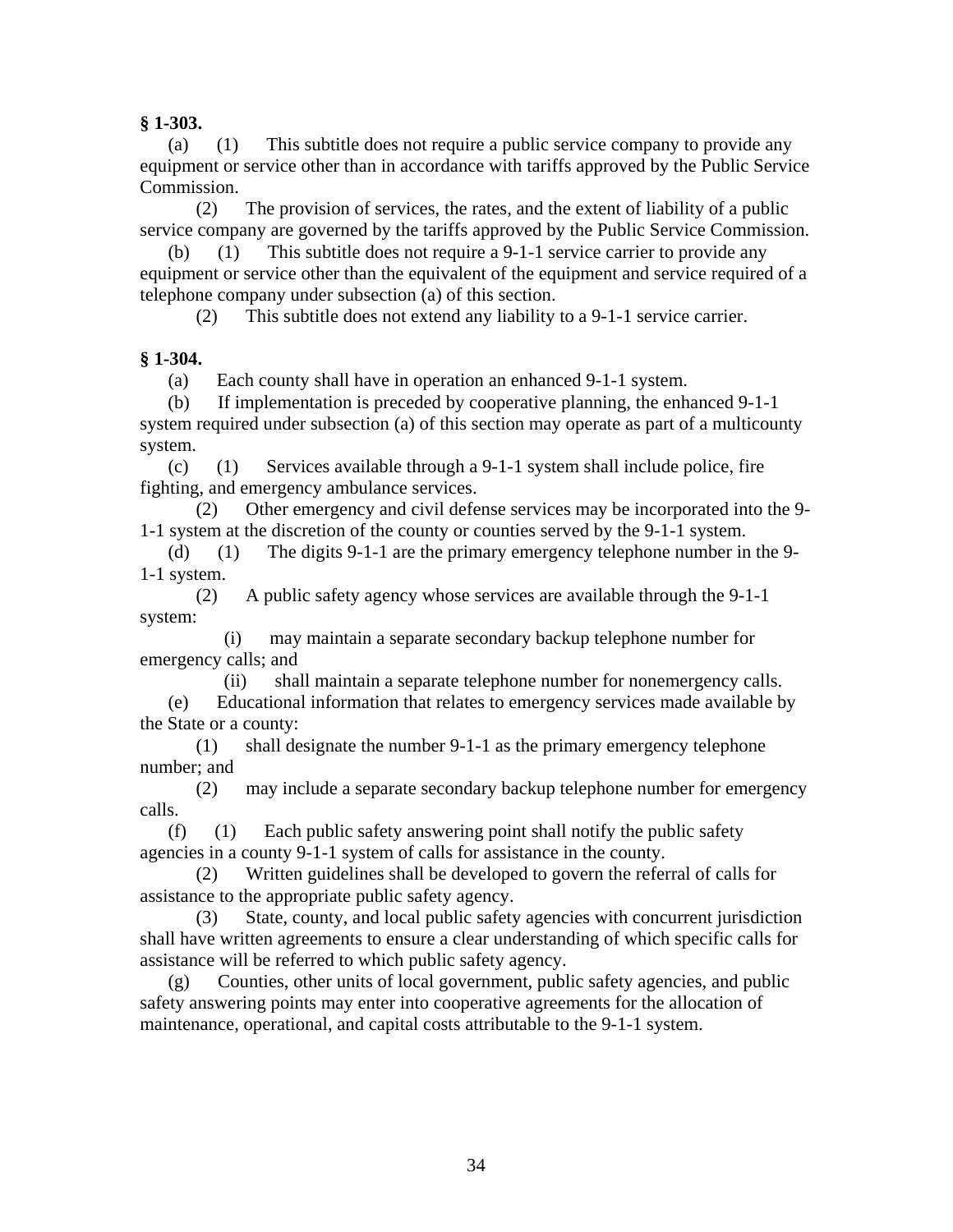**§ 1-305**.

 (a) There is an Emergency Number Systems Board in the Department of Public Safety and Correctional Services.

(b) (1) The Board consists of 15 members.

(2) Of the 15 members:

(i) one member shall represent a telephone company operating in the State;

(ii) one member shall represent the wireless telephone industry in the State;

 (iii) one member shall represent the Maryland Institute for Emergency Medical Services Systems;

(iv) one member shall represent the Department of State Police;

(v) one member shall represent the Public Service Commission;

(vi) one member shall represent the Association of Public-Safety

Communications Officials International, Inc.;

 (vii) two members shall represent county fire services in the State, with one member representing career fire services and one member representing volunteer fire services;

(viii) one member shall represent police services in the State;

(ix) one member shall represent emergency management services in the

State:

(x) one member shall represent a county with a population of 200,000 or

more;

 (xi) one member shall represent a county with a population of less than 200,000;

 (xii) one member shall represent the Maryland chapter of the National Emergency Numbers Association; and

(xiii) two members shall represent the public.

 (3) The Governor shall appoint the members with the advice and consent of the Senate.

(c) (1) The term of a member is 4 years and begins on July 1.

 (2) The terms of the members are staggered as required by the terms provided for members of the Board on October 1, 2003.

 (3) At the end of a term, a member continues to serve until a successor is appointed and qualifies.

 (4) If a vacancy occurs after a term has begun, the Governor shall appoint a successor to represent the organization or group in which the vacancy occurs.

 (5) A member who is appointed after a term has begun serves only for the rest of the term and until a successor is appointed and qualifies.

(d) The Governor shall appoint a chairperson from among the Board members.

(e) The Board shall meet as necessary, but at least once each quarter.

(f) A member of the Board:

(1) may not receive compensation as a member of the Board; but

 (2) is entitled to reimbursement for expenses under the Standard State Travel Regulations, as provided in the State budget.

(g) The Secretary shall provide staff to the Board, including:

 (1) a coordinator who is responsible for the daily operation of the office of the Board; and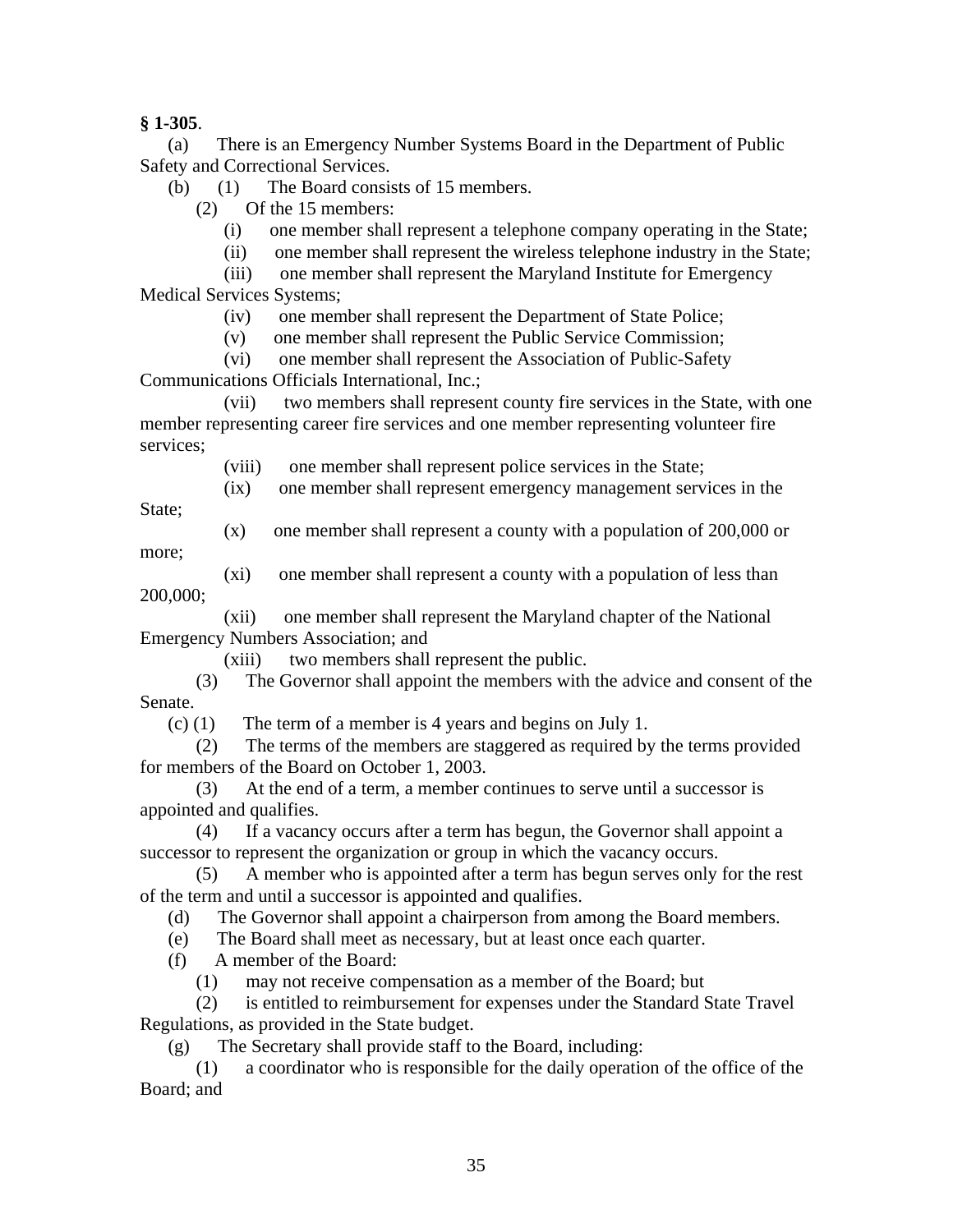(2) staff to handle the increased duties related to wireless enhanced 9-1-1 service.

# **§ 1-306.**

(a) The Board shall coordinate the enhancement of county 9-1-1 systems.

(b) The Board's responsibilities include:

 (1) establishing planning guidelines for enhanced 9-1-1 system plans and deployment of wireless enhanced 9-1-1 service in accordance with this subtitle;

 (2) establishing procedures to review and approve or disapprove county plans and to evaluate requests for variations from the planning guidelines established by the Board;

 (3) establishing procedures for the request for reimbursement of the costs of enhancing a 9-1-1 system by a county or counties in which a 9-1-1 system is in operation, and procedures to review and approve or disapprove the request;

 (4) transmitting the planning guidelines and procedures established under this section, and any amendments to them, to the governing body of each county;

 (5) submitting to the Secretary each year a schedule for implementing the enhancement of county or multicounty 9-1-1 systems, and an estimate of funding requirements based on the approved county plans;

 (6) developing, with input from counties, and publishing on or before July 1, 2004, an implementation schedule for deployment of wireless enhanced 9-1-1 service;

 (7) reviewing and approving or disapproving requests for reimbursement of the costs of enhancing 9-1-1 systems, and submitting to the Secretary each year a schedule for reimbursement and an estimate of funding requirements;

(8) reviewing the enhancement of 9-1-1 systems;

 (9) providing for an audit of county expenditures for the operation and maintenance of 9-1-1 systems;

(10) ensuring inspections of public safety answering points;

 (11) reviewing and approving or disapproving requests from counties with operational enhanced 9-1-1 systems to be exempted from the expenditure limitations under § 1-312 of this subtitle; and

(12) authorizing expenditures from the 9-1-1 Trust Fund that:

(i) are for enhancements of 9-1-1 systems that:

1. are required by the Board;

2. will be provided to a county by a third party contractor; and

3. will incur costs that the Board has approved before the formation of

a contract between the county and the contractor; and

(ii) are approved by the Board for payment:

1. from money collected under § 1-310 of this subtitle; and

2. directly to a third party contractor on behalf of a county.

(c) The guidelines established by the Board under subsection  $(b)(1)$  of this section:

(1) shall be based on available technology and equipment; and

 (2) may be based on any other factor that the Board determines is appropriate, including population and area served by 9-1-1 systems.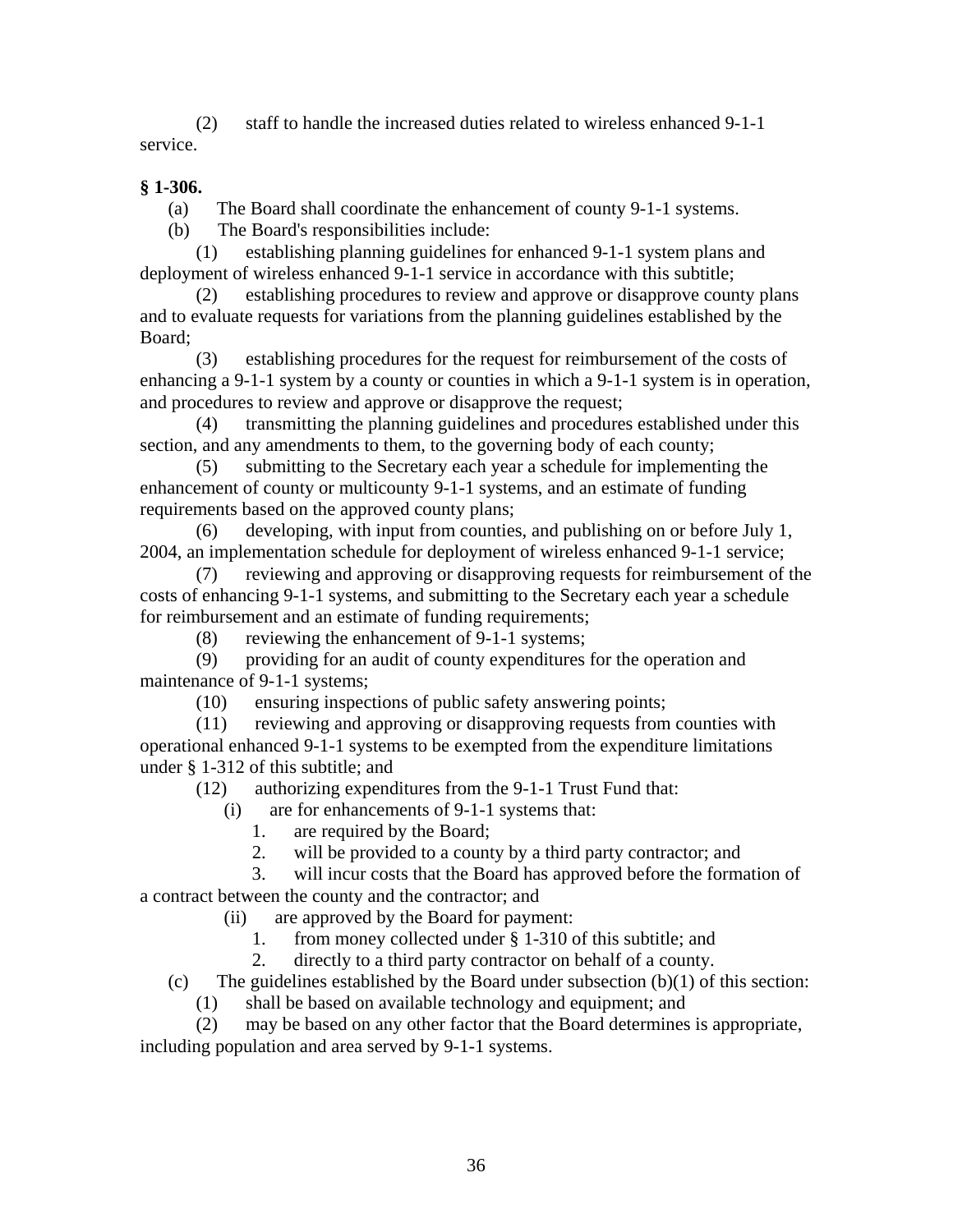# **§ 1-307.**

 (a) The Board shall submit an annual report to the Governor, the Secretary, and, subject to § 2-1246 of the State Government Article, the Legislative Policy Committee.

- (b) The report shall provide the following information for each county:
	- (1) the type of 9-1-1 system currently operating in the county;
	- (2) the total 9-1-1 fee and additional charge charged;
	- (3) the funding formula in effect;
	- (4) any statutory or regulatory violation by the county and the response of the

Board;

- (5) any efforts to establish an enhanced 9-1-1 system in the county; and
- (6) any suggested changes to this subtitle.

# **§ 1-308.**

- (a) There is a 9-1-1 Trust Fund.
- (b) The purposes of the 9-1-1 Trust Fund are to:
	- (1) reimburse counties for the cost of enhancing a 9-1-1 system;
	- (2) pay contractors in accordance with  $\S 1-306(b)(12)$  of this subtitle; and

 (3) fund the coordinator position and staff to handle the increased duties related to wireless enhanced 9-1-1 service under § 1-305 of this subtitle, as an administrative cost.

(c) The 9-1-1 Trust Fund consists of:

 (1) money from the 9-1-1 fee collected and remitted to the Comptroller under § 1-310 of this subtitle;

 (2) money from the additional charge collected and remitted to the Comptroller under § 1-311 of this subtitle; and

- (3) investment earnings of the 9-1-1 Trust Fund.
- (d) Money in the 9-1-1 Trust Fund shall be held in the State Treasury.

 (e) The Secretary shall administer the 9-1-1 Trust Fund, subject to the guidelines for financial management and budgeting established by the Department of Budget and Management.

 (f) The Secretary shall direct the Comptroller to establish separate accounts in the 9-1-1 Trust Fund for the payment of administrative expenses and for each county.

(g) (1) Any investment earnings shall be credited to the 9-1-1 Trust Fund.

 (2) The Comptroller shall allocate the investment income among the accounts in the 9-1-1 Trust Fund, prorated on the basis of the total fees collected in each county.

# **§ 1-309.**

 (a) On recommendation of the Board, each year the Secretary shall request an appropriation from the 9-1-1 Trust Fund in an amount sufficient to:

- (1) carry out the purposes of this subtitle;
- (2) pay the administrative costs chargeable to the 9-1-1 Trust Fund; and
- (3) reimburse counties for the cost of enhancing a 9-1-1 system.

 (b) (1) Subject to the limitations under subsection (e) of this section, the Comptroller shall disburse the money in the 9-1-1 Trust Fund as provided in this subsection.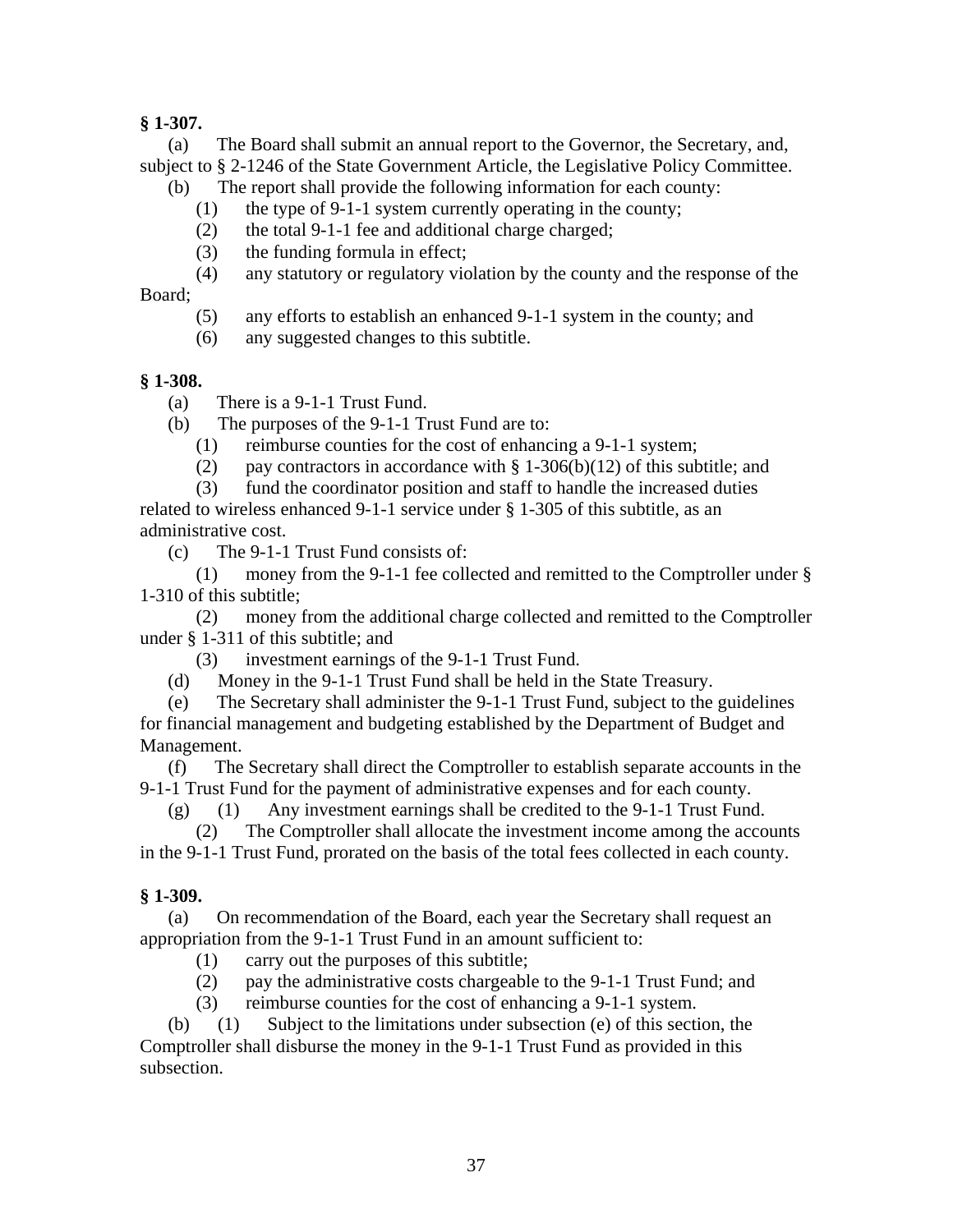(2) Each July 1, the Comptroller shall allocate sufficient money from the 9-1-1 fee to pay the costs of administering the 9-1-1 Trust Fund.

 (3) As directed by the Secretary and in accordance with the State budget, the Comptroller, from the appropriate account, shall:

(i) reimburse counties for the cost of enhancing a 9-1-1 system; and

(ii) pay contractors in accordance with  $\S 1-306(b)(12)$  of this subtitle.

 (4) (i) The Comptroller shall pay to each county from its account the money requested by the county to pay the maintenance and operation costs of the county's 9-1-1 system in accordance with the State budget.

 (ii) The Comptroller shall pay the money for maintenance and operation costs on September 30, December 31, March 31, and June 30 of each year.

 (c) (1) Money accruing to the 9-1-1 Trust Fund may be used as provided in this subsection.

(2) Money collected from the 9-1-1 fee may be used to:

(i) reimburse counties for the cost of enhancing a 9-1-1 system; and

(ii) pay contractors in accordance with  $\S 1-306(b)(12)$  of this subtitle.

 (3) Money collected from the additional charge may be used by the counties for the maintenance and operation costs of the 9-1-1 system.

 (d) (1) Reimbursement may be made only to the extent that county money was used to enhance the 9-1-1 system.

 (2) Reimbursement for the enhancement of 9-1-1 systems shall include the installation of equipment for automatic number identification, automatic location identification, and other technological advancements that the Board requires.

 (3) Reimbursement from money collected from the 9-1-1 fee may be used only for 9-1-1 system enhancements approved by the Board.

 (e) (1) The Board may direct the Comptroller to withhold from a county money for 9-1-1 system expenditures if the county violates this subtitle or a regulation of the Board.

 (2) (i) The Board shall state publicly in writing its reason for withholding money from a county and shall record its reason in the minutes of the Board.

 (ii) On reaching its decision to withhold money, the Board shall notify the county.

 (iii) The county has 30 days after the date of notification to respond in writing to the Board.

 (3) (i) On notification by the Board, the Comptroller shall hold money for the county in the county's account in the 9-1-1 Trust Fund.

 (ii) Money held by the Comptroller under subparagraph (i) of this paragraph does not accrue interest for the county.

 (iii) Interest income earned on money held by the Comptroller under subparagraph (i) of this paragraph accrues to the 9-1-1 Trust Fund.

 (4) County money withheld by the Comptroller shall be withheld until the Board directs the Comptroller to release the money.

 (f) (1) The Legislative Auditor shall conduct fiscal/compliance audits of the 9-1-1 Trust Fund and of the appropriations and disbursements made for purposes of this subtitle.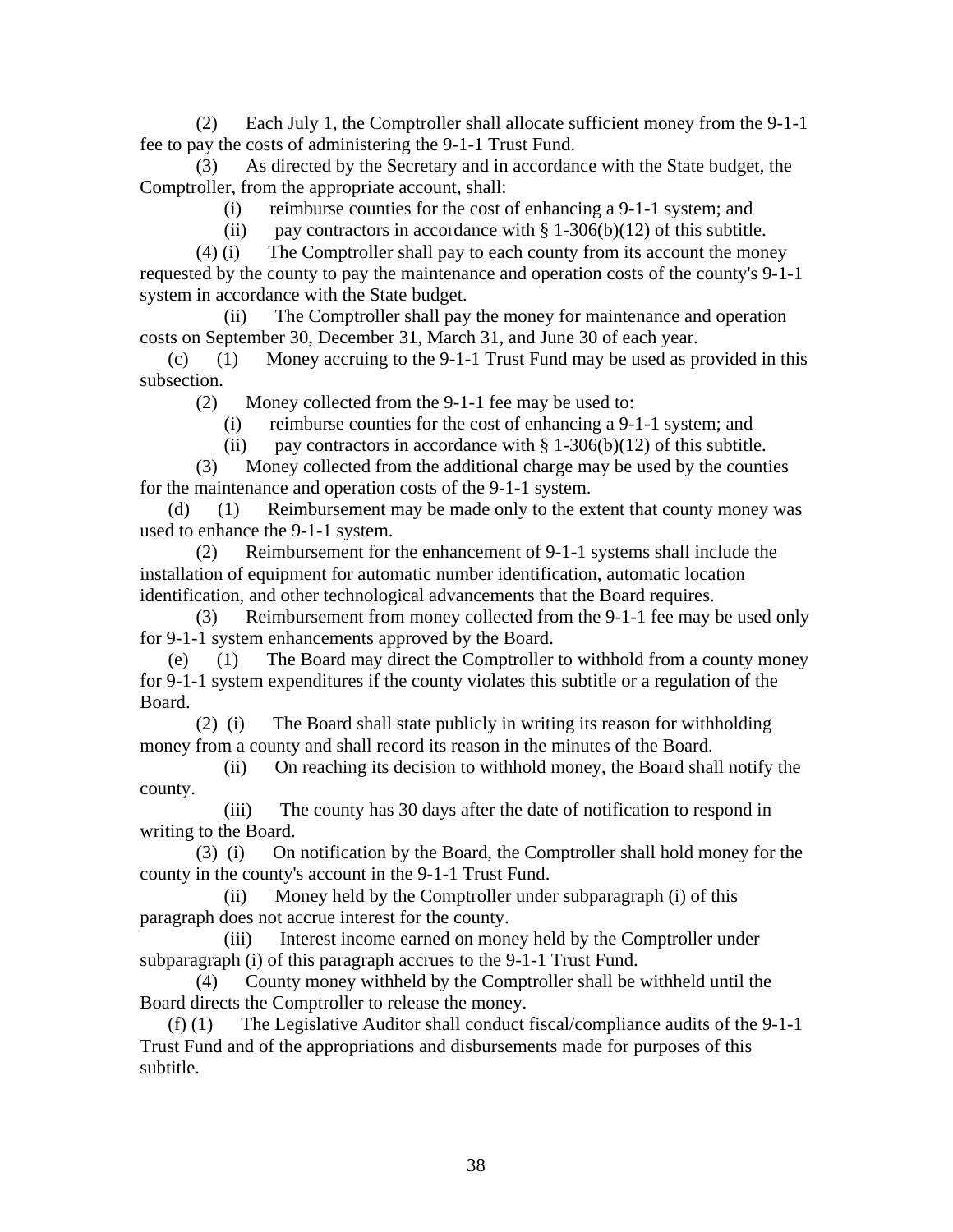(2) The cost of the fiscal portion of the audits shall be paid from the 9-1-1 Trust Fund as an administrative cost.

# **§ 1-310.**

 (a) Each subscriber to switched local exchange access service or CMRS or other 9- 1-1-accessible service shall pay a 9-1-1 fee.

 (b) The 9-1-1 fee is 25 cents per month, payable when the bill for the telephone service or CMRS or other 9-1-1-accessible service is due.

 (c) (1) The Public Service Commission shall direct each telephone company to add the 9-1-1 fee to all current bills rendered for switched local exchange access service in the State.

(2) Each telephone company:

 (i) shall act as a collection agent for the 9-1-1 Trust Fund with respect to the 9-1-1 fees;

 (ii) shall remit all money collected to the Comptroller on a monthly basis; and

 (iii) is entitled to credit, against the money from the 9-1-1 fees to be remitted to the Comptroller, an amount equal to 0.75% of the 9-1-1 fees to cover the expenses of billing, collecting, and remitting the 9-1-1 fees and any additional charges.

 (3) The Comptroller shall deposit the money remitted in the 9-1-1 Trust Fund. (d) (1) Each 9-1-1 service carrier shall add the 9-1-1 fee to all current bills rendered for CMRS or other 9-1-1-accessible service in the State.

(2) Each 9-1-1 service carrier:

 (i) shall act as a collection agent for the 9-1-1 Trust Fund with respect to the 9-1-1 fees;

 (ii) shall remit all money collected to the Comptroller on a monthly basis; and

 (iii) is entitled to credit, against the money from the 9-1-1 fees to be remitted to the Comptroller, an amount equal to 0.75% of the 9-1-1 fees to cover the expenses of billing, collecting, and remitting the 9-1-1 fees and any additional charges.

(3) The Comptroller shall deposit the money remitted in the 9-1-1 Trust Fund.

 (4) The Board shall adopt procedures for auditing surcharge collection and remittance by CMRS providers.

 (5) On request of a CMRS provider, and except as otherwise required by law, the information that the CMRS provider reports to the Board shall be confidential, privileged, and proprietary and may not be disclosed to any person other than the CMRS provider.

 (e) Notwithstanding any other provision of this subtitle, the 9-1-1 fee does not apply to an intermediate service line used exclusively to connect a CMRS or other 9-1-1 accessible service, other than a switched local access service, to another telephone system or switching device.

 (f) A CMRS provider that pays or collects 9-1-1 fees under this section has the same immunity from liability for transmission failures as that approved by the Public Service Commission for local exchange telephone companies that are subject to regulation by the Commission under the Public Utility Companies Article.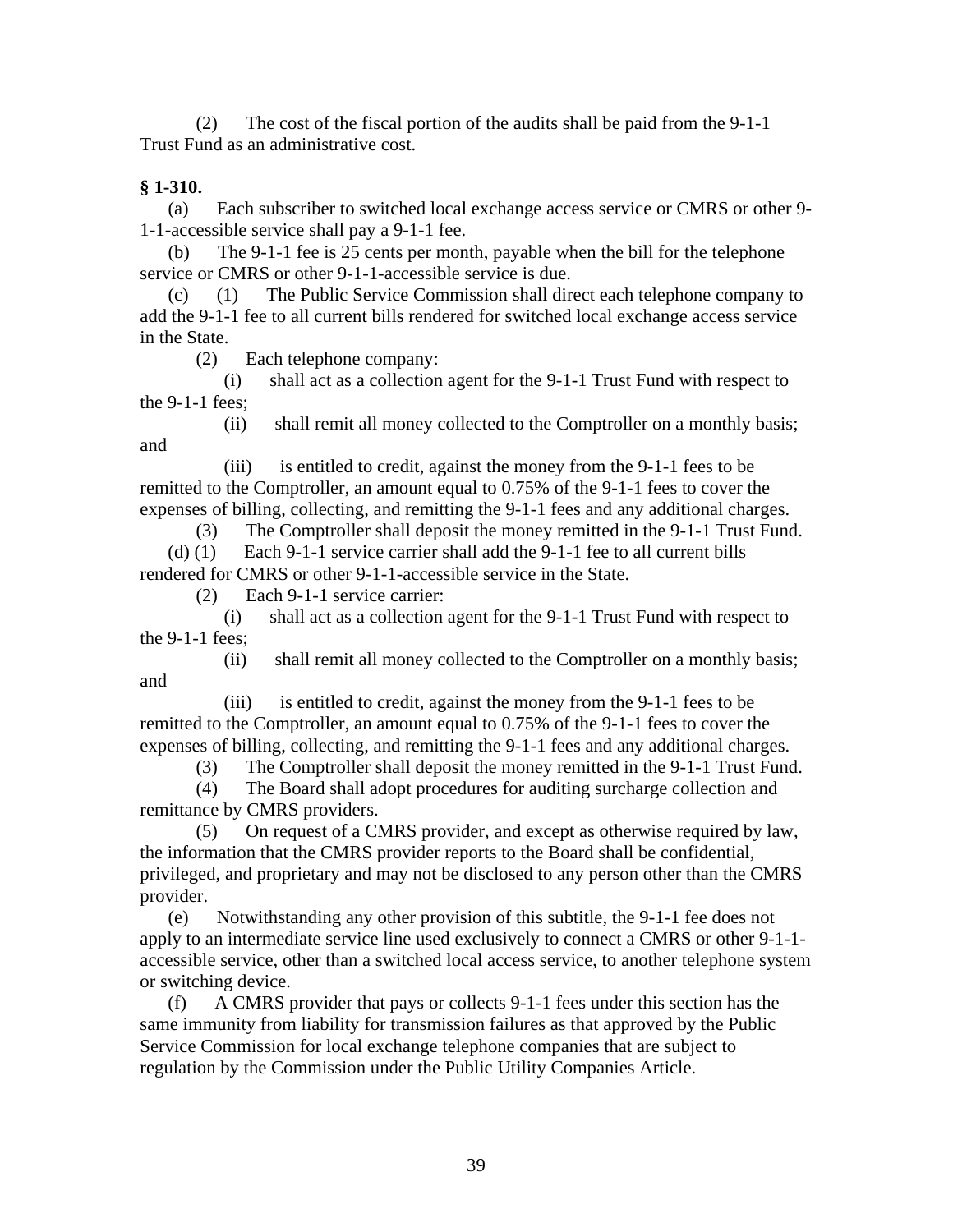# **§ 1-311.**

 (a) In addition to the 9-1-1 fee, the governing body of each county, by ordinance or resolution enacted or adopted after a public hearing, may impose an additional charge to be added to all current bills rendered for switched local exchange access service or CMRS or other 9-1-1-accessible service in the county.

 (b) (1) The additional charge imposed by a county may not exceed 75 cents per month per bill.

 (2) The amount of the additional charges may not exceed a level necessary to cover the total eligible maintenance and operation costs of the county.

 (c) The additional charge continues in effect until repealed or modified by a subsequent county ordinance or resolution.

 (d) After imposing, repealing, or modifying an additional charge, the county shall certify the amount of the additional charge to the Public Service Commission.

 (e) The Public Service Commission shall direct each telephone company that provides service in a county that imposed an additional charge to add, within 60 days, the full amount of the additional charge to all current bills rendered for switched local exchange access service in the county.

 (f) Within 60 days after a county enacts or adopts an ordinance or resolution that imposes, repeals, or modifies an additional charge, each 9-1-1 service carrier that provides service in the county shall add the full amount of the additional charge to all current bills rendered for CMRS or other 9-1-1-accessible service in the county.

(g) (1) Each telephone company and each 9-1-1 service carrier shall:

 (i) act as a collection agent for the 9-1-1 Trust Fund with respect to the additional charge imposed by each county;

(ii) collect the money from the additional charge on a county basis; and

(iii) remit all money collected to the Comptroller on a monthly basis.

 (2) The Comptroller shall deposit the money remitted in the 9-1-1 Trust Fund account maintained for the county that imposed the additional charge.

# **§ 1-312.**

 (a) During each county's fiscal year, the county may spend the amounts distributed to it from 9-1-1 fee collections for the installation, enhancement, maintenance, and operation of a county or multicounty 9-1-1 system.

 (b) Subject to the provisions of subsection (c) of this section, maintenance and operation costs may include telephone company charges, equipment costs, equipment lease charges, repairs, utilities, personnel costs, and appropriate carryover costs from previous years.

 (c) During a year in which a county raises its local additional charge under § 1-311 of this subtitle, the county:

 (1) may use 9-1-1 trust funds only to supplement levels of spending by the county for 9-1-1 maintenance or operations; and

 (2) may not use 9-1-1 trust funds to supplant spending by the county for 9-1-1 maintenance or operations.

 (d) The Board shall provide for an audit of each county's expenditures for the maintenance and operation of the county's 9-1-1 system.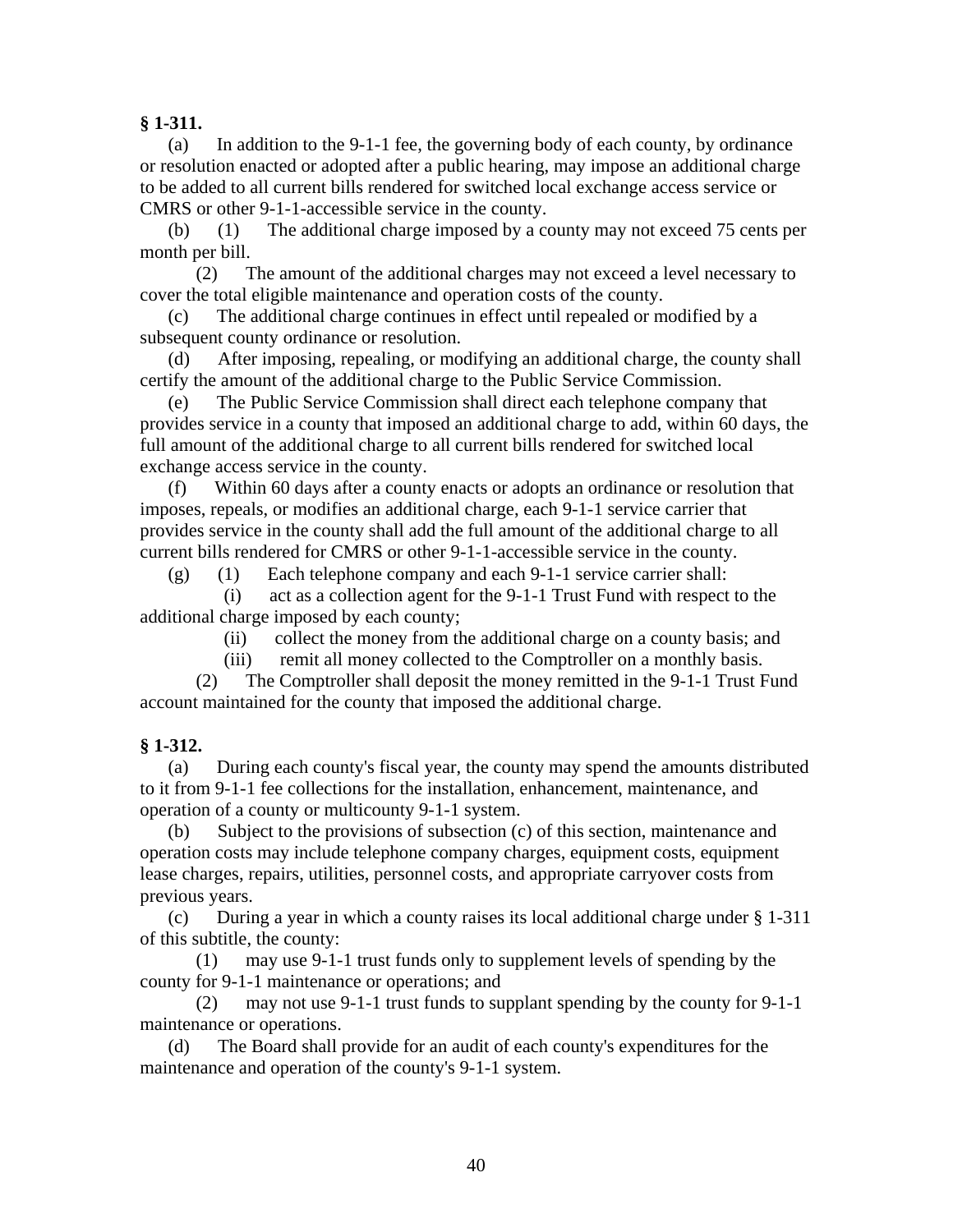(e) (1) For a county without an operational Phase II wireless enhanced 9-1-1 system within the time frames established by the Board under  $\S 1-306(b)(6)$  of this subtitle, the Board shall adopt procedures, to take effect on or after January 1, 2006, to assure that:

 (i) the money collected from the additional charge and distributed to the county are expended during the county's fiscal year as follows:

 1. for a 9-1-1 system in a county or a multicounty area with a population of 100,000 individuals or less, a maximum of 85% may be spent for personnel costs; and

 2. for a 9-1-1 system in a county or multicounty area with a population of over 100,000 individuals, a maximum of 70% may be spent for personnel costs; and

 (ii) the total amount collected from the 9-1-1 fee and the additional charge shall be expended only for the installation, enhancement, maintenance, and operation of a county or multicounty system.

 (2) The Board may grant an exception to the provisions of paragraph (1) of this subsection in extenuating circumstances.

 (3) A county with an operational Phase II wireless enhanced 9-1-1 system is exempt from the provisions of paragraph (1) of this subsection.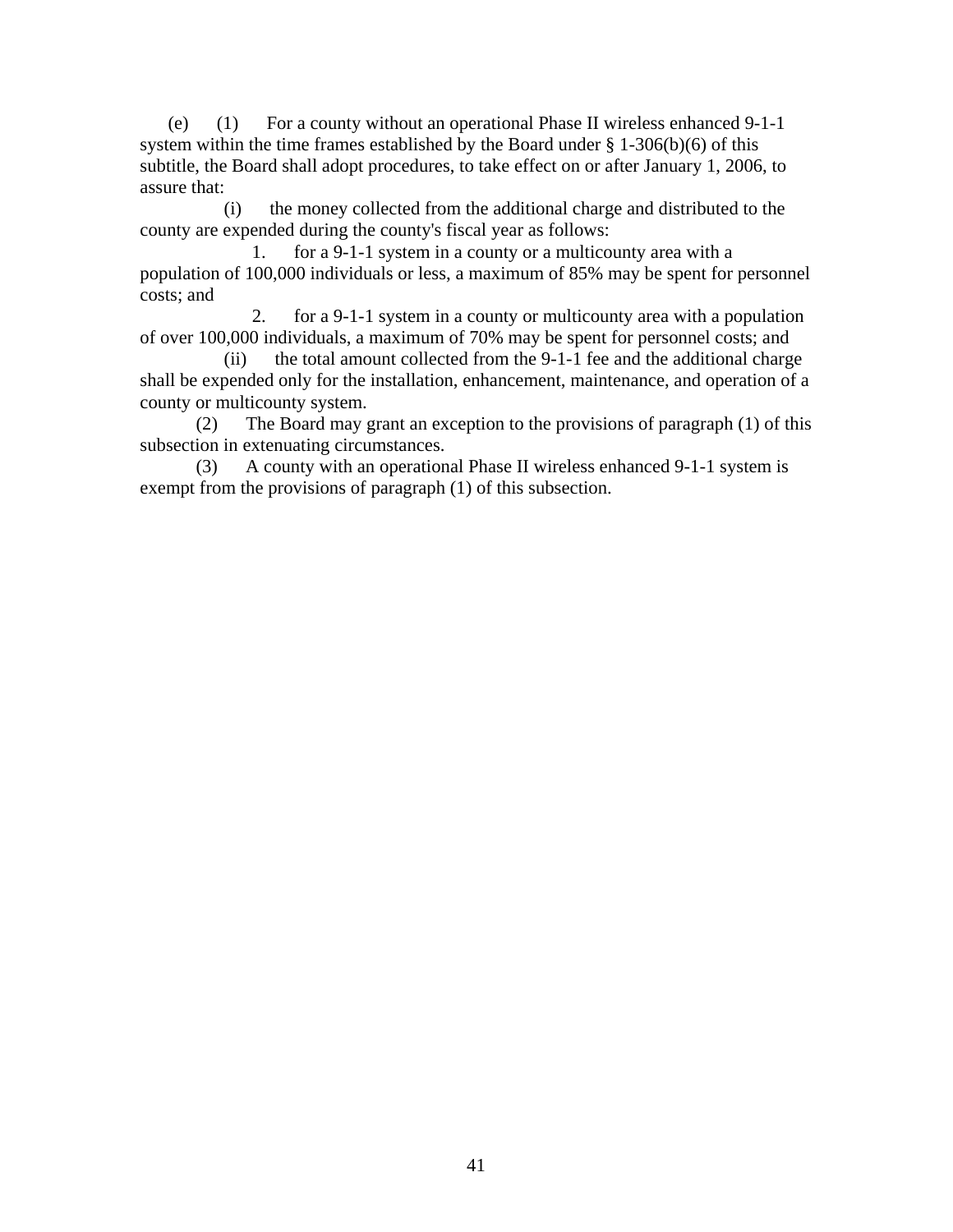# **CODE OF MARYLAND REGULATIONS**

*12.11.03.00* 

**Title 12 DEPARTMENT OF PUBLIC SAFETY AND CORRECTIONAL SERVICES** 

# *Subtitle 11 OFFICE OF THE SECRETARY*

# **Chapter 03 9-1-1 Emergency Telephone System**

# **Authority: Public Safety Article, Title 1, Subtitle 3, Correctional Services Article, §2-109; Annotated Code of Maryland**

*12.11.03.01* 

# **.01 Emergency Number Systems Board Authority.**

The Emergency Number Systems Board shall coordinate the implementation, enhancement, maintenance, and operation of county or multicounty 9-1-1 systems.

*12.11.03.02* 

# **.02 Definitions.**

A. In this chapter, the following terms have the meanings indicated.

B. Terms Defined.

(1) "Additional charge" has the meaning stated in Public Safety Article, §1-301, Annotated Code of Maryland.

(2) "Board" means the Emergency Number Systems Board.

(3) "9-1-1 system" means a telephone service or any other communication service that meets the planning guidelines under Public Safety Article, §1-306, Annotated Code of Maryland, and automatically connects an individual dialing the digits 9-1-1 to a public safety answering point.

(4) "Public safety answering point" has the meaning stated in Public Safety Article, §1-301, Annotated Code of Maryland.

*12.11.03.03* 

# **.03 The Emergency Number Systems Board.**

A. The Emergency Number Systems Board is under the direction of the Secretary of Public Safety and Correctional Services.

B. Board membership shall be according to Public Safety Article, §1-305, Annotated Code of Maryland.

C. The Board shall meet as necessary, but not less than quarterly each calendar year.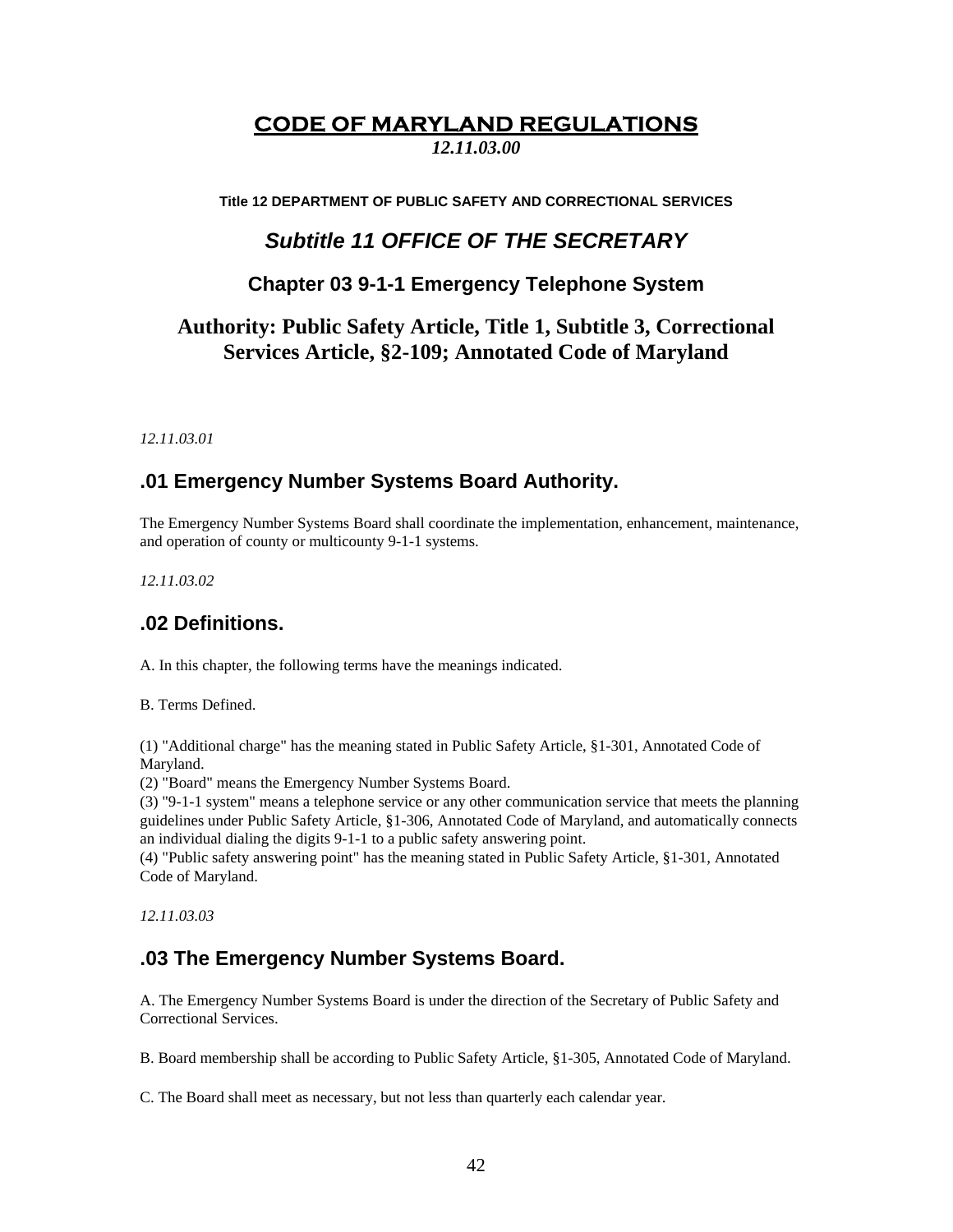D. The Board requires a majority of confirmed members present at a meeting to constitute a quorum.

E. The Board requires a majority vote of members present at a meeting before taking action.

F. The Board shall coordinate enhancement of county or multicounty 9-1-1 systems according to provisions under Public Safety Article, §1-306, Annotated Code of Maryland.

*12.11.03.04* 

# **.04 Implementation by County or Multicounty Area.**

A county or multicounty area shall maintain an enhanced 9-1-1 system that:

A. Uses the digits 9-1-1 as the published emergency telephone number for access to emergency services;

B. Has public safety answering points that provide 24-hour public access and dispatch service;

C. Provides transfer and referrals to related public safety services;

D. Provides for staffing all public safety answering points with personnel trained as required by this chapter;

E. Provides for equipping all public safety answering points with adequate access to TTY equipment to facilitate use by an individual with a speech or hearing disability;

F. Provides access to services for an individual who does not speak or understand the English language;

G. May provide access to local emergency management centers for all public safety answering points;

H. Permits a county to designate a public safety answering point using cooperative arrangements acceptable to the participating agencies;

I. Permits public safety answering points to transfer or relay emergency calls received requiring services outside of the jurisdiction of the system receiving the call;

J. Maintains a current master street address guide and communicates updated information to parties responsible for an automatic number identification (ANI) and automatic location identification (ALI) system;

K. Uses telephone equipment and services that provide:

(1) A visual or audible indication, or both, of an incoming call;

(2) The capability for the call taker to monitor a transferred call to ensure that the call is properly transferred;

(3) Annual telephone company monitoring of service to determine the grade of service and, if appropriate, to make recommendations to ensure that not more than one busy signal in every 100 incoming calls during an average busy hour is maintained; and

(4) Documentation of the date and time a 9-1-1 call is received; and

L. Has a sufficient number of call takers and equipment to consistently answer incoming calls on a daily average of 10 seconds or less.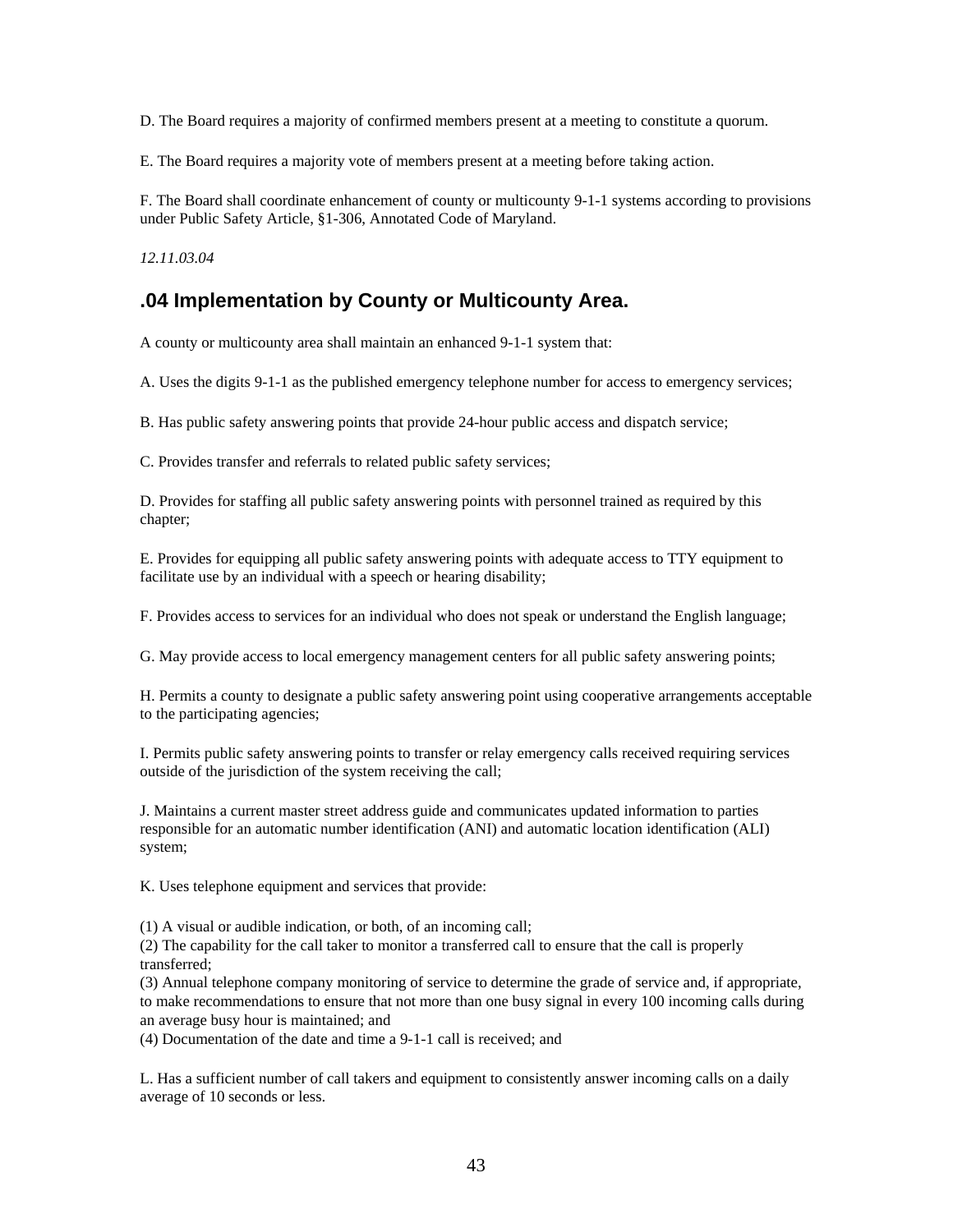#### *12.11.03.05*

# **.05 Plans for More Than One Public Safety Answering Point in a County.**

A county with a plan for more than one public safety answering point in the county shall submit the plan to the Board for consideration subject to the following:

A. The county administration submitting the plan and not the individual agency within the county shall receive and distribute funding; and

B. The plan shall meet the criteria established under this chapter, unless the Board approves a variation.

*12.11.03.06* 

# **.06 Minimum Enhanced 9-1-1 System Requirements.**

At a minimum, an enhanced 9-1-1 system implemented in Maryland shall include:

A. Sufficient incoming 9-1-1 lines for each telephone central office to ensure that not more than one in 100 call attempts during the average busy hour is blocked;

B. Connections to all public safety agencies covered by the system;

C. 24 hour, 7 day operation of the public safety answering point staffed with personnel trained as required under this chapter;

D. First priority to answering 9-1-1 calls;

E. Electronic recording of all 9-1-1 calls;

F. Playback capability of all 9-1-1 calls;

G. Connection to adjacent public safety answering points by private lines when there is a telephone exchange and jurisdictional boundary not covered by selective routing;

H. Security measures sufficient to minimize intentional disruption of the operation;

I. Standby emergency electrical power to keep the public safety answering point operating when commercial power fails;

J. At least one administrative line for nonemergency calls;

K. Written operational procedures;

L. Automatic location identification (ALI) which displays, at the public safety answering point, the address or location of the calling instrument;

M. Automatic number identification (ANI) which displays, at the public safety answering point, the calling telephone number;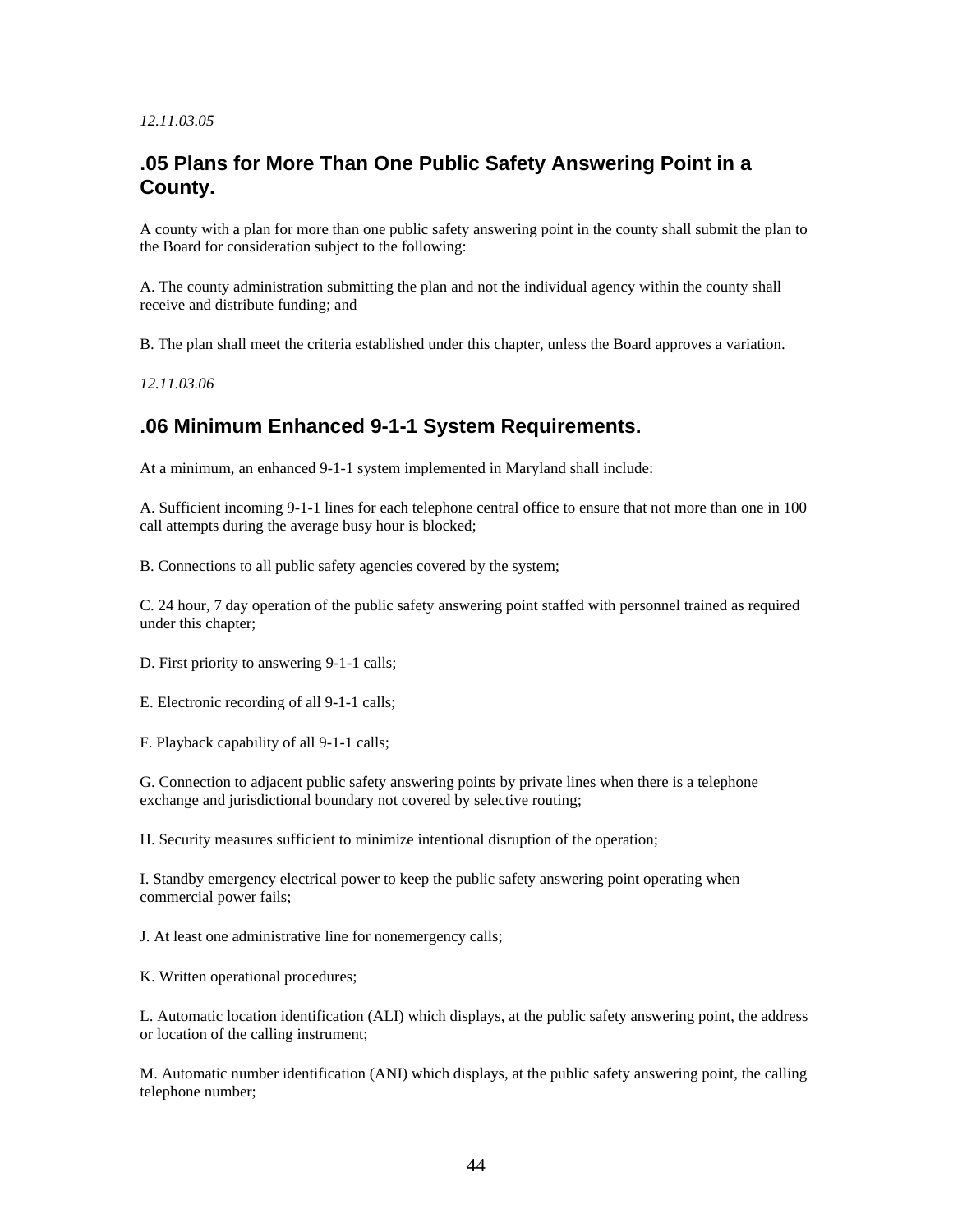N. Central office identification used to identify dedicated lines or trunks from a central office when a public safety answering point serves more than one central office;

O. A distinct tone, visible signal, or other process for:

(1) Alerting the call taker that an incoming 9-1-1 call was disconnected; and (2) Receiving and displaying the telephone number with ANI and ALI information for a disconnected 9-1-1 call, when available;

P. Providing access to services for an individual:

(1) With a speech or hearing disability; or

(2) Who does not speak or understand the English language; and

Q. Other technical advances approved by the Board.

*12.11.03.07* 

# **.07 Minimum Features of a 3-1-1 System.**

A. A county or multicounty system may establish a 3-1-1 system to reduce congestion on the 9-1-1 system operation.

B. At a minimum, a 3-1-1 system shall include the following:

(1) Switching or programming to direct a 3-1-1 call to a nonemergency answering position; (2) A 3-1-1 answering position that shall be capable of:

(a) Immediately transferring an emergency call to a 9-1-1 answering position or an adjoining public safety answering point;

(b) Transferring a nonemergency call to an adjoining jurisdiction or appropriate agency; and

(c) Providing an individual:

(i) With a speech or hearing disability access to TTY services; or

(ii) Who does not speak or understand the English language access to alternative communication services; and

(3) A 3-1-1 call taker trained to handle nonemergency calls and to transfer emergency calls to a 9-1-1 call taker.

*12.11.03.08* 

# **.08 Operational Plan.**

A. A county or multicounty system shall have and maintain a written operational plan for public safety services signed by public safety agencies within the public safety answering point area of responsibility.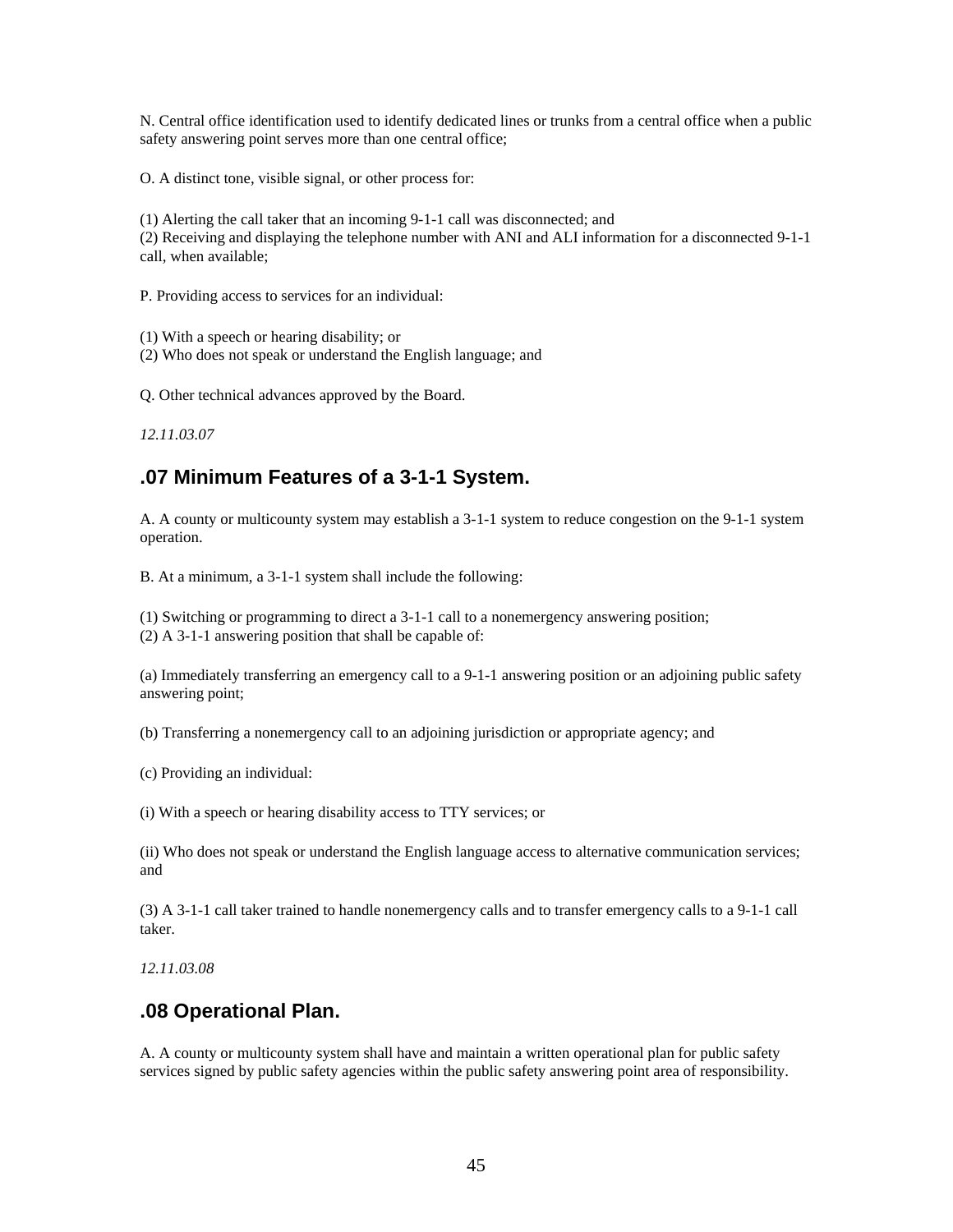B. A public safety agency included in an operational plan under §A of this regulation shall be familiar with the operational procedures of the other public safety agencies included in the same operational plan.

C. An operational plan shall provide for uniform methods and procedures to ensure effective interagency communications.

*12.11.03.09* 

# **.09 Safeguarding Telephone Circuits by Telephone Companies.**

A. A facility housing 9-1-1 telephone equipment shall:

(1) Be equipped at all exposed terminations, including central office distributing frames, with protective devices that prevent accidental worker contact; and (2) Include clearly identified protected terminations to distinguish protected terminations from other circuitry.

B. A protected circuit may not be opened, grounded, short-circuited, or manipulated in any way by a telephone company worker without the local telephone company first obtaining approval for circuit release from the appropriate public safety answering point.

C. A telephone company shall ensure that telephone company employees who work in facilities associated with the 9-1-1 service are familiar with procedures for safeguarding 9-1-1 system equipment.

*12.11.03.10* 

# **.10 Public Safety Answering Point Training.**

A. A county shall staff a public safety answering point with personnel who can properly process a call from a machine used by an individual who has a speech or hearing impairment.

B. Within 6 months of hiring a public safety answering point call taker, a county shall train the new call taker using a curriculum adopted or approved by the Board.

C. A county shall provide a public safety answering point call taker with yearly in-service training using a curriculum adopted or approved by the Board.

D. Training shall include:

- (1) Public safety answering point orientation;
- (2) Communication skills;
- (3) Electronic systems;
- (4) Policies and procedures;
- (5) Call processing;
- (6) Documentation;
- (7) Dispatch procedures;
- (8) Stress management;
- (9) Public relations;
- (10) Administrative duties; and
- (11) Disaster and major incident training.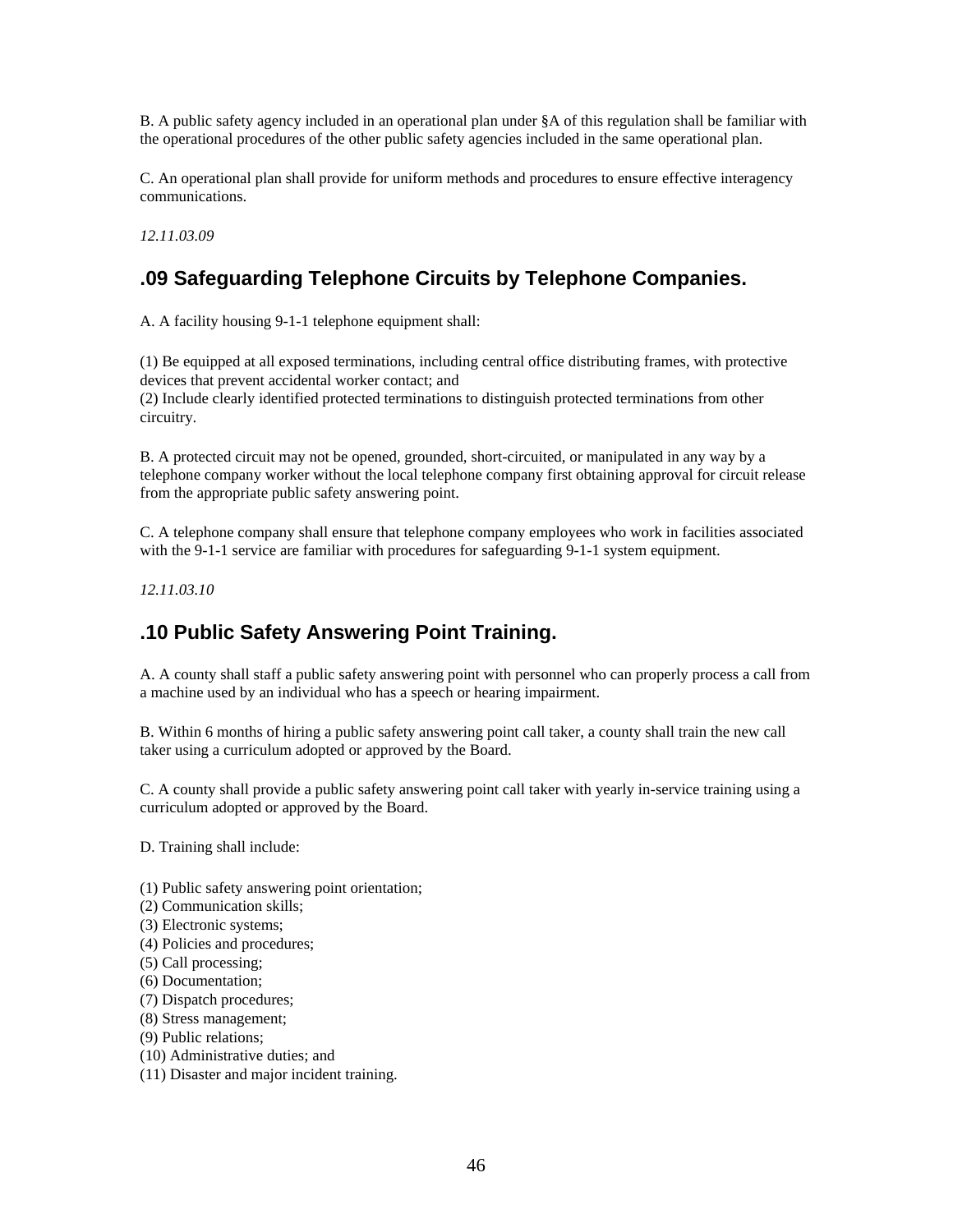### *12.11.03.11*

# **.11 9-1-1 Fees.**

A. The Board shall ensure that collection, maintenance, dispersal, and auditing of 9-1-1 fees is conducted according to Public Safety Article, §§1-308—1-312, Annotated Code of Maryland.

B. Additional Charges—Local Government.

(1) In addition to the fee charged under Public Safety Article, §1-310, Annotated Code of Maryland, a county with an operational 9-1-1 system under Public Safety Article, §1-304, Annotated Code of Maryland, may, by ordinance or resolution after public hearing, enact or adopt an additional monthly charge not to exceed the limits under Public Safety Article, §1-311, Annotated Code of Maryland, to be applied to current bills, within that county, for:

(a) Switched local exchange access service; and

(b) Wireless telephone service or other 9-1-1 accessible service.

(2) A county authorizing an additional charge under §B of this regulation and maintaining an enhanced 9-1- 1 system shall be subject to an annual Board-authorized independent audit of authorized 9-1-1 expenditures pursuant to Public Safety Article, §1-312, Annotated Code of Maryland.

*12.11.03.12* 

# **.12 Equipment Which Qualifies for Funding or Reimbursement.**

A. Equipment that qualifies for purchase with funds from the 9-1-1 Trust Fund includes:

(1) Equipment for connecting and outswitching 9-1-1 calls within a telephone central office;

(2) Trunking facilities from the central office to a public safety answering point;

(3) Equipment to connect 9-1-1 calls to the appropriate public safety agency; and

(4) Equipment for a 3-1-1 system.

B. Equipment necessary to constitute an enhanced 9-1-1 system shall be used for:

(1) Automatic number identification (ANI);

(2) Automatic location identification (ALI); or

(3) Other technical equipment the Board may require.

C. Computer aided dispatch equipment is not a part of a 9-1-1 system, except when the Board determines that an interface is necessary to properly process 9-1-1 calls.

*12.11.03.13* 

# **.13 Submission of 9-1-1 Plan.**

A. A county requesting reimbursement from the 9-1-1 Trust Fund for mandated equipment, 9-1-1 enhancements, or technological advancements shall submit the request to the Board for approval.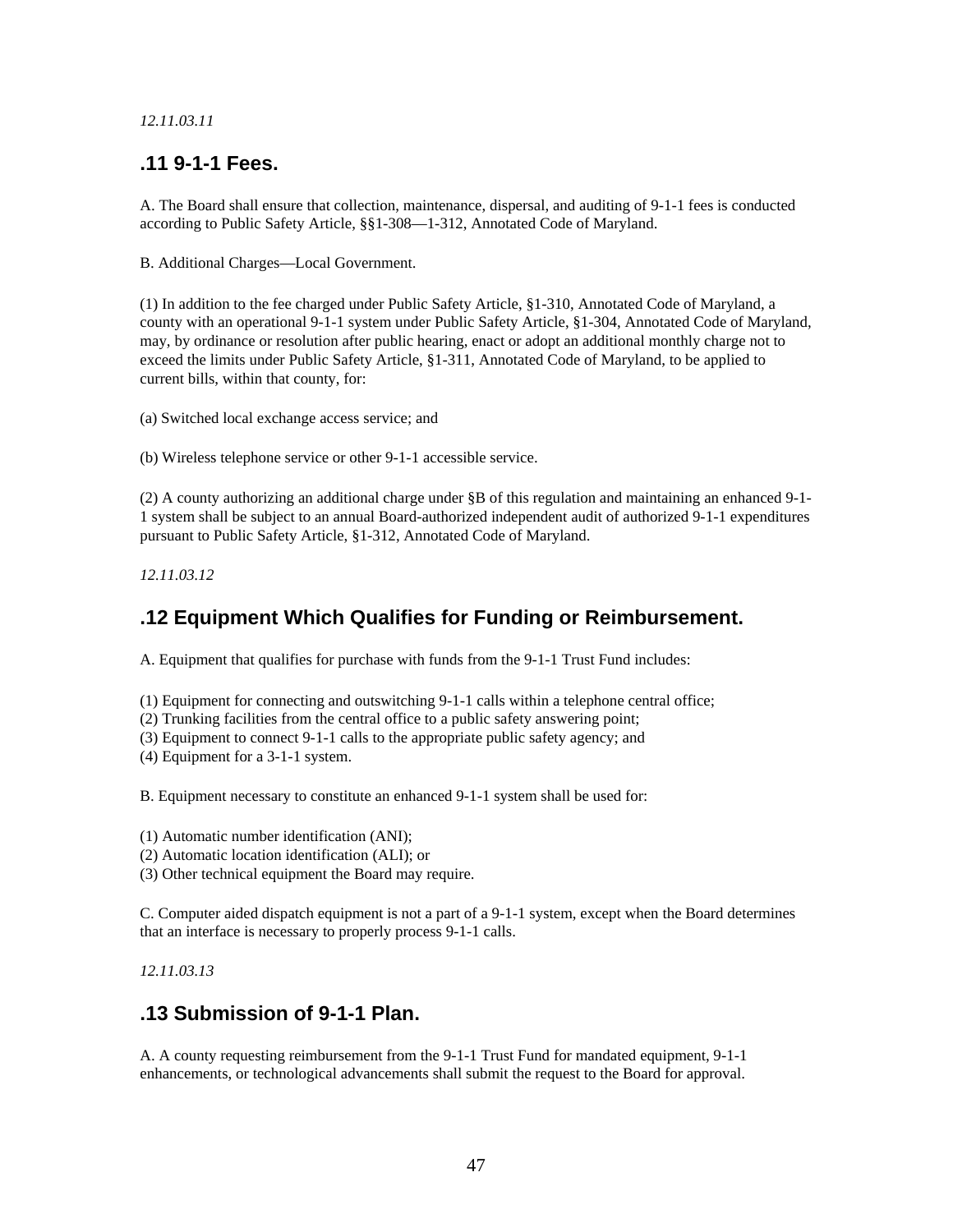B. A county shall submit a plan, request, report, or question to the Chairman, Emergency Number Systems Board.

*12.11.03.14* 

# **.14 Request for Reimbursement from the 9-1-1 Trust Fund.**

A. A county shall submit a request for reimbursement from the 9-1-1 Trust Fund to the Board in a format and according to procedures established by the Board.

B. Reimbursement Processing.

(1) A county public safety answering point director or a 9-1-1 administrator shall submit a written or electronic request for reimbursement to the Board so that it is received at least 2 weeks before a Board meeting at which it is to be considered.

(2) The county's public safety answering point director or 9-1-1 administrator, or a designee, shall attend the meeting at which the request is to be considered.

(3) The Board shall review the request and, if approved, encumber funds up to the amount of the request.

(4) The county shall ensure that the county's procurement laws and policies are followed.

*12.11.03.15* 

# **.15 Variations or Waivers of Regulations.**

A. Upon request by a county, the Board may grant a waiver or variance of the regulations contained in this chapter.

B. A county may submit a written or electronic request for waiver or variance to the Board that includes:

(1) Number of persons affected;

- (2) Impact of a variance or waiver;
- (3) Alternative methods;
- (4) Technical difficulties;
- (5) Cost.

C. The Board shall consider:

(1) The information for each of the areas cited in §B of this regulation; and

(2) The best interests of the affected parties, the applicant, and the Emergency Number Systems Board.

D. An affected party shall have the right to present, either in writing or through oral testimony, information which may bear on the Board's final decision.

E. Processing a Request for Waiver or Variance.

(1) Upon receipt of a written request for waiver or variance, the Board shall:

(a) Within 10 days of receipt of the request, direct a letter to the applicant, which shall:

(i) Acknowledge receipt; and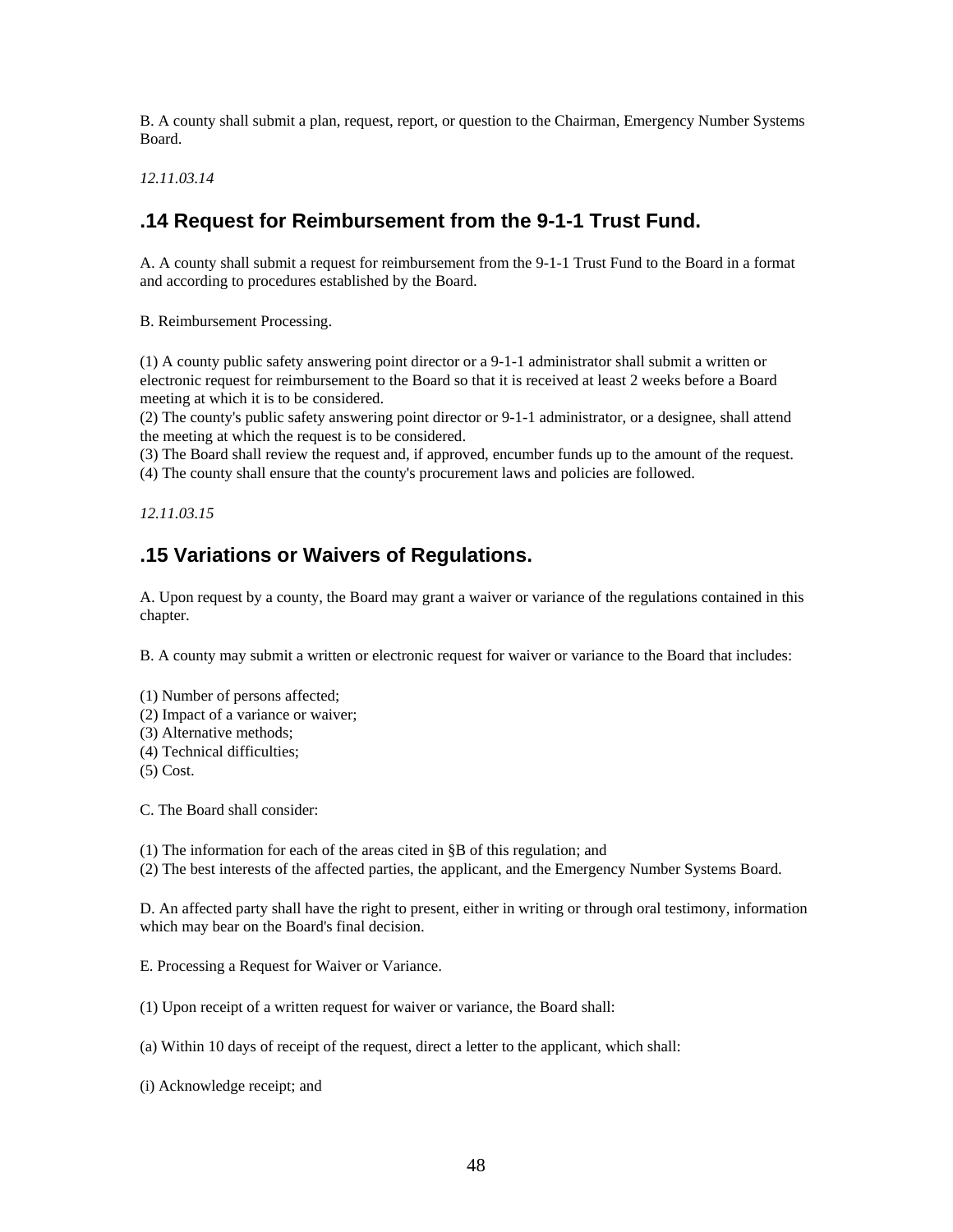(ii) Notify the applicant that additional information may be submitted, within 30 days, for the Board to consider during the review; and

(b) Review the documents or conduct a hearing.

(2) If the Board elects to review the documents, the review shall be conducted at a regular Board meeting within 60 days after the expiration of the 30-day period granted to the applicant to submit additional information.

(3) If the Board elects to conduct a hearing, the Board shall:

(a) Notify the applicant and affected parties of the hearing at least 10 days before the hearing and provide the hearing:

(i) Date;

(ii) Time; and

(iii) Location; and

(b) Conduct the hearing according to State Government Article, Title 10, Subtitle 2, Annotated Code of Maryland.

*12.11.03.16* 

# **.16 9-1-1 System Violations.**

A. The Board may instruct the State Comptroller to withhold funds from a county for 9-1-1 system expenditures for a violation under:

(1) Public Safety Article, §1-312, Annotated Code of Maryland; or

(2) The regulations in this chapter.

B. Withholding Funds.

(1) If the Board decides to withhold funds, the Board shall:

(a) Identify, in writing, the reason or reasons for withholding funds;

(b) Record the reason or reasons in the minutes of the meeting;

(c) Notify the county that the county has 30 days from the date of notification to respond in writing to the Board; and

(d) Notify the State Comptroller to hold funds, in that county's account within the 9-1-1 Trust Fund, until the Board advises the Comptroller that the funds may be released.

(2) Funds held by the Comptroller under this section may not accrue interest for a county.

(3) Interest income earned on funds held by the Comptroller under this regulation shall be diverted to the 9- 1-1 Trust Fund.

C. The Board shall notify the Secretary of action taken under §A or B of this regulation.